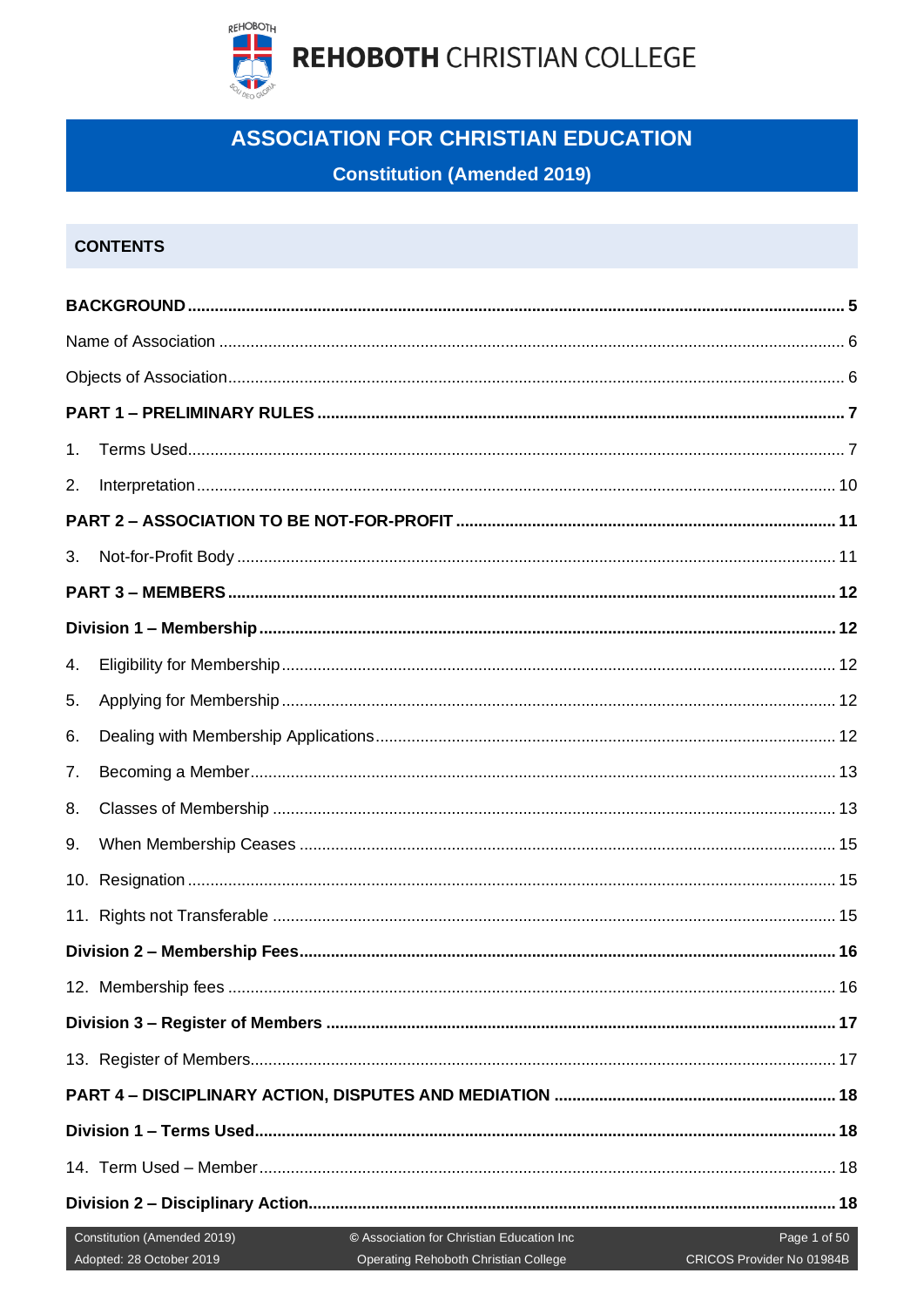

# **REHOBOTH CHRISTIAN COLLEGE**

| Constitution (Amended 2019)<br>© Association for Christian Education Inc<br>Page 2 of 50<br>Adopted: 28 October 2019<br>CRICOS Provider No 01984B<br>Operating Rehoboth Christian College<br><u> Maria Alemania de San</u> |  |
|----------------------------------------------------------------------------------------------------------------------------------------------------------------------------------------------------------------------------|--|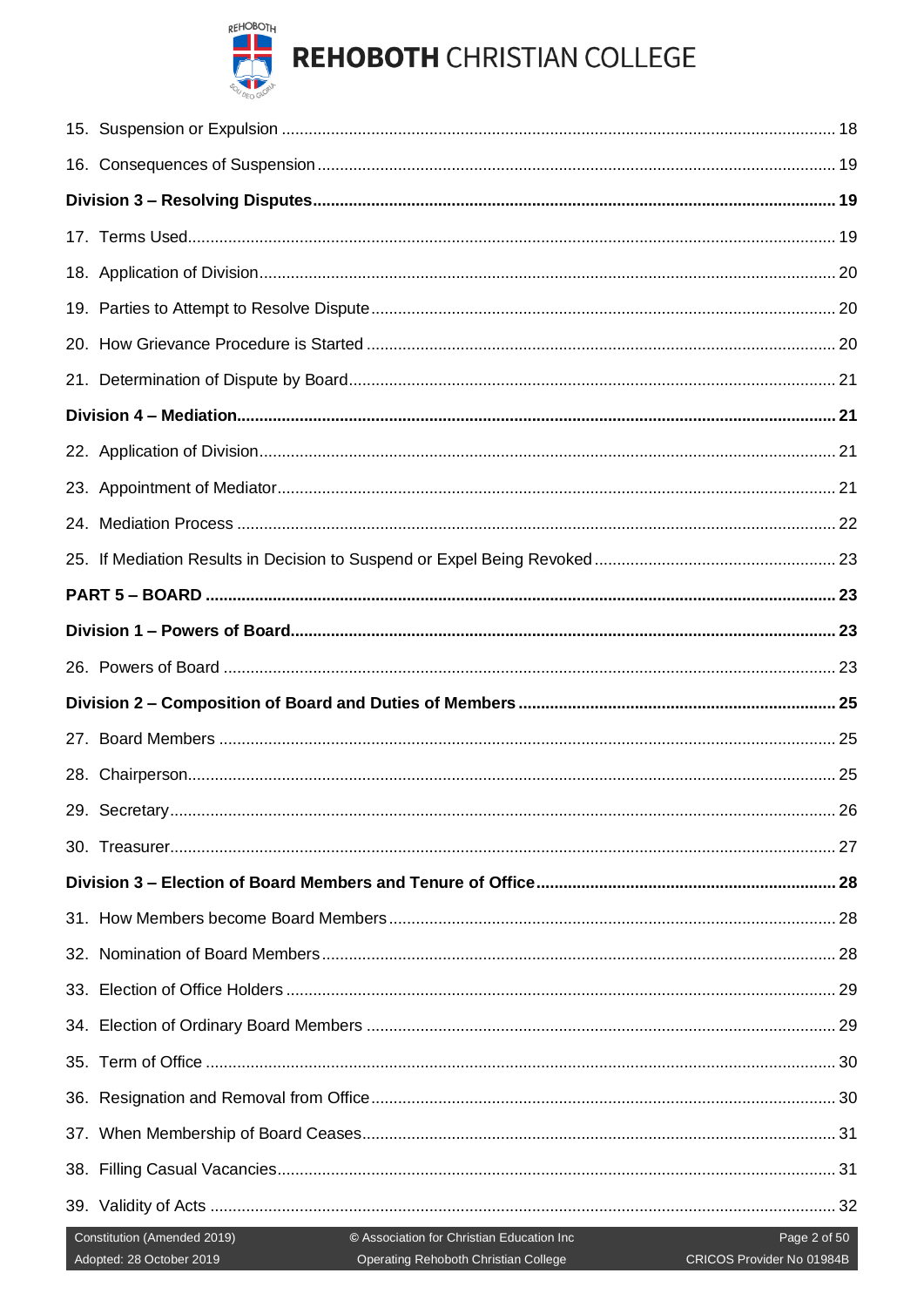

# **REHOBOTH CHRISTIAN COLLEGE**

| 49. |                                                                                                                                                                                           |  |
|-----|-------------------------------------------------------------------------------------------------------------------------------------------------------------------------------------------|--|
|     |                                                                                                                                                                                           |  |
|     |                                                                                                                                                                                           |  |
|     |                                                                                                                                                                                           |  |
| 52. |                                                                                                                                                                                           |  |
|     |                                                                                                                                                                                           |  |
|     |                                                                                                                                                                                           |  |
|     |                                                                                                                                                                                           |  |
|     |                                                                                                                                                                                           |  |
|     |                                                                                                                                                                                           |  |
|     |                                                                                                                                                                                           |  |
|     |                                                                                                                                                                                           |  |
|     |                                                                                                                                                                                           |  |
|     |                                                                                                                                                                                           |  |
|     |                                                                                                                                                                                           |  |
|     |                                                                                                                                                                                           |  |
|     |                                                                                                                                                                                           |  |
|     |                                                                                                                                                                                           |  |
|     |                                                                                                                                                                                           |  |
|     |                                                                                                                                                                                           |  |
|     | Constitution (Amended 2019)<br>© Association for Christian Education Inc<br>Page 3 of 50<br>Adopted: 28 October 2019<br>CRICOS Provider No 01984B<br>Operating Rehoboth Christian College |  |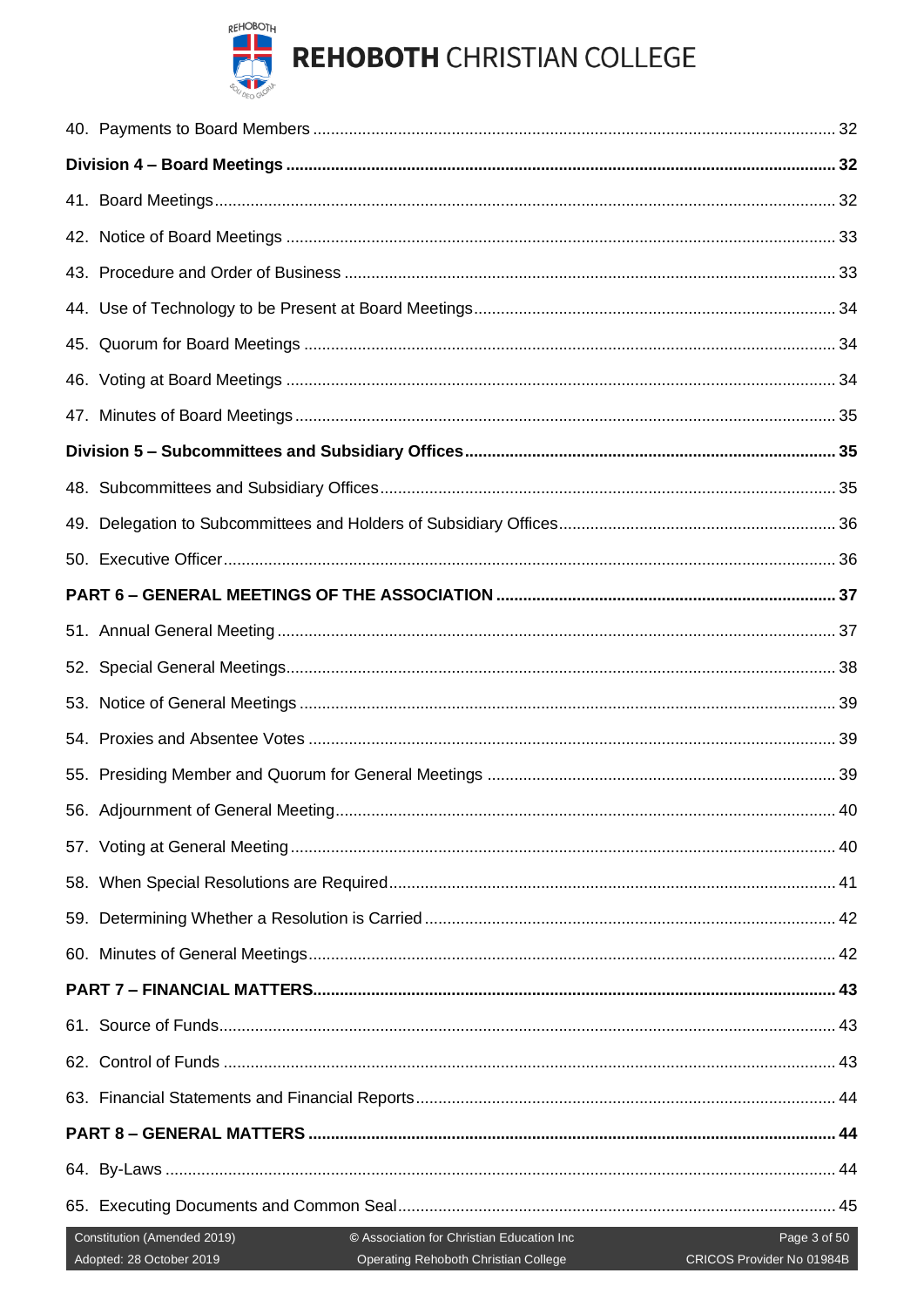

| 71. Distribution of Surplus Property on Cancellation of Incorporation or Winding Up  47 |  |  |
|-----------------------------------------------------------------------------------------|--|--|
|                                                                                         |  |  |
|                                                                                         |  |  |
|                                                                                         |  |  |
|                                                                                         |  |  |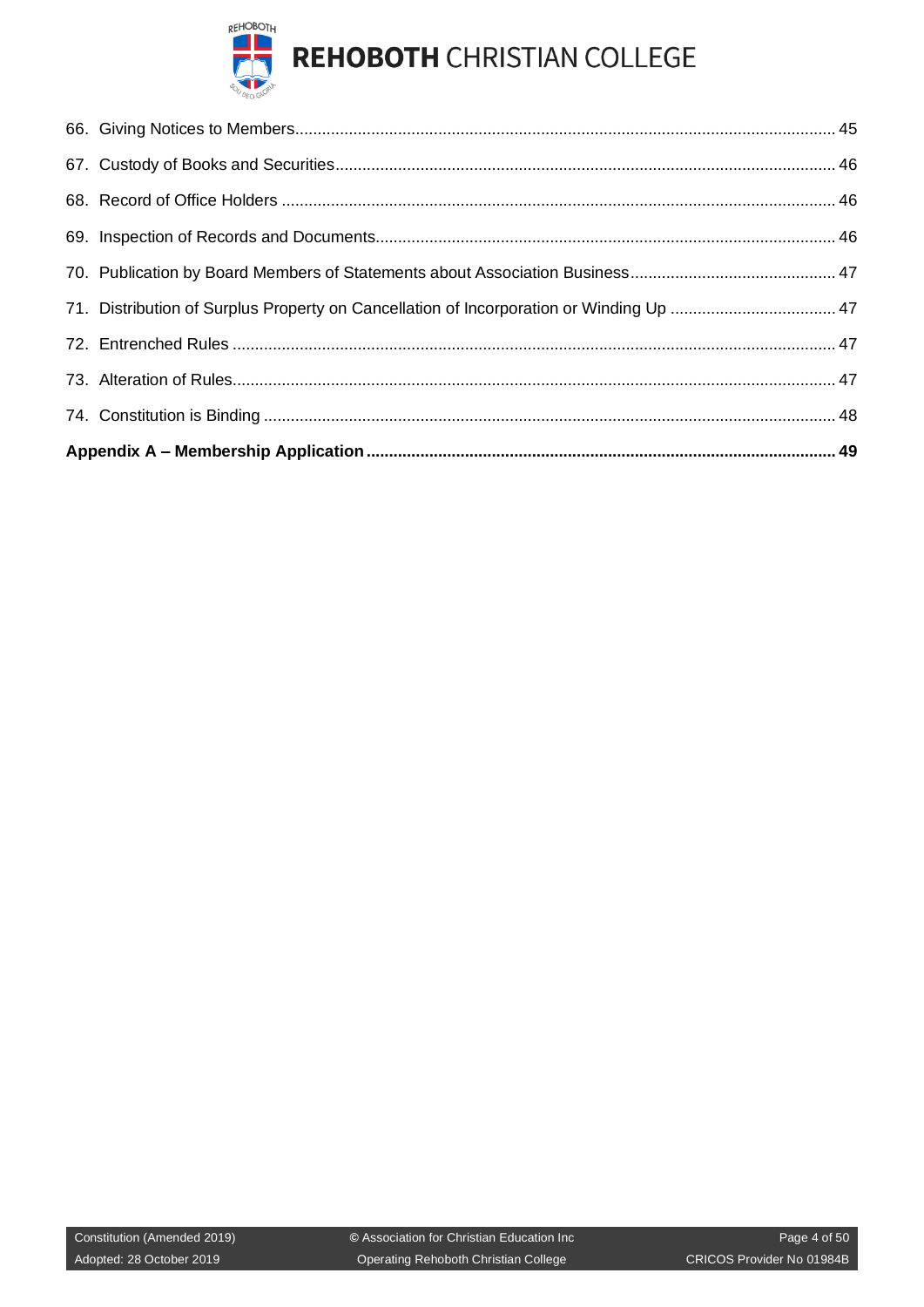

## <span id="page-4-0"></span>**BACKGROUND**

- a) God, by His wise Covenant arrangements, has appointed the parents to be responsible for the training of the child. Consequently, we believe that it is our duty and privilege as Christian parents to provide Christian education for our children and as this can be best accomplished by concerted action, such as the establishing of Christian parent-controlled schools, we do hereby make and adopt the following Constitution.
- b) On 27 May 1964, at an Annual General Meeting, the Association was formed and a constitution was adopted (the **Original Constitution**). Pursuant to that Original Constitution, the Association has established and continuously operated since that date the Rehoboth Christian School (now Rehoboth Christian College).
- c) The five foundation members of the Board as recorded in the Original Constitution were:
	- i. Annig Hetebrij of 22 Marquis Street, Bentley;
	- ii. Jakob Swarts of 187 Riverton Street, Wilson;
	- iii. Hendrik Carl Gotthilf Samuel Siegismund Roelofs of 21 Mayfair Street, West Perth;
	- iv. Hendrik van Dijken of 81 Armadale Road, Rivervale;
	- v. Sijbe Knol of 14 Randall Street, Dianella.
- d) The Original Constitution has been amended from time to time by the Association, with the most recent amendments occurring in 2015.
- e) In 2013 and 2014, the Board reviewed the Constitution (Amended 1989) and received advice that the Constitution (Amended 1989) was not compliant with the basic requirement for constitutions that are required at law under the *Associations Incorporation Act 1987 (WA)*. This Constitution was adopted at an Annual General Meeting of the Association held 30 March 2015.
- f) In 2018 and 2019, the Board reviewed the Constitution (Amended 2015) and received advice that the Constitution (Amended 2015) was not compliant with the basic requirement for constitutions that are required at law under the *Associations Incorporation Act 2015 (WA)*.
- g) The Board has elected to prepare this Constitution based largely on the model rules as set out in Schedule 2 of the *Associations Incorporation Regulations 2016*, to ensure compliance with the Schedule 1 Requirements of the *Associations Incorporation Act 2015 (WA)*.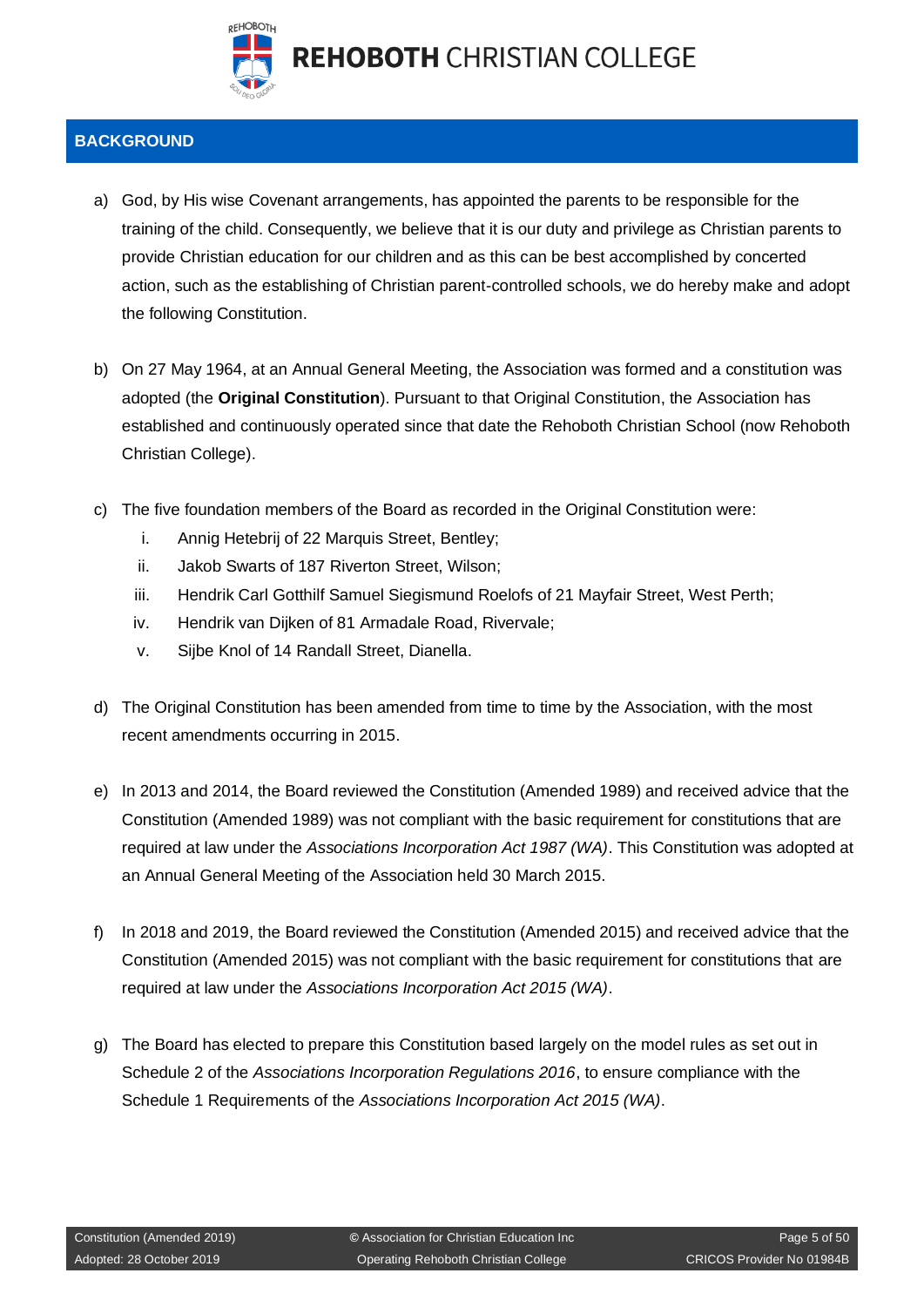

- h) This Constitution preserves the majority of the terms of the Constitution (Amended 2015) and Constitution (Amended 1989) and incorporates those terms into the framework of the Schedule 1 Requirements.
- i) It is intended that the Constitution (Amended 2015) will be amended in accordance with its terms by replacing the Constitution (Amended 2015) with this Constitution.

## <span id="page-5-0"></span>**NAME OF ASSOCIATION**

The name of the Association is the Association for Christian Education Incorporated of Perth, Western Australia.

## <span id="page-5-1"></span>**OBJECTS OF ASSOCIATION**

The Objects of the Association are as follows:

- a) To establish, acquire, maintain and carry on at Perth in the State of Western Australia and elsewhere a College or Colleges for children irrespective of age, race or creed, where students may obtain the highest standard of education in order to fit them to take a worthy place as Christians in church, state and society.
- b) In the conduct of a College or Colleges:
	- i. to acknowledge and foster Christian ideals at all times;
	- ii. to believe that the Bible is the infallible Word of God and to accept it as a guide and final authority in matters pertaining to faith and life;
	- iii. to encourage and promote the knowledge, worship and service of God by every member of such College;
	- iv. to implement the Learning Principles and the Education Philosophy;
	- v. to provide an environment that fosters and develops an educational framework to provide students with the opportunity to reach their full educational potential; and
	- vi. to involve the school community in the governance of the College to strengthen and support education in the Association's community.
- c) To found and maintain exhibitions and scholarships for maintaining or partially maintaining students for such amounts and for such purpose or purposes and periods as the Board may from time to time determine and to discontinue in whole or in part any exhibitions or scholarships and apply the money for other Objects permitted by this Constitution.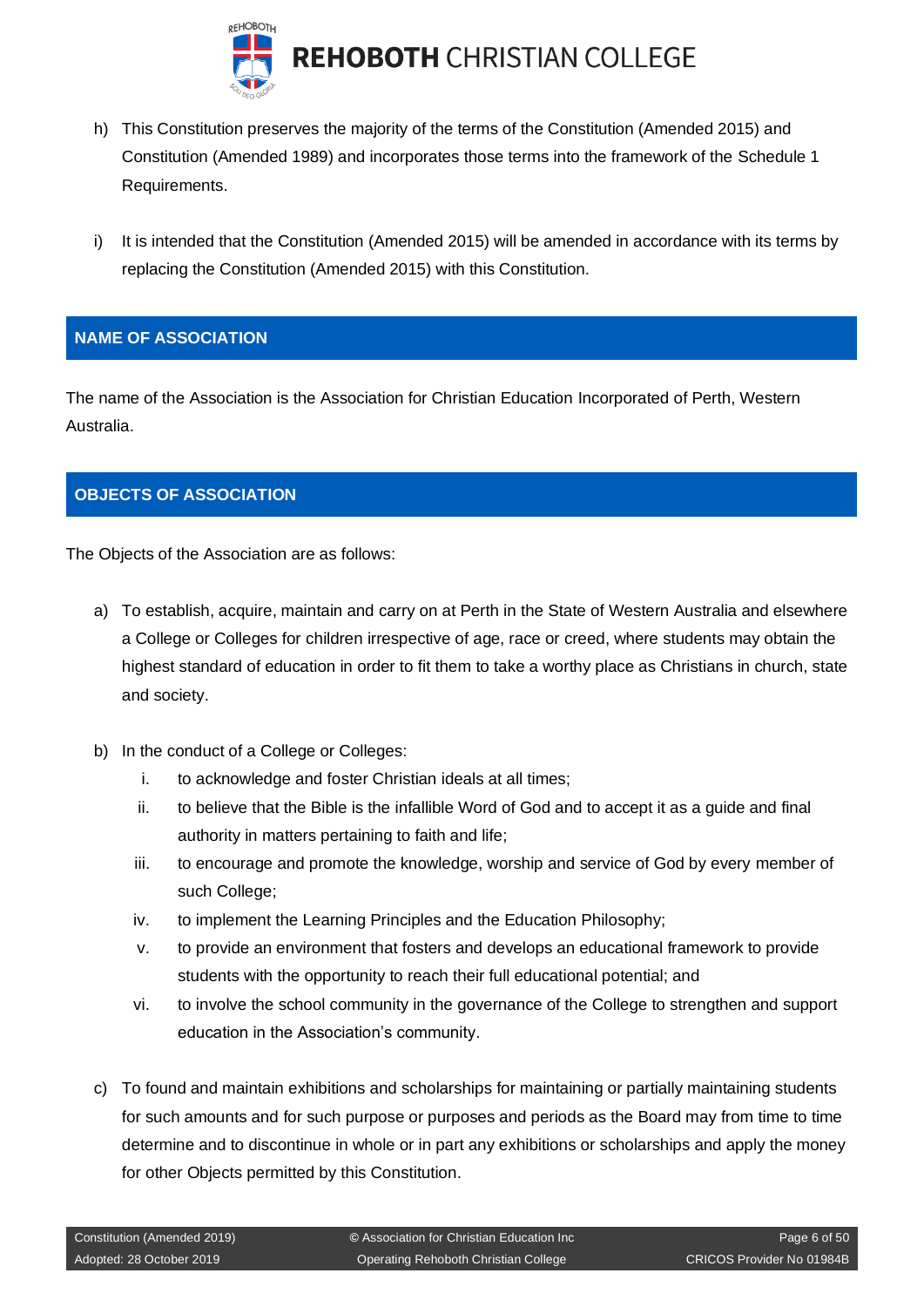

- d) To provide any child or children as the Board may from time to time elect with all necessary and proper clothing, board, lodging and medical attendances and discontinue the same at will.
- e) To conduct activities and events for any other purpose that facilitates and promotes the above objectives.

## <span id="page-6-0"></span>**PART 1 – PRELIMINARY RULES**

#### <span id="page-6-1"></span>**1. TERMS USED**

In this Constitution, unless the contrary intention appears:

- a) **Act** means the *Associations Incorporation Act 2015 (WA)*;
- b) **Affiliate Member** means a member as defined in rule 8(i);
- c) **Annual General Meeting** of the Association means a meeting held pursuant to rule 51 that all Members are entitled to received notice of and to attend;
- d) **Association** means the incorporated association to which this Constitution applies;
- e) **Bible** means the Holy Scriptures, as defined in Article 4 of the Belgic Confession;
- f) **Board** means the management committee of the Association;
- g) **Board Meeting** means a meeting of the management committee;
- h) **Board Member** means a member of the management committee;
- i) **Books** of the Association includes the following:
	- i. a register;
	- ii. financial records, financial statements or financial reports, however compiled, recorded or stored;
	- iii. a document;
	- iv. any other record of information;
- j) **By Laws** means by-laws made by the Association under rule 64;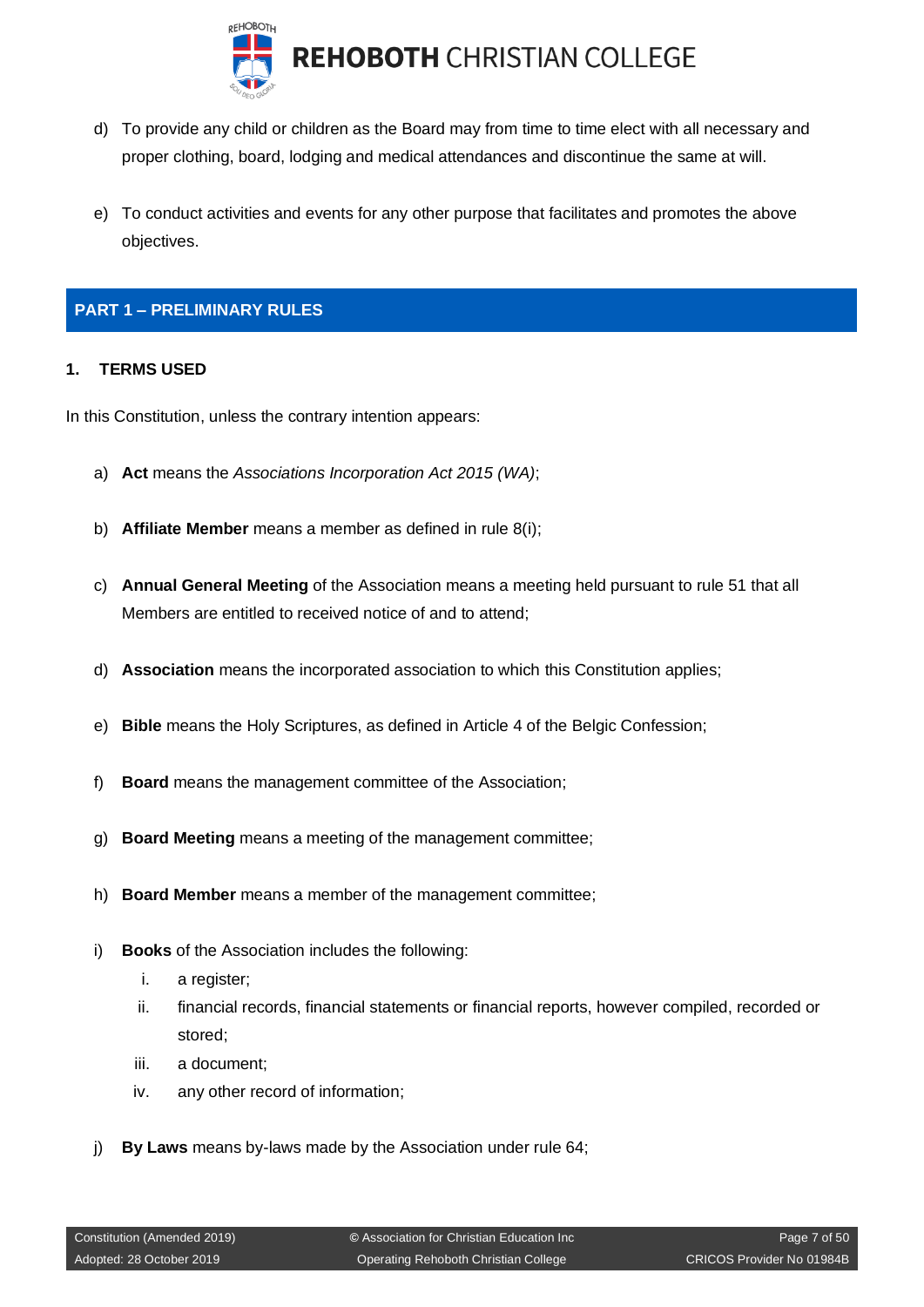

- k) **Chairperson** means the Board Member holding office as the Chairperson of the Association;
- l) **College** means any institution of learning operated by the Association;
- m) **Commissioner** means the person for the time being designated as the Commissioner under the Act;
- n) **Constitution** means these rules of the Association, as in force for the time being;
- o) **Deputy Chairperson** means the Board Member holding office as the Deputy Chairperson of the Association;
- p) **Education Philosophy** is as follows:

*It is the responsibility of Christian parents to provide for their children an education in keeping with their own Christian faith. This education must be of such a nature that the entire curriculum is taught in a Christian manner and with a Christian worldview by teachers and staff members professing a Christian faith and living a Christian lifestyle. The Biblical revelation of God, creation, man, sin, the Holy Spirit, and redemption shall pervade the whole curriculum.*

- q) **Executive Officer** means the person referred to in rule 50.
- r) **Financial Records** includes:
	- i. invoices, receipts, orders for the payment of money, bills of exchange, cheques, promissory notes and vouchers; and
	- ii. documents of prime entry; and
	- iii. working papers and other documents needed to explain
		- the methods by which financial statements are prepared; and
		- adjustments to be made in preparing financial statements;
- s) **Financial Report** of a Tier 2 association or a Tier 3 association, has the meaning given in Section 63 of the Act;
- t) **Financial Statements** means the financial statements in relation to the Association required under the Act;
- u) **Financial Year** means a period commencing 1 January and ending on 31 December in that year;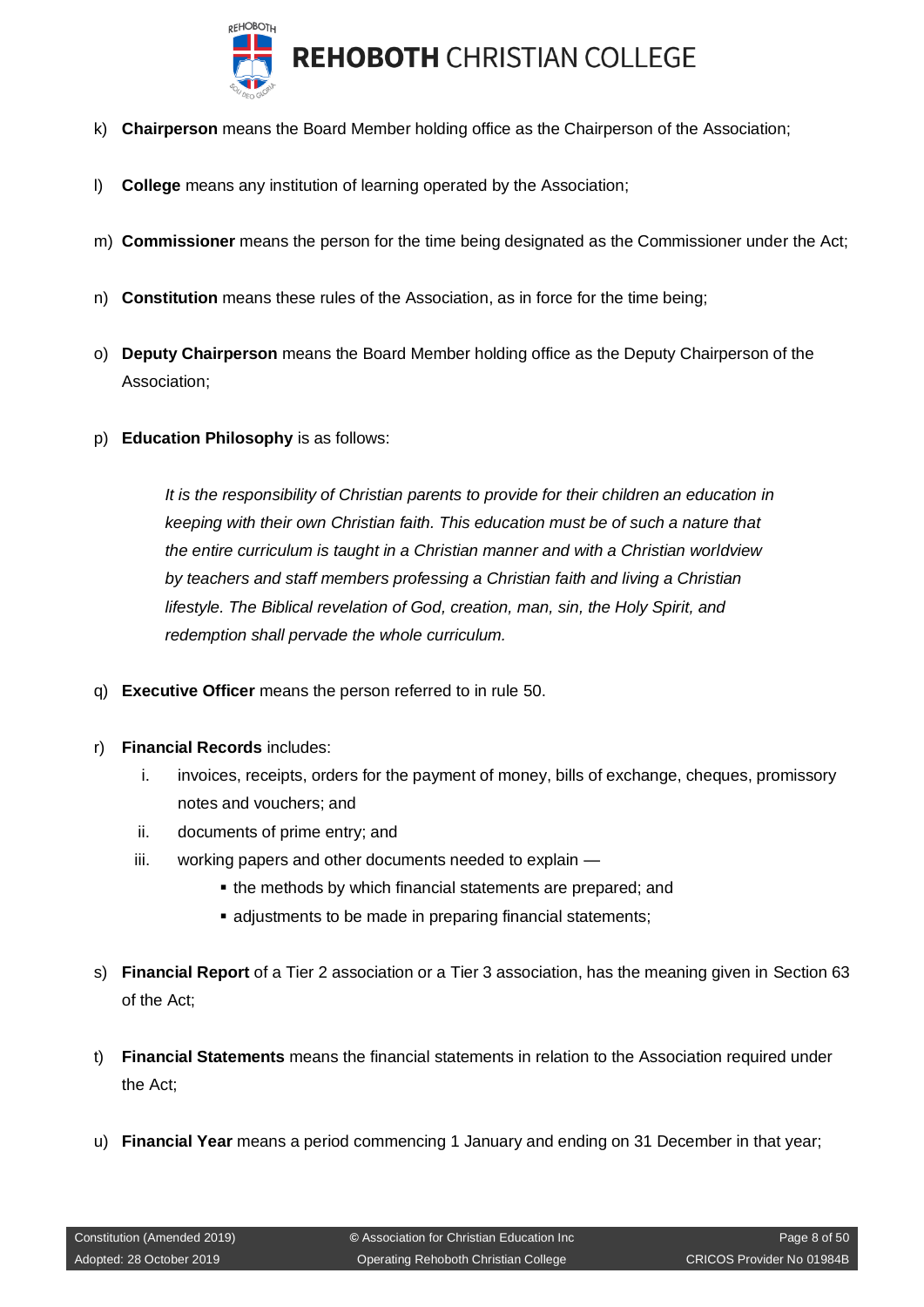

- v) **General Meeting** of the Association means a meeting of the Association that all Members are entitled to receive notice of and to attend;
- w) **Learning Principles** are as follows:

*It is the role of educators of the Association to orient students Biblically towards the knowledge of God, humanity, and the rest of God's creation. This is done in order that they would seek God's will, to see things as God sees them, and to engage with and influence the culture in which we live. The Association achieves this by partnering with parents to develop the "whole child"; that is, his or her spiritual and moral growth, academic growth, and personal and social development, in order to inspire students to excel.*

- x) **Lifelong Commitment** means, in relation to a Member, a commitment to prayerfully, actively and financially support Christian education for his or her entire life;
- y) **Married Couple** means a husband and wife as the union of a biological man and a biological woman to the exclusion of all others, voluntarily entered into for life;
- z) **Member** means a Single Person or Married Couple who is a Member of the Association under rule 8;
- aa) **Ordinary Board Member** means a Board Member who is not an office holder of the Association;
- bb) **Ordinary Member** means a Member with the rights referred to in rule 8(e);
- cc) **Parent** means any parent or guardian or any person liable to maintain or who has actual custody of any child;
- dd) **Poll,** in relation to rule 60, means the process of voting in relation to a matter that is conducted in writing;
- ee) **Principal** means a teacher specifically appointed to the position of Principal or Headmaster of a particular College by the Board;
- ff) **Register of Members** means the register of members referred to in Section 53 of the Act and in rule 13;
- gg) **Secretary** means the Board Member holding office as the Secretary of the Association;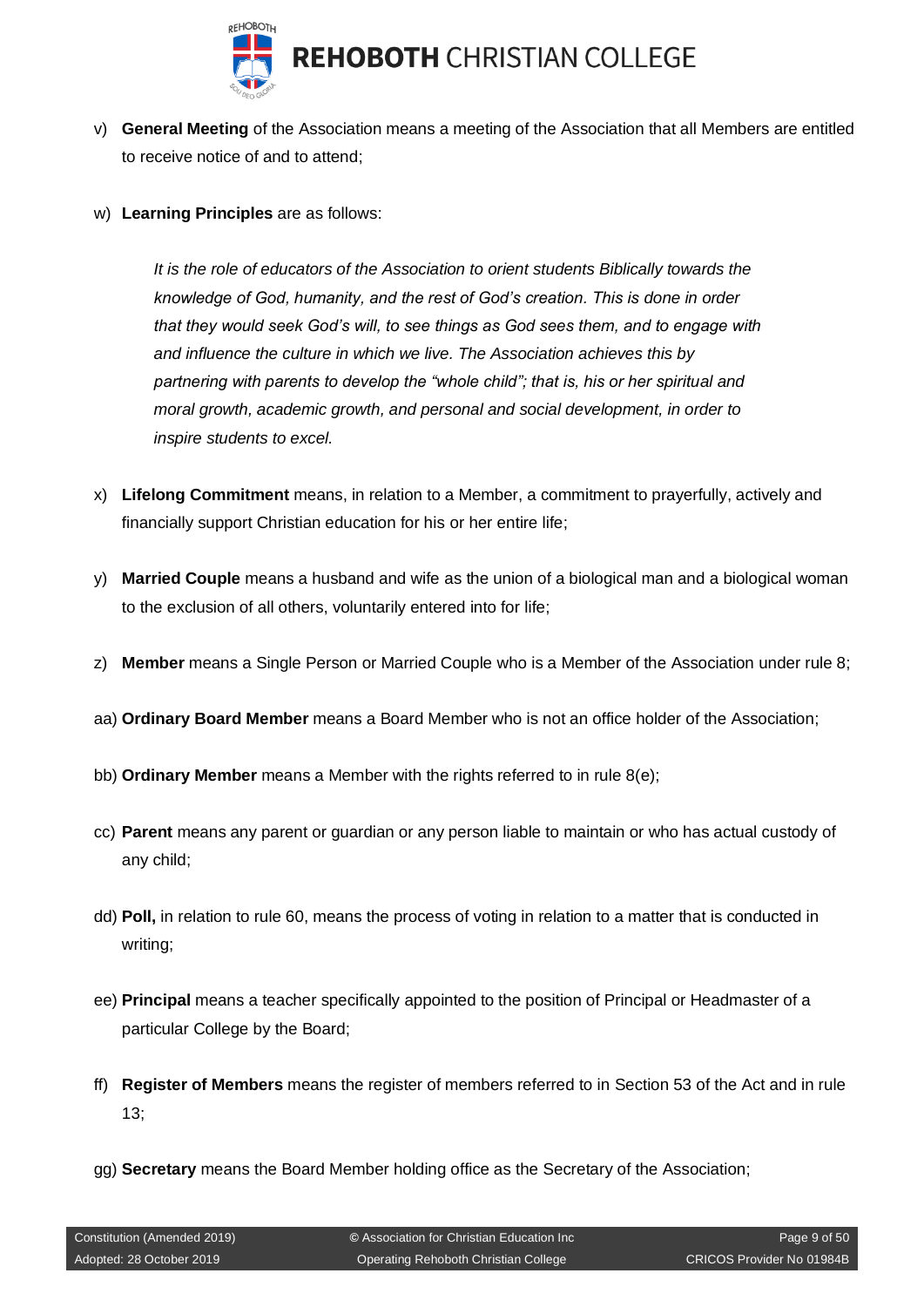

- hh) **Single Person** means an individual person;
- ii) **Special General Meeting** means a General Meeting of the Association other than the Annual General Meeting;
- $\ddot{\textbf{H}}$  **Special Resolution** means a resolution passed by the Members at a General Meeting in accordance with Section 51 of the Act;
- kk) **Staff Member** means an individual (other than a Teacher or a Principal) who is employed by the Association;
- ll) **Student** means a student attending a College operated by the Association;
- mm) **Subcommittee** means a subcommittee appointed by the Board under rule 48(a)(i);
- nn) **Teacher** means a person professionally qualified and appointed by the Board to hold a teaching position at a College operated by the Association;
- oo) **Three Doctrines of Unity** (also known as the Three Forms of Unity) means:
	- i. The Belgic Confession
	- ii. The Heidelberg Catechism; and
	- iii. The Canons of Dordt

pp) **Tier 1 association** means an incorporated association to which Section 64(1) of the Act applies;

- qq) **Tier 2 association** means an incorporated association to which Section 64(2) of the Act applies;
- rr) **Tier 3 association** means an incorporated association to which Section 64(3) of the Act applies;
- ss) **Treasurer** means the Board Member holding office as the Treasurer of the Association.

#### <span id="page-9-0"></span>**2. INTERPRETATION**

The following rules apply to the interpretation of this Constitution:

- a) The singular includes the plural and conversely.
- b) A gender includes either male or female.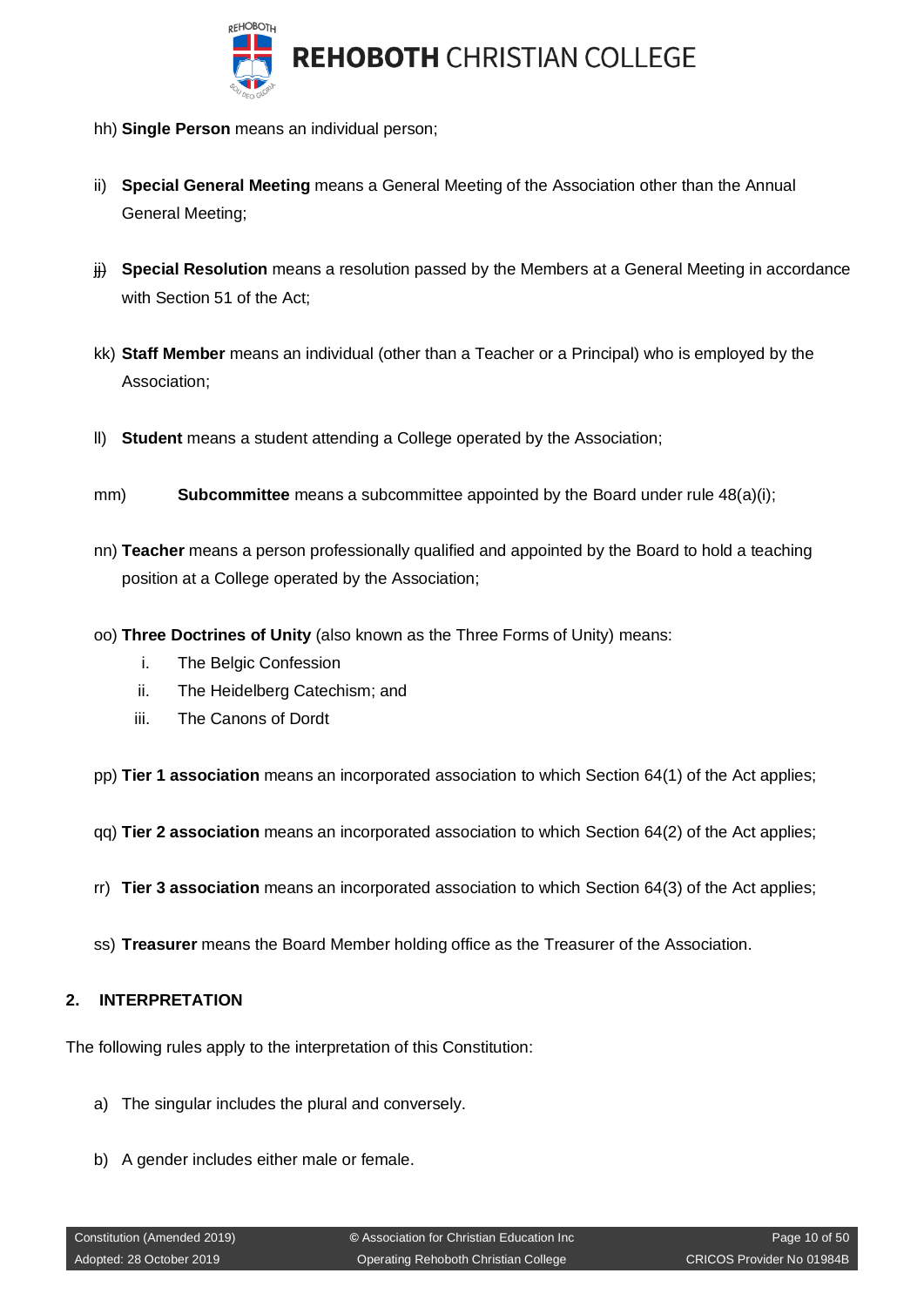

- c) If a word or phrase is defined, its other grammatical forms have a corresponding meaning.
- d) A reference to a person, corporation, trust, partnership, unincorporated body or other entity includes any of them.
- e) A reference to a rule, schedule or annexure is a reference to a rule of, or a schedule or annexure to, this Constitution.
- f) A reference to a provision of legislation includes a modification or re-enactment of it, a legislative provision substituted for it and a regulation or statutory instrument issued about it.
- g) Headings are for convenience only and do not affect interpretation.

## <span id="page-10-0"></span>**PART 2 – ASSOCIATION TO BE NOT-FOR-PROFIT**

#### <span id="page-10-1"></span>**3. NOT-FOR-PROFIT BODY**

- a) The property and income of the Association must be applied solely towards the promotion of the Objects of the Association and no part of that property or income may be paid or otherwise distributed, directly or indirectly, to Members, except in good faith in the promotion of those Objects.
- b) A payment may be made to a Member out of the funds of the Association under rule 3(c) only if it is authorised by a resolution of the Association or the Board.
- c) A payment to a Member out of the funds of the Association is authorised if it is:
	- i. the payment in good faith to the Member as reasonable remuneration for any services provided to the Association, or for goods supplied to the Association, in the ordinary course of business; or
	- ii. the payment of interest, on money borrowed by the Association from the Member, at a rate not greater than the cash rate published from time to time by the Reserve Bank of Australia; or
	- iii. the payment of reasonable rent to the Member for premises leased by the Member to the Association; or
	- iv. the reimbursement of reasonable expenses properly incurred by the Member on behalf of the Association.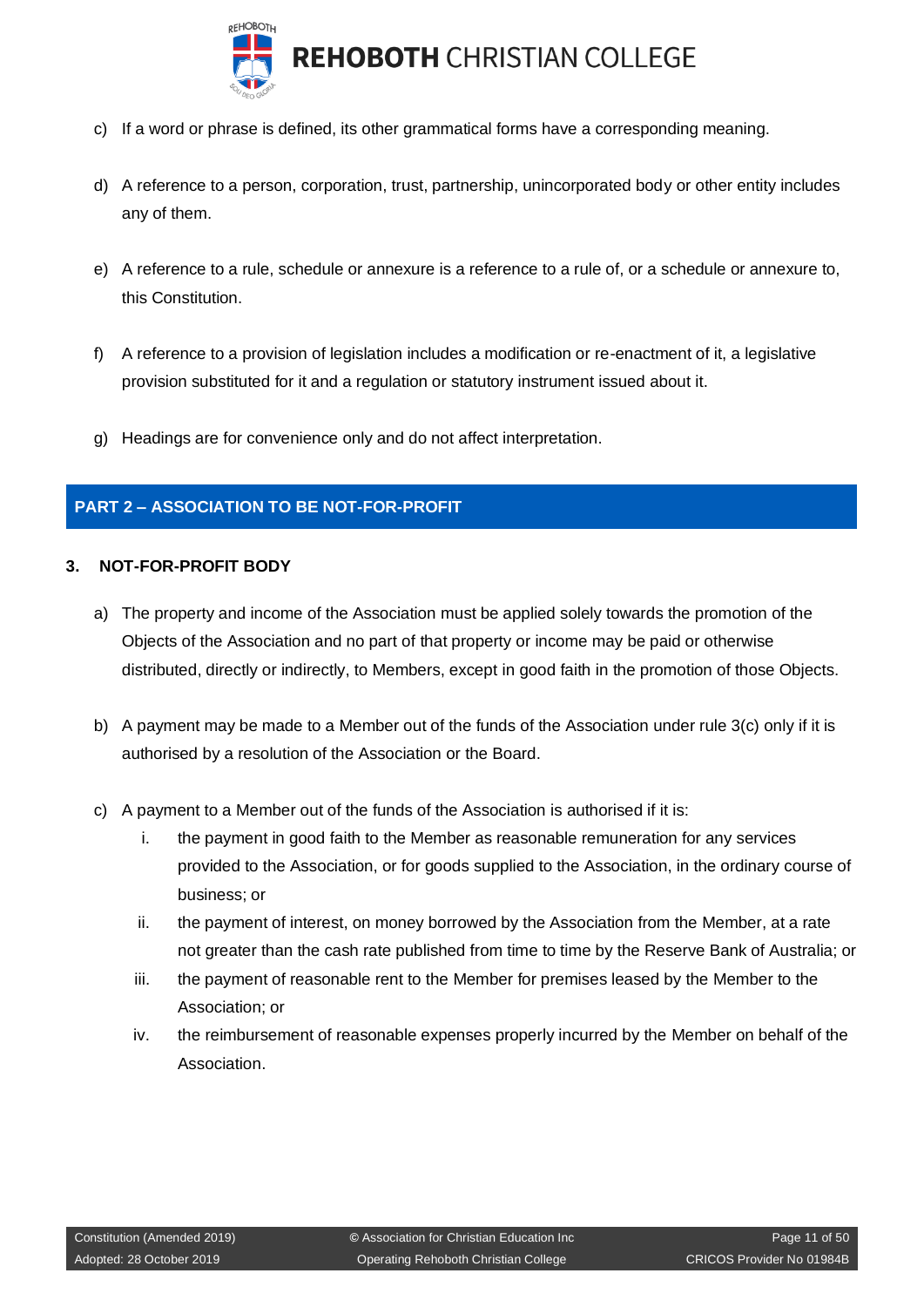

## <span id="page-11-0"></span>**PART 3 – MEMBERS**

#### <span id="page-11-1"></span>**DIVISION 1 – MEMBERSHIP**

#### <span id="page-11-2"></span>**4. ELIGIBILITY FOR MEMBERSHIP**

- a) Membership of the Association is open to any Single Person or Married Couple who:
	- i. is 18 years old or above;
	- ii. is interested in furthering the Objects of the Association;
	- iii. declares his or her (or their) agreement with the Objects of the Association; and
	- iv. declares that they have a Lifelong Commitment.
- b) An individual who has not reached the age of 18 years is not eligible to apply for a class of membership that confers full voting rights.

#### <span id="page-11-3"></span>**5. APPLYING FOR MEMBERSHIP**

- a) A Single Person or a Married Couple who wishes to become a Member must apply for membership to the Board in writing.
- b) The application must be signed by the Single Person or the Married Couple.
- c) The application must be submitted in the form set out in Appendix A to this Constitution, as the Board amends from time to time.
- d) The applicant must specify in the application the class of membership to which the application relates.

#### <span id="page-11-4"></span>**6. DEALING WITH MEMBERSHIP APPLICATIONS**

- a) The Board must consider each application for membership of the Association made under rule 5 at a Board Meeting and must, at the Board Meeting or the next Board Meeting, accept or reject the application by vote.
- b) Subject to rule 6(c), the Board must consider applications in the order in which they are received by the Association.
- c) The Board may delay its consideration of an application if the Board considers that any matter relating to the application needs to be clarified by the applicant or that the applicant needs to provide further information in support of the application.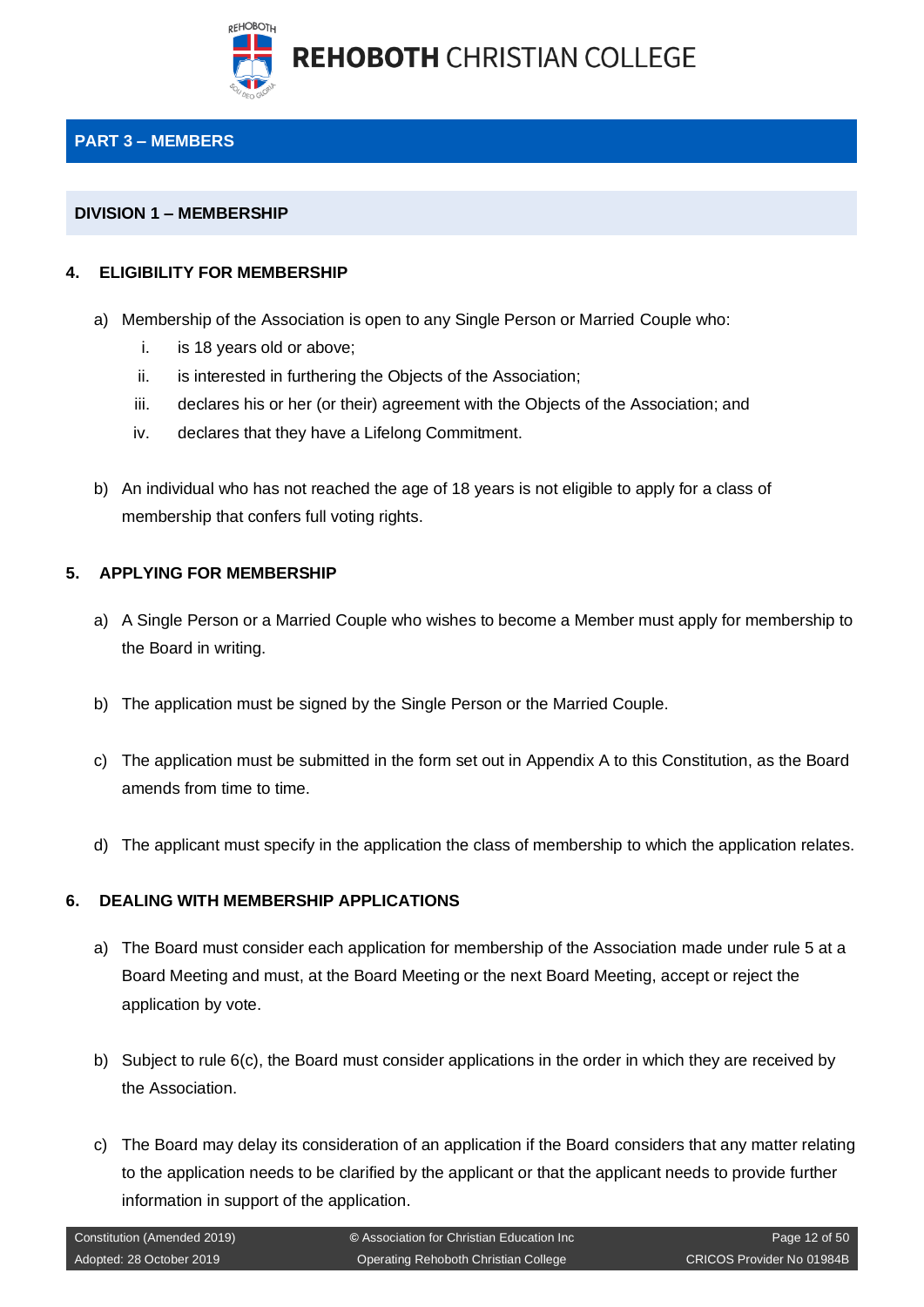

- d) The Board must not accept an application unless the applicant:
	- i. is eligible under rule 4; and
	- ii. has applied under rule 5.
- e) The Board may reject an application even if the applicant:
	- i. is eligible under rule 4; and
	- ii. has applied under rule 5.
- f) The Board must notify the applicant of the Board's decision to accept or reject the application as soon as practicable after making the decision.
- g) If the Board rejects the application, the Board is not required to give the applicant its reasons for doing so.
- h) An applicant whose application for membership of the Association is rejected under rule 6(a) must, if he or she wishes to appeal against that decision, give notice to the Secretary of his or her intention to do so within a period of fourteen days from the date he or she is advised of the rejection.
- i) When notice is given under rule  $6(h)$ , the Association will address it in accordance with the procedure set out in Part 4 Division 3 of the Constitution.

## <span id="page-12-0"></span>**7. BECOMING A MEMBER**

- a) A Single Person or Married Couple who wishes to become a Member must apply for membership in accordance with rule 5.
- b) An applicant for membership of the Association becomes a Member when:
	- i. the Board accepts the application; and
	- ii. the applicant pays any membership fees payable to the Association under rule 12.

#### <span id="page-12-1"></span>**8. CLASSES OF MEMBERSHIP**

- a) The Association consists of Ordinary Members, Life Members, Honorary Members, Junior Members and Affiliate Members.
- b) The Association may have any other class of associate membership approved by resolution at a General Meeting.
- c) A Member can only belong to one class of membership.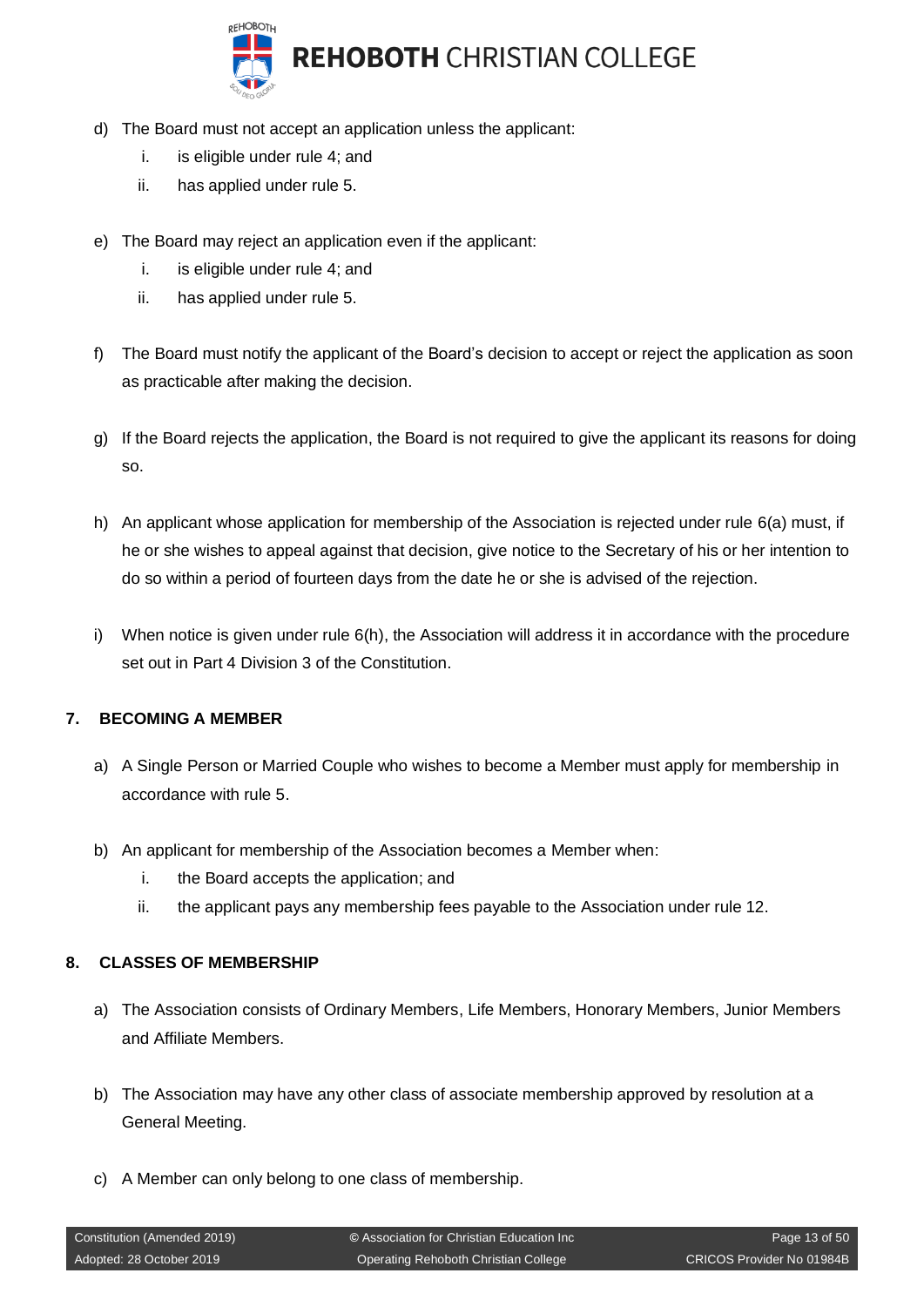

- d) The number of Members of any class of membership is not limited unless otherwise approved by resolution at a General Meeting.
- e) **Ordinary Members:** An Ordinary Member has full voting rights and any other rights conferred on Members by this Constitution or approved by resolution at a General Meeting or determined by the Board.
- f) **Life Members:** The Board may, at a Board meeting held pursuant to rule 41, elect an Ordinary Member who has in the opinion of the Board rendered special services to the Association as a Life Member for any period and without limitation of period. Life Members have the full rights of Ordinary Members but shall not be required to pay membership fees.

#### g) **Honorary Members:**

- i. The Board may, at a Board Meeting held pursuant to rule 41, nominate any person who has in the opinion of the Board contributed to the Association as an Honorary Member for any period and without limitation of period.
- ii. Honorary Members shall not be required to pay membership fees and are not eligible to vote at General Meetings of the Association, but have any other rights conferred on Members by this Constitution.
- iii. The Board must communicate the nomination to the nominee in writing, and the nominee must have accepted the nomination and, if the nominee is already an Association Member, the subsequent change in membership status in writing, before the Honorary membership takes effect.

#### h) **Junior Members:**

- i. Any Single Person who is between the age of 15 years and 20 years and otherwise meets the membership criteria in rule 4 is able to become a Junior Member by making application under rule 5.
- ii. The rules in relation to the rights and obligations of Ordinary Members apply to all Junior Members except that Junior Members are only eligible to vote at a General Meeting if they are over the age of 18 years.

## i) **Affiliate Members:**

- i. Any Single Person or Married Couple who meets the membership criteria in rule 4(a), except in relation to Lifelong Commitment, is able to become an Affiliate Member by making application under rule 5.
- ii. The rules in relation to the rights and obligations of Members apply to all Affiliates, except Affiliates are ineligible to vote at General Meetings of the Association.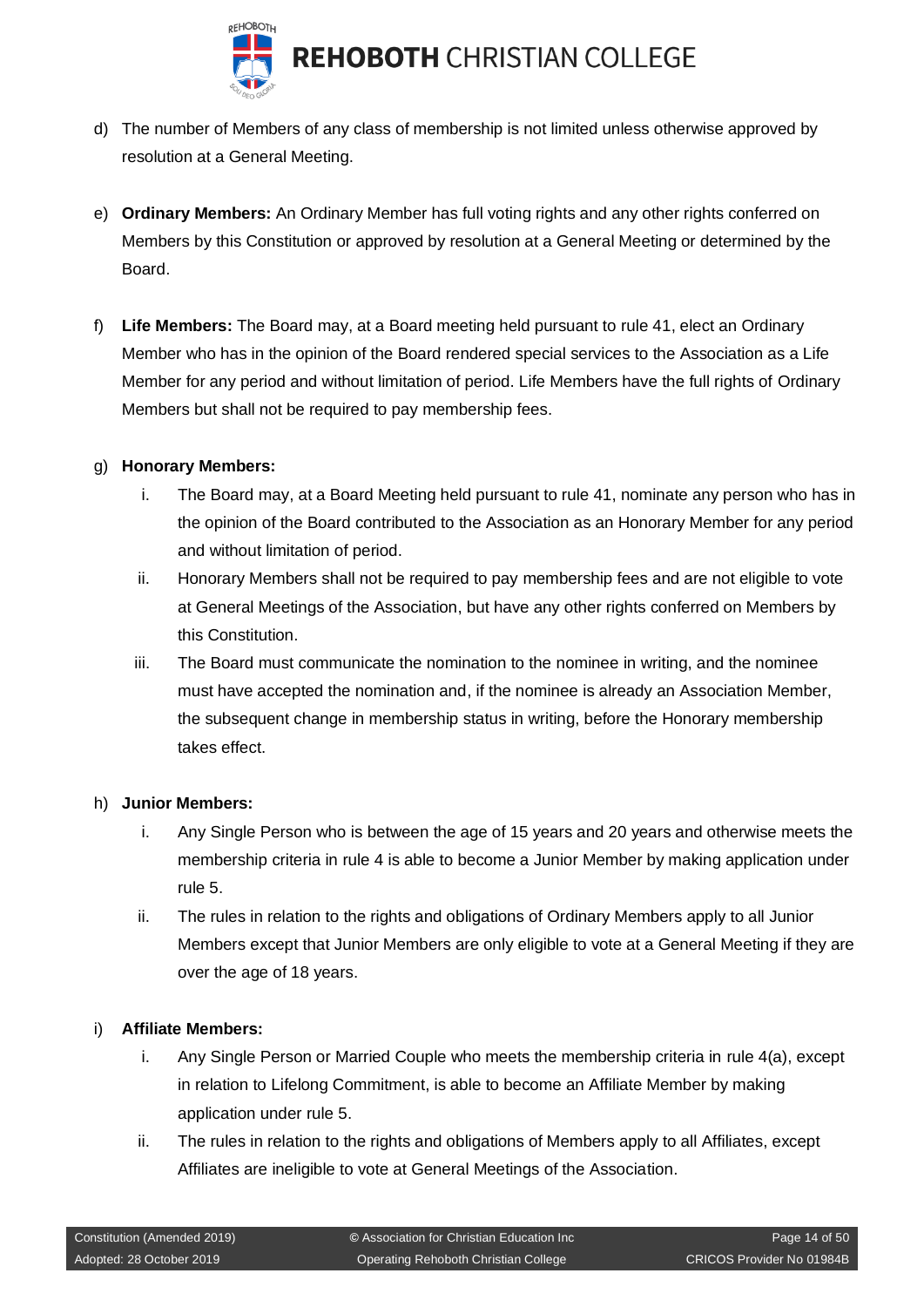

## <span id="page-14-0"></span>**9. WHEN MEMBERSHIP CEASES**

- a) A Member ceases to be a Member when any of the following takes place:
	- i. for a Member who is an individual, the individual dies;
	- ii. the Member resigns from the Association under rule 10;
	- iii. the Member is expelled from the Association under rule 15;
	- iv. the Member ceases to be a Member under rule 12(e).
- b) The Secretary must keep a record, for at least one year after a Member ceases to be a Member, of:
	- i. the date on which the Member ceased to be a Member; and
	- ii. the reason why the Member ceased to be a Member.
- c) An Affiliate Member ceases to be a Member if they no longer have a student enrolled at a College operated by the Association.

#### <span id="page-14-1"></span>**10. RESIGNATION**

- a) A Member may resign from membership of the Association by giving written notice of the resignation to the Secretary.
- b) The resignation takes effect:
	- i. when the Secretary receives the notice; or
	- ii. if a later time is stated in the notice, at that later time.
- c) A Member who has resigned from membership of the Association remains liable for any fees that are owed to the Association ("**the Owed Amount**") at the time of resignation.
- d) The Owed Amount may be recovered by the Association in a court of competent jurisdiction as a debt due to the Association.

## <span id="page-14-2"></span>**11. RIGHTS NOT TRANSFERABLE**

The rights of a Member are not transferable and end when membership ceases.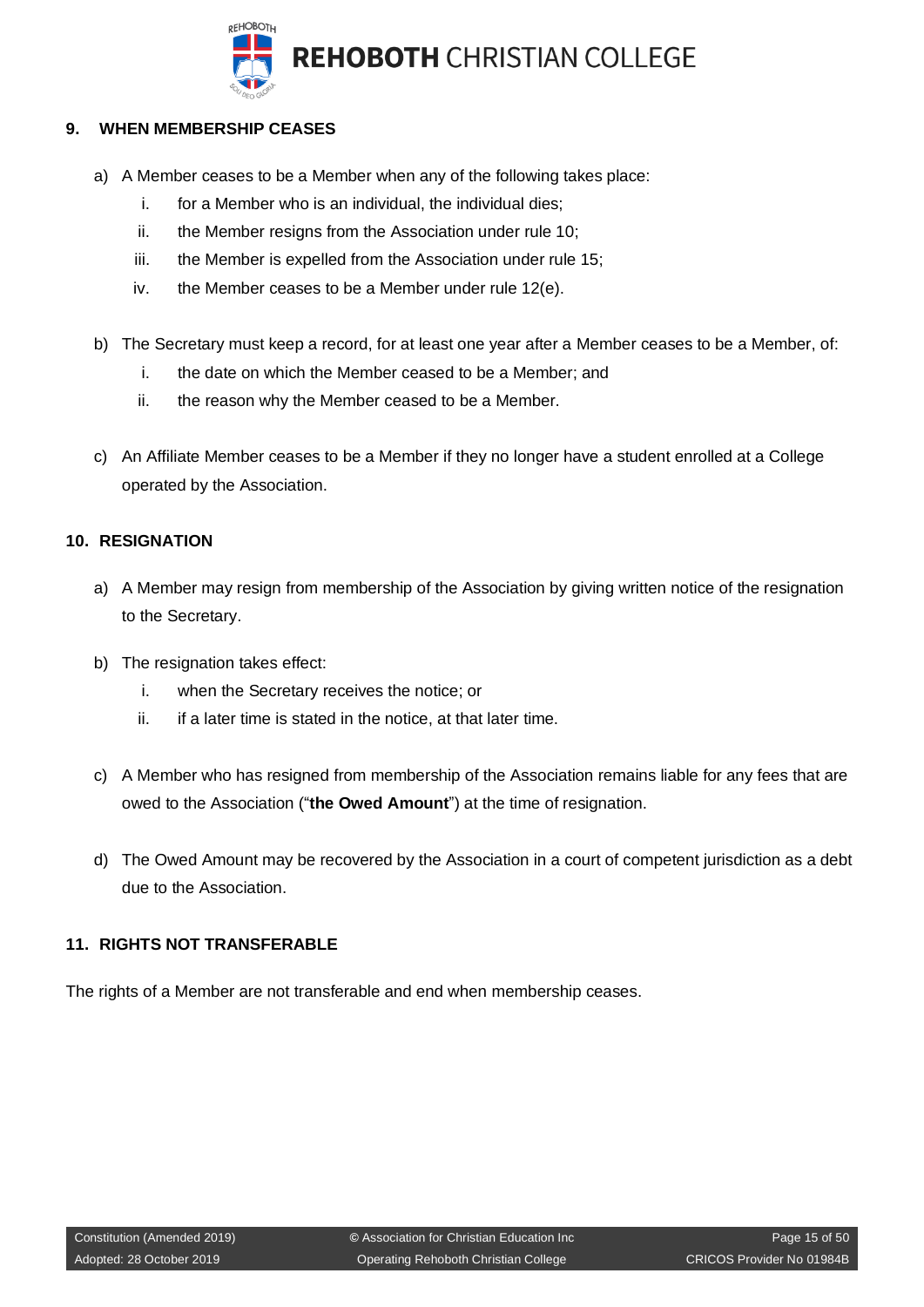

## <span id="page-15-0"></span>**DIVISION 2 – MEMBERSHIP FEES**

#### <span id="page-15-1"></span>**12. MEMBERSHIP FEES**

- a) The Members may, from time to time, at a General Meeting determine the amount of the annual membership fee to be paid by each Member (except Honorary Members and Life Members).
- b) The fees determined under rule 12(a) may be different for different classes of membership.
- c) Without limiting rule 12(b), the annual membership fee for Junior Members will be a proportion of the annual subscription that is set under 12(a) as follows:
	- i. for Junior Members who are 15 years or older, but less than 18 years old the annual membership fee is waived;
	- ii. for Junior Members who are 18 years old 60% of the annual membership fee;
	- iii. for Junior Members who are 19 years old  $-80\%$  of the annual membership fee.
- d) Each Member (except Honorary Members and Life Members) must pay to the Association annually on such date as the Board from time to time determines, the amount of the membership fee determined under rule 12(a).
- e) Subject to rule 12(f), a Member whose membership fee is not paid within three months after the relevant date fixed by or under rule 12(d), ceases on the expiry of that period to be a Member, unless the Board decides otherwise.
- f) If a Member who has ceased to be a Member under rule 12(e) offers to pay the annual membership fee after the period referred to in that rule has expired:
	- i. the Board may, at its discretion, accept that payment; and
	- ii. if the payment is accepted, the Member's membership is reinstated from the date the payment is accepted.
- g) A Member exercises all the rights and obligations of a Member for the purposes of this Constitution if the Member's membership fee is paid on or before the relevant date fixed by or under rule 12(d) or within three months thereafter, or such other time as the Board allows.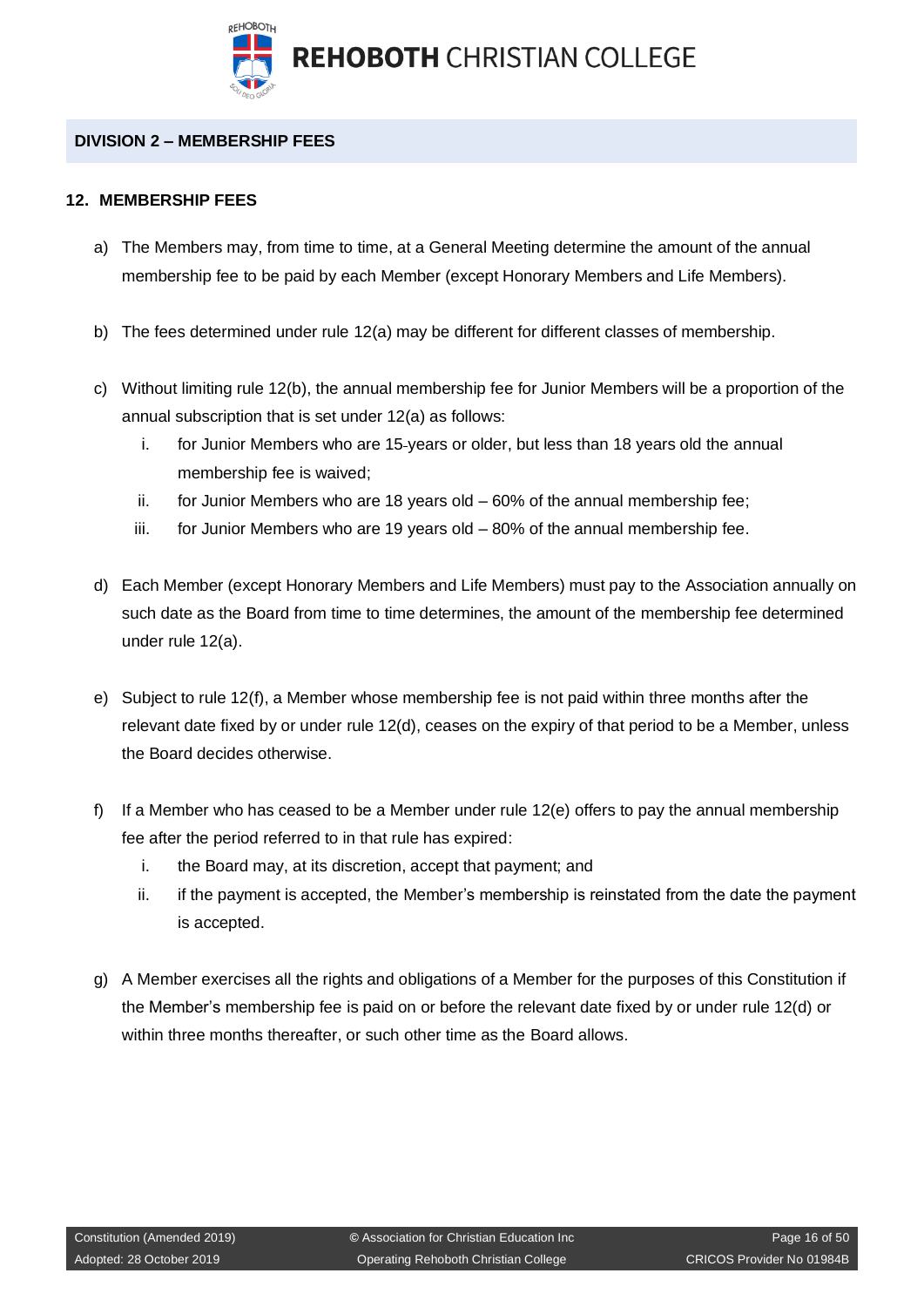

## <span id="page-16-0"></span>**DIVISION 3 – REGISTER OF MEMBERS**

#### <span id="page-16-1"></span>**13. REGISTER OF MEMBERS**

- a) The Secretary, on behalf of the Association, must, pursuant to Section 53 of the Act, keep and maintain an up to date register of the Members of the Association, together with each Member's postal, residential or electronic addresses and other information, by means of which contact can be made with the Member.
- b) In addition to information referred to in Section 53(2) of the Act, the Register of Members must include the class of membership to which each Member belongs and the date on which each Member becomes a Member.
- c) The Secretary, or another person authorised by the Board, is responsible for the requirements imposed on the Association by the Act to maintain the Register of Members and record in that register any change in the membership of the Association.
- d) The Register of Members must be so kept and maintained at the College, or at such other place as the Members at a General Meeting decide.
- e) Upon the request of a Member of the Association, the Secretary shall make the register available for the inspection of the Member and the Member may make a copy of or take an extract from the register but shall have no right to remove the register for that purpose.
- f) If:
- i. a Member inspecting the Register of Members wishes to make a copy of, or take an extract from, the register under the Act; or
- ii. a Member makes a written request under the Act to be provided with a copy of the Register of Members,

the Board may require the Member to provide a statutory declaration setting out the purpose for which the copy or extract is required and declaring that the purpose is connected with the affairs of the Association.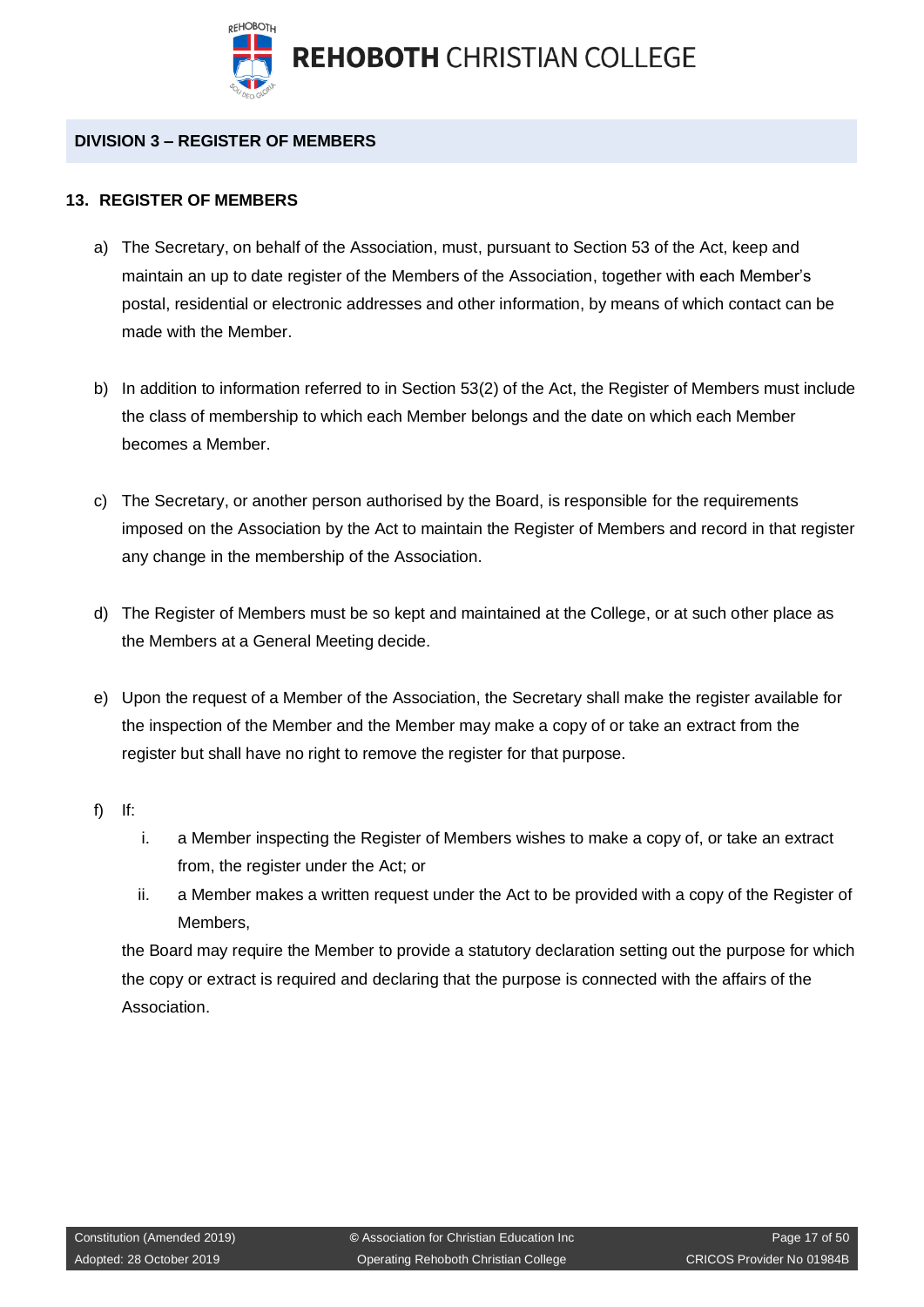

## <span id="page-17-0"></span>**PART 4 – DISCIPLINARY ACTION, DISPUTES AND MEDIATION**

#### <span id="page-17-1"></span>**DIVISION 1 – TERMS USED**

#### <span id="page-17-2"></span>**14. TERM USED – MEMBER**

In this Part, **Member**, in relation to a Member who is expelled from the Association, includes a former Member.

#### <span id="page-17-3"></span>**DIVISION 2 – DISCIPLINARY ACTION**

#### <span id="page-17-4"></span>**15. SUSPENSION OR EXPULSION**

- a) The Board may decide to suspend a Member's membership or to expel a Member from the Association if:
	- i. the Member contravenes any rule or part of this Constitution; or
	- ii. the Member acts detrimentally to the interests of the Association; or
	- iii. the Member is otherwise guilty of conduct unworthy of a Christian.
- b) The Secretary must give the Member written notice of the proposed suspension or expulsion at least thirty days before the Board Meeting at which the proposal is to be considered by the Board.
- c) The notice given to the Member must state:
	- i. when and where the Board Meeting is to be held; and
	- ii. the grounds on which the proposed suspension or expulsion is based; and
	- iii. that the Member, or the Member's representative, may attend the meeting and will be given a reasonable opportunity to make written or oral (or both written and oral) submissions to the Board about the proposed suspension or expulsion.
- d) At the Board Meeting, the Board must:
	- i. give the Member, or the Member's representative, a reasonable opportunity to make written or oral (or both written and oral) submissions to the Board about the proposed suspension or expulsion; and
	- ii. give due consideration to any submissions so made; and
	- iii. decide:
		- whether or not to suspend the Member's membership and, if the decision is to suspend the membership, the period of suspension; or
		- whether or not to expel the Member from the Association.

| Constitution (Amended 2019) | © Association for Christian Education Inc | Page 18 of 50             |
|-----------------------------|-------------------------------------------|---------------------------|
| Adopted: 28 October 2019    | Operating Rehoboth Christian College      | CRICOS Provider No 01984B |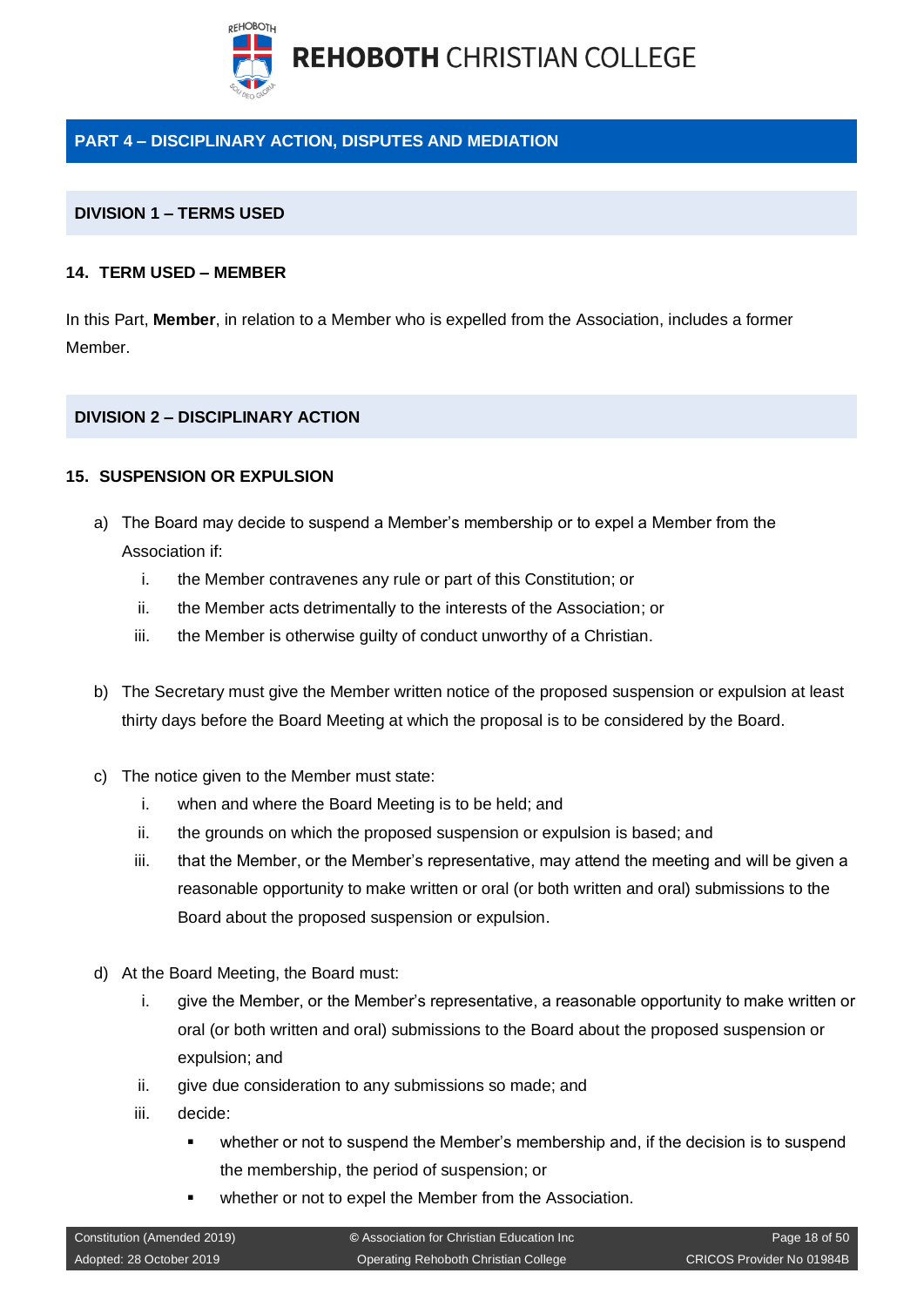

- e) A decision of the Board to suspend the Member's membership or to expel the Member from the Association takes immediate effect.
- f) The Board must give the Member written notice of the Board's decision, and the reasons for the decision, within seven days after the Board Meeting at which the decision is made.
- g) A Member whose membership is suspended or who is expelled from the Association may, within fourteen days after receiving notice of the Board's decision under rule 15(f), give written notice to the Secretary requesting the appointment of a mediator under rule 23.
- h) If notice is given under rule 15(g), the Member who gives the notice and the Board are the parties to the mediation.

#### <span id="page-18-0"></span>**16. CONSEQUENCES OF SUSPENSION**

- a) During the period a Member's membership is suspended, the Member:
	- i. loses any rights (including voting rights) arising as a result of membership; and
	- ii. is not entitled to a refund, rebate, relief or credit for membership fees paid, or payable, to the Association.
- b) When a Member's membership is suspended, the Secretary must record in the Register of Members:
	- i. that the Member's membership is suspended; and
	- ii. the date on which the suspension takes effect; and
	- iii. the period of the suspension.
- c) When the period of the suspension ends, the Secretary must record in the Register of Members that the Member's membership is no longer suspended.

#### <span id="page-18-1"></span>**DIVISION 3 – RESOLVING DISPUTES**

## <span id="page-18-2"></span>**17. TERMS USED**

In this Division:

- i. **grievance procedure** means the procedures set out in this Division;
- ii. **party to a dispute** includes a person:
	- who is a party to the dispute; and
	- who ceases to be a Member within six months before the dispute has come to the attention of each party to the dispute.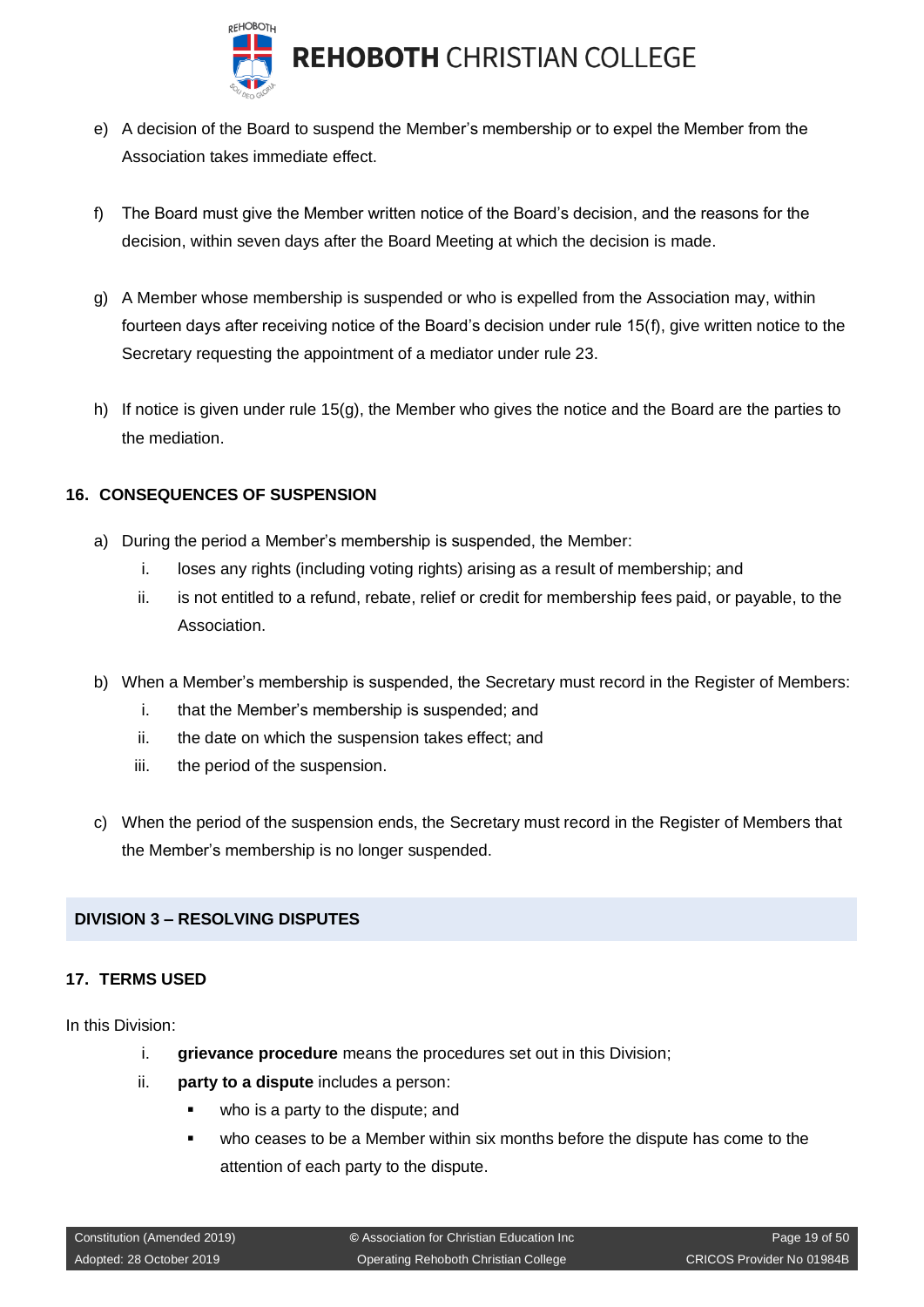

## <span id="page-19-0"></span>**18. APPLICATION OF DIVISION**

The procedure set out in this Division (the grievance procedure) applies to disputes relating to the Association:

- i. between Members; or
- ii. between one or more Members and the Association.

## <span id="page-19-1"></span>**19. PARTIES TO ATTEMPT TO RESOLVE DISPUTE**

The parties to a dispute must attempt to resolve the dispute between themselves within fourteen days after the dispute has come to the attention of each party.

## <span id="page-19-2"></span>**20. HOW GRIEVANCE PROCEDURE IS STARTED**

- a) If the parties to a dispute are unable to resolve the dispute between themselves within the time required by rule 19, any party to the dispute may start the grievance procedure by giving written notice to the Secretary of:
	- i. the parties to the dispute; and
	- ii. the matters that are the subject of the dispute.
- b) Within twenty-eight days after the Secretary is given the notice, a Board Meeting must be convened to consider and determine the dispute.
- c) The Secretary must give each party to the dispute written notice of the Board Meeting at which the dispute is to be considered and determined at least seven days before the meeting is held.
- d) The notice given to each party to the dispute must state:
	- i. when and where the Board Meeting is to be held; and
	- ii. that the party, or the party's representative, may attend the meeting and will be given a reasonable opportunity to make written or oral (or both written and oral) submissions to the Board about the dispute.
- e) If:
	- i. the dispute is between one or more Members and the Association; and
	- ii. any party to the dispute gives written notice to the Secretary stating that the party:
		- does not agree to the dispute being determined by the Board; and
		- requests the appointment of a mediator under rule 23,

the Board must not determine the dispute.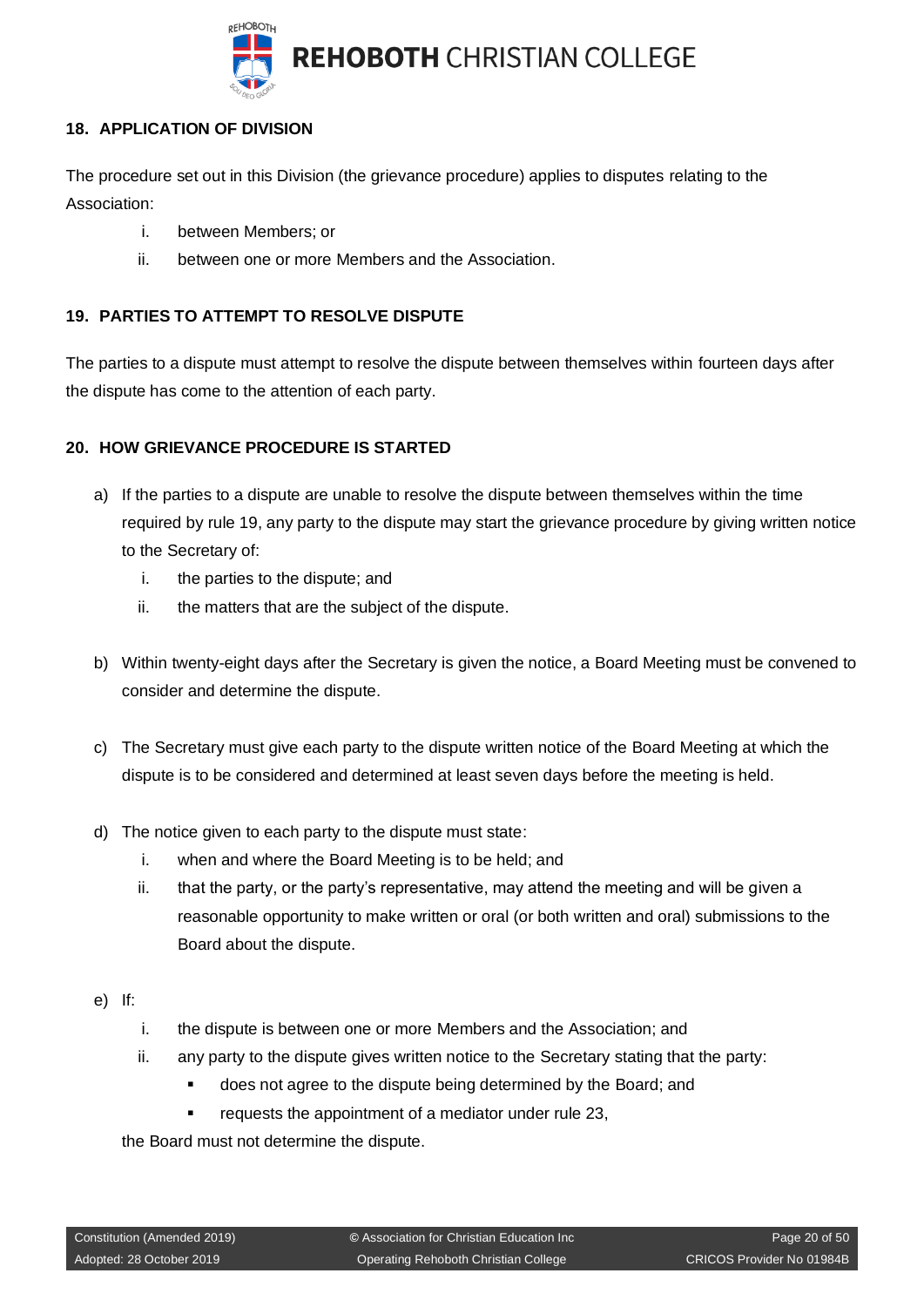

## <span id="page-20-0"></span>**21. DETERMINATION OF DISPUTE BY BOARD**

- a) At the Board Meeting at which a dispute is to be considered and determined, the Board must:
	- i. give each party to the dispute, or the party's representative, a reasonable opportunity to make written or oral (or both written and oral) submissions to the Board about the dispute; and
	- ii. give due consideration to any submissions so made; and
	- iii. determine the dispute.
- b) The Board must give each party to the dispute written notice of the Board's determination, and the reasons for the determination, within seven days after the Board Meeting at which the determination is made.
- c) A party to the dispute may, within fourteen days after receiving notice of the Board's determination under rule 21(a)(iii), give written notice to the Secretary requesting the appointment of a mediator under rule 23.
- d) If notice is given under rule  $21(c)$ , each party to the dispute is a party to the mediation.

## <span id="page-20-1"></span>**DIVISION 4 – MEDIATION**

#### <span id="page-20-2"></span>**22. APPLICATION OF DIVISION**

- a) This Division applies if written notice has been given to the Secretary requesting the appointment of a mediator:
	- i. by a Member under rule  $15(g)$ ; or
	- ii. by a party to a dispute under rule 20(e)(ii) or 21(c).
- b) If this Division applies, a mediator must be chosen or appointed under rule 23.

## <span id="page-20-3"></span>**23. APPOINTMENT OF MEDIATOR**

- a) The mediator must be a person chosen:
	- i. if the appointment of a mediator was requested by a Member under rule  $15(q)$  by agreement between the Member and the Board; or
	- ii. if the appointment of a mediator was requested by a party to a dispute under rule  $20(e)(ii)$  or 21(c) – by agreement between the parties to the dispute.
- b) If there is no agreement for the purposes of rule  $23(a)(i)$  or (ii), then, subject to rules  $23(c)$  and (d), the Board must appoint the mediator.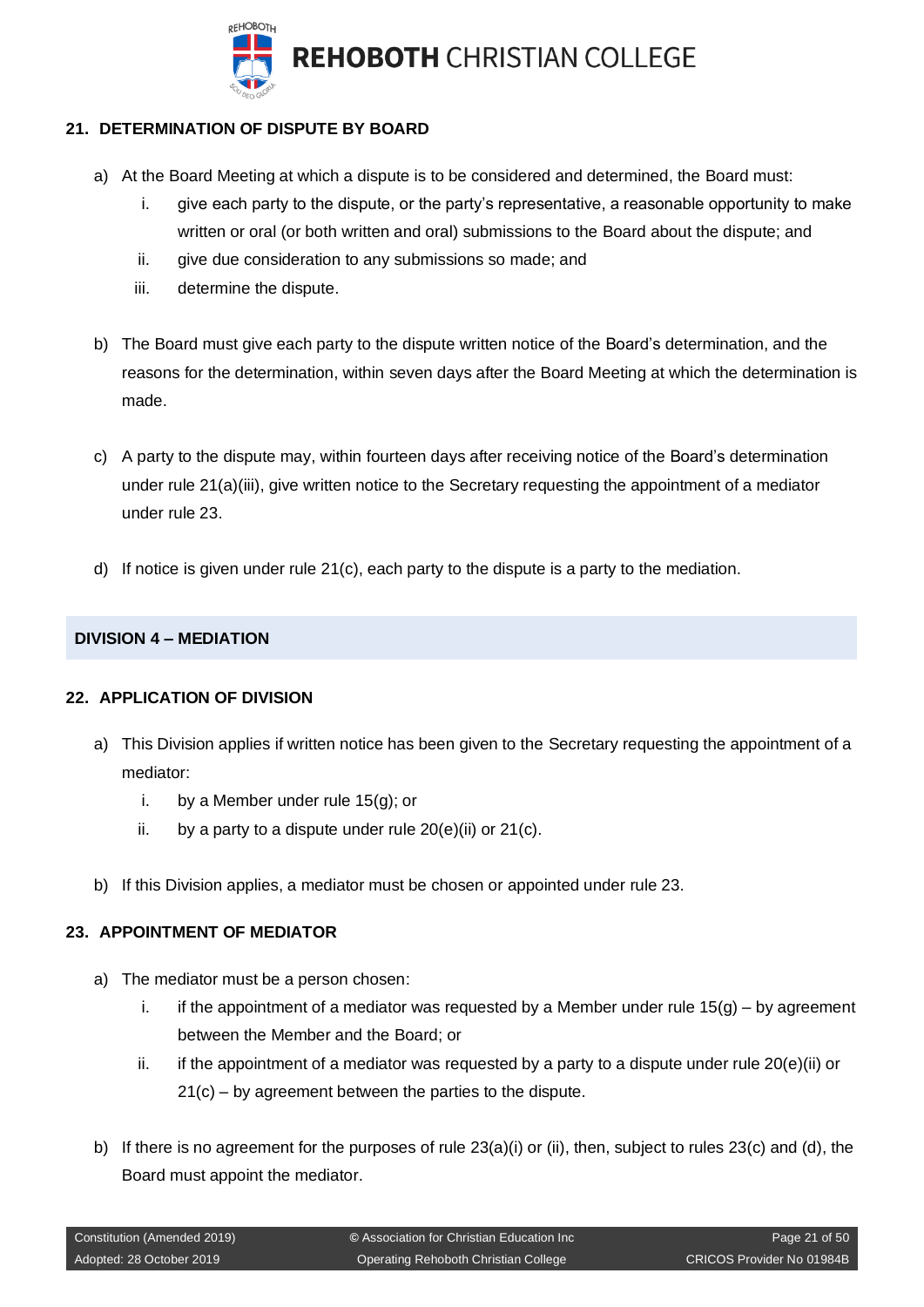

- c) The person appointed as mediator by the Board must be a person who acts as a mediator for another not-for-profit body, such as Christian Education National, if the appointment of a mediator was requested by:
	- i. a Member under rule 15(g); or
	- ii. a party to a dispute under rule 20(e)(ii); or
	- iii. a party to a dispute under rule 21(c) and the dispute is between one or more Members and the Association.
- d) The person appointed as mediator by the Board may be a Member or former Member of the Association but must not:
	- i. have a personal interest in the matter that is the subject of the mediation; or
	- ii. be biased in favour of or against any party to the mediation.

## <span id="page-21-0"></span>**24. MEDIATION PROCESS**

- a) The parties to the mediation must attempt in good faith to settle the matter that is the subject of the mediation.
- b) Each party to the mediation must give the mediator a written statement of the issues that need to be considered at the mediation at least five days before the mediation takes place.
- c) In conducting the mediation, the mediator must:
	- i. give each party to the mediation every opportunity to be heard; and
	- ii. allow each party to the mediation to give due consideration to any written statement given by another party; and
	- iii. ensure that natural justice is given to the parties to the mediation throughout the mediation process.
- d) The mediator cannot determine the matter that is the subject of the mediation.
- e) The mediation must be confidential, and any information given at the mediation cannot be used in any other proceedings that take place in relation to the matter that is the subject of the mediation.
- f) The costs of the mediation are to be paid by the party or parties to the mediation that requested the appointment of the mediator.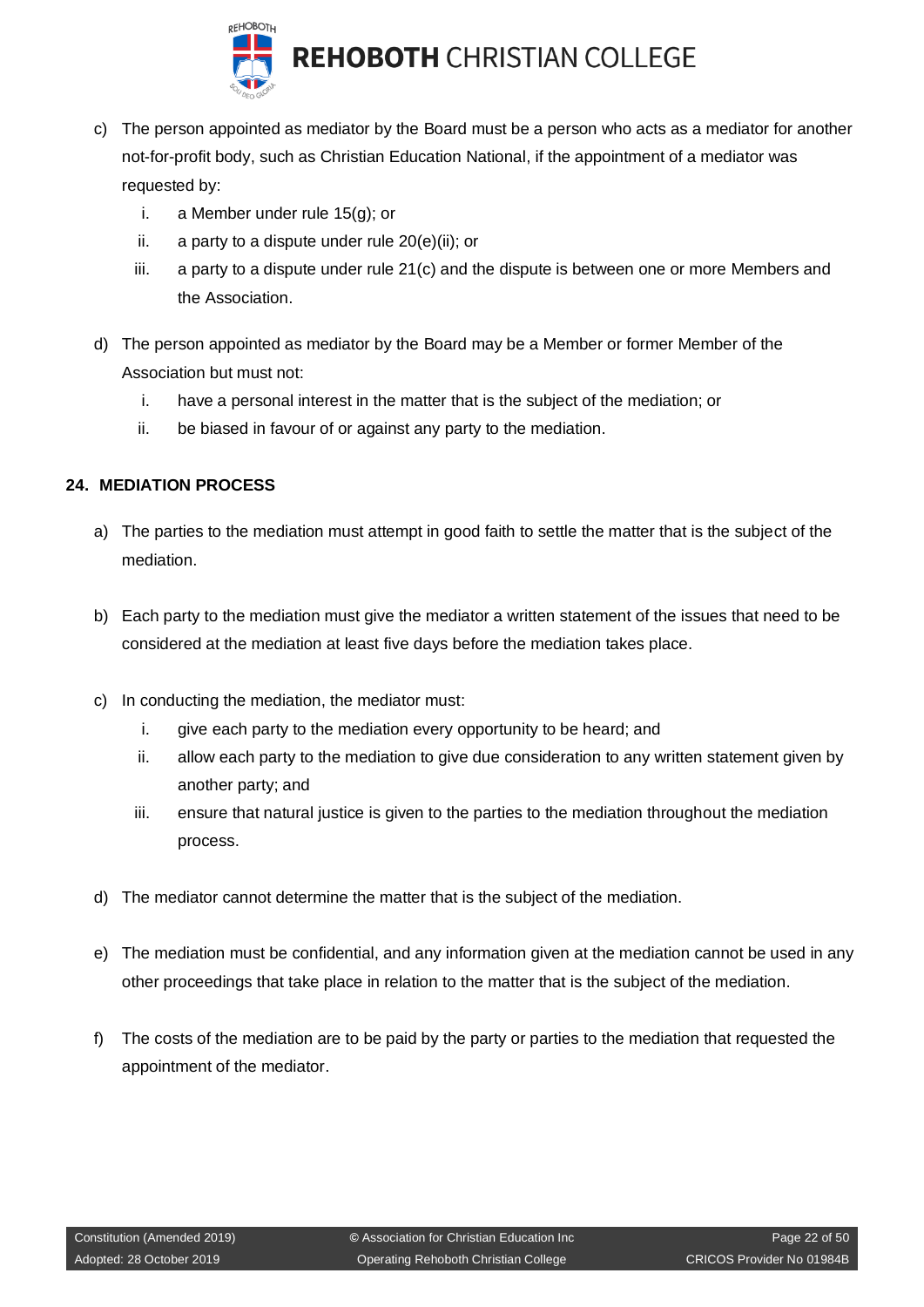

## <span id="page-22-0"></span>**25. IF MEDIATION RESULTS IN DECISION TO SUSPEND OR EXPEL BEING REVOKED**

- If:
- i. mediation takes place because a Member whose membership is suspended or who is expelled from the Association gives notice under rule 15(g); and
- ii. as the result of the mediation, the decision to suspend the Member's membership or expel the member is revoked,

that revocation does not affect the validity of any decision made at a Board Meeting or General Meeting during the period of suspension or expulsion.

## <span id="page-22-1"></span>**PART 5 – BOARD**

## <span id="page-22-2"></span>**DIVISION 1 – POWERS OF BOARD**

#### <span id="page-22-3"></span>**26. POWERS OF BOARD**

- a) The Board has the power to manage the affairs of the Association. Subject to the Act, these rules, the By-Laws (if any) and any resolution passed at a General Meeting, the Board may do all things necessary or convenient for carrying out the Objects of the Association.
- b) In addition to the powers conferred by rule 26(a) the Board is conferred the following additional powers:
	- i. to do all such things as are incidental or conducive to the attainment of the Objects of the Association;
	- ii. in consultation with the Association, to select and appoint the Executive Officer, Principals, Teachers, Staff Members and other College staff;
	- iii. appoint any person whose services may be deemed necessary for carrying out the administrative duties of the Association;
	- iv. establish and conduct, or arrange for the conduct of, facilities and services to enhance the education, development, care, safety, health or welfare of children and students;
	- v. pay any charges or expenses incidental to the Association;
	- vi. appoint, employ and pay officers, employees, contractors and servants and to dismiss or suspend any officers, employees, contractors or servants;
	- vii. amalgamate, cooperate, affiliate and enter into reciprocal arrangements with any other associations having objects wholly or in part similar to those of the Association, provided that this may not be exercised unless authorised by a Special Resolution;
	- viii. determine College policies in harmony with this Constitution and in conformity with decisions made at General Meetings of the Association;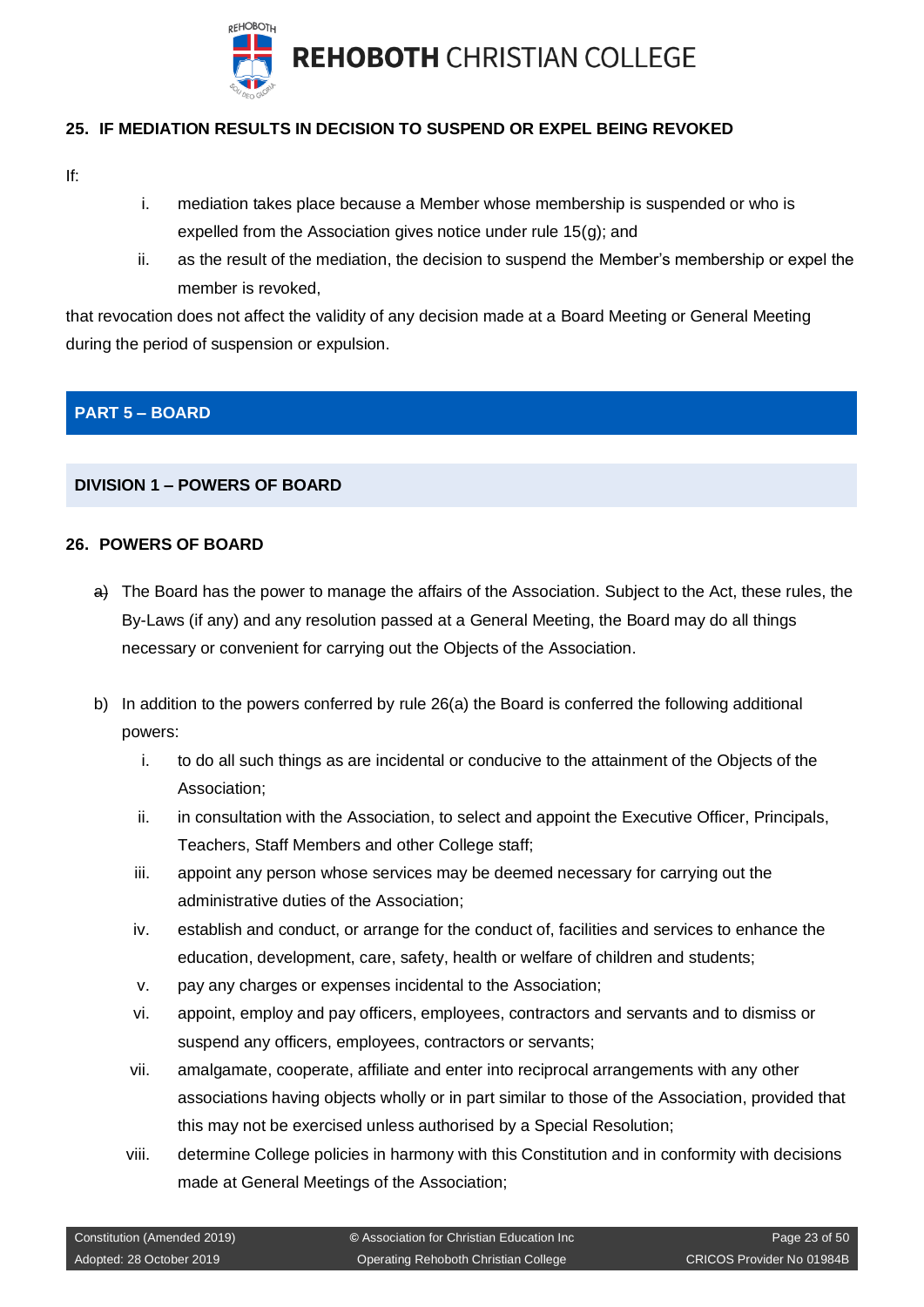

## **REHOBOTH CHRISTIAN COLLEGE**

- ix. erect and to improve, repair, pull down and rebuild buildings and other structures;
- x. establish an Association premises Building Fund and to direct specified monies to the credit of such fund. Any monies so paid shall not be expended except for the purchase or erection of premises for the Association;
- xi. devise ways and means for obtaining funds required to run a College or Colleges and to determine ways that such funds should be allocated;
- xii. appoint from amongst its number one or more Members to visit each College at least twice a year and to report to the Board on the educational standards of each College and the degree to which the program laid down for the College by the Association is being adhered to;
- xiii. organise in conjunction with the Principals a parents' night to be held at least once a year; and
- xiv. make such rules as are not inconsistent with this Constitution to govern the administrative matters of the Association that are not otherwise provided for in this Constitution.
- c) The Board must take all reasonable steps to ensure that the Board complies with the Act, these rules and the By-Laws (if any).
- d) The Board may exercise all powers of the Association that are not required to be exercised at General Meetings of the Association, subject to this Constitution and any regulations adopted at a General Meeting of the Association (which regulations may not be retrospective in effect).
- e) In the context of the Board's responsibility for the governance and strategic planning of the College, the Board will:
	- i. involve the College community in the governance of the College;
	- ii. set the broad direction and vision of the College;
	- iii. engage in strategic planning for the College;
	- iv. determine policies for the College including policies for the safety, welfare and discipline of students;
	- v. determine the application of total financial resources available to the College including the regular review of the budget; and
	- vi. determine policies which shall delegate responsibilities and describe the functions of the Executive Officer.
- f) The Board shall ensure that each member of staff shall be required to subscribe to a declaration in similar terms to that referred to in rule 31(c).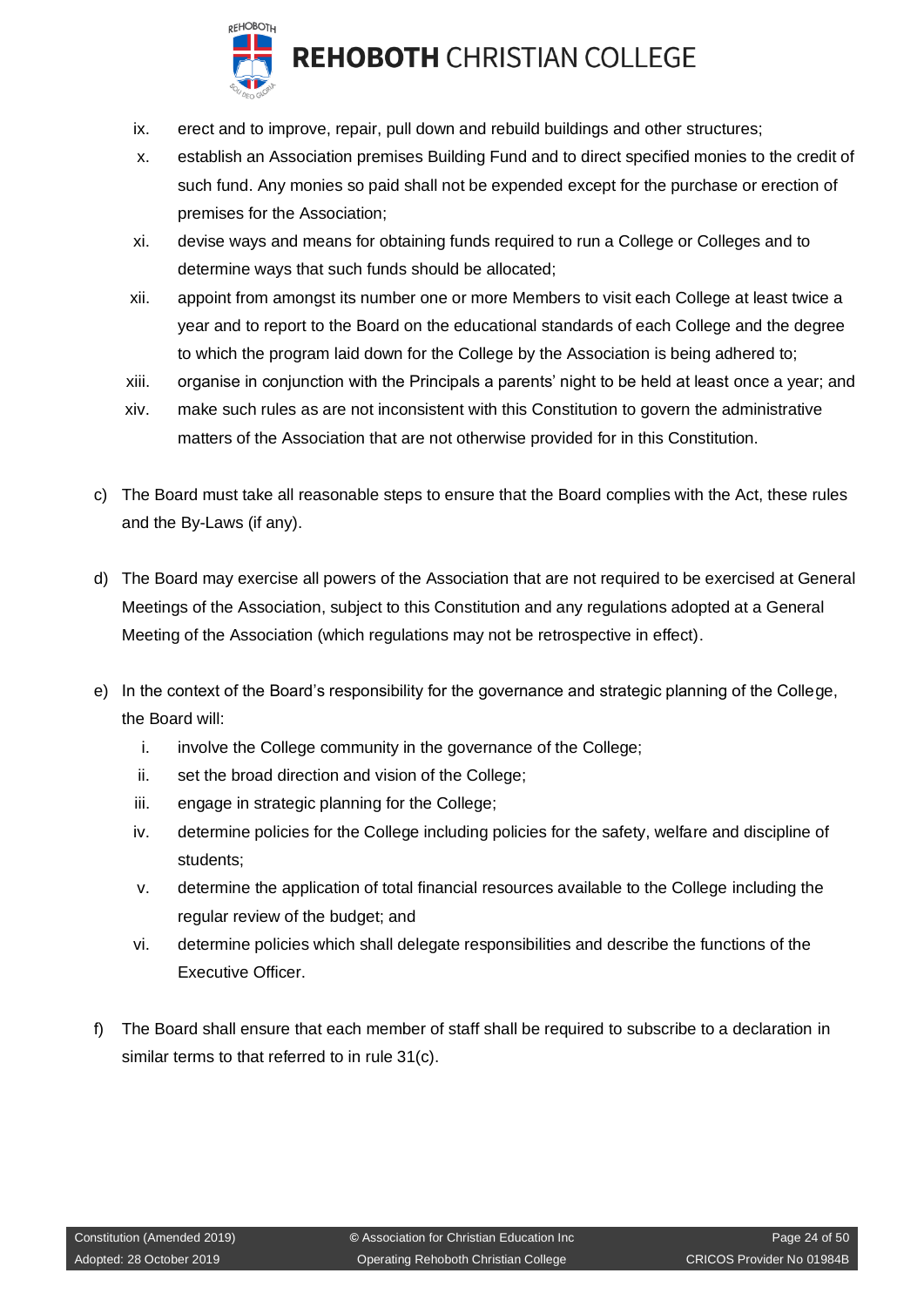

## <span id="page-24-0"></span>**DIVISION 2 – COMPOSITION OF BOARD AND DUTIES OF MEMBERS**

## <span id="page-24-1"></span>**27. BOARD MEMBERS**

- a) The affairs of the Association will be managed by a Board consisting of up to a maximum of nine Board Members as follows:
	- i. a Chairperson;
	- ii. a Deputy Chairperson;
	- iii. a Secretary;
	- iv. a Treasurer; and
	- v. up to five other Ordinary Board Members.
- b) The number of Board Members may be increased or decreased by way of Special Resolution at a General Meeting provided that the number must always be odd and may never be less than a minimum of five Board Members.
- c) A person may be a Board Member if the person is:
	- i. an individual who has reached 18 years of age; and
	- ii. an Ordinary Member.
- d) A person must not hold two or more of the offices mentioned in rule  $27(a)(i)-(iv)$  at the same time.
- e) Pursuant to Sections 39 and 40 of the Act, certain Members are prohibited from being elected to the Board, namely persons who:
	- i. are an undischarged bankrupt or whose affairs are under insolvency law;
	- ii. been convicted with an offence involving fraud or dishonesty punishable on conviction by 3 months or more imprisonment; and
	- iii. have been convicted of an offence in connection with the promotion, formation or management of a body corporate, including duties under the Act.

## <span id="page-24-2"></span>**28. CHAIRPERSON**

- a) It is the duty of the Chairperson to consult with the Secretary regarding the business to be conducted at each Board Meeting and General Meeting.
- b) Subject to this rule, the Chairperson must preside at all General Meetings and Board Meetings.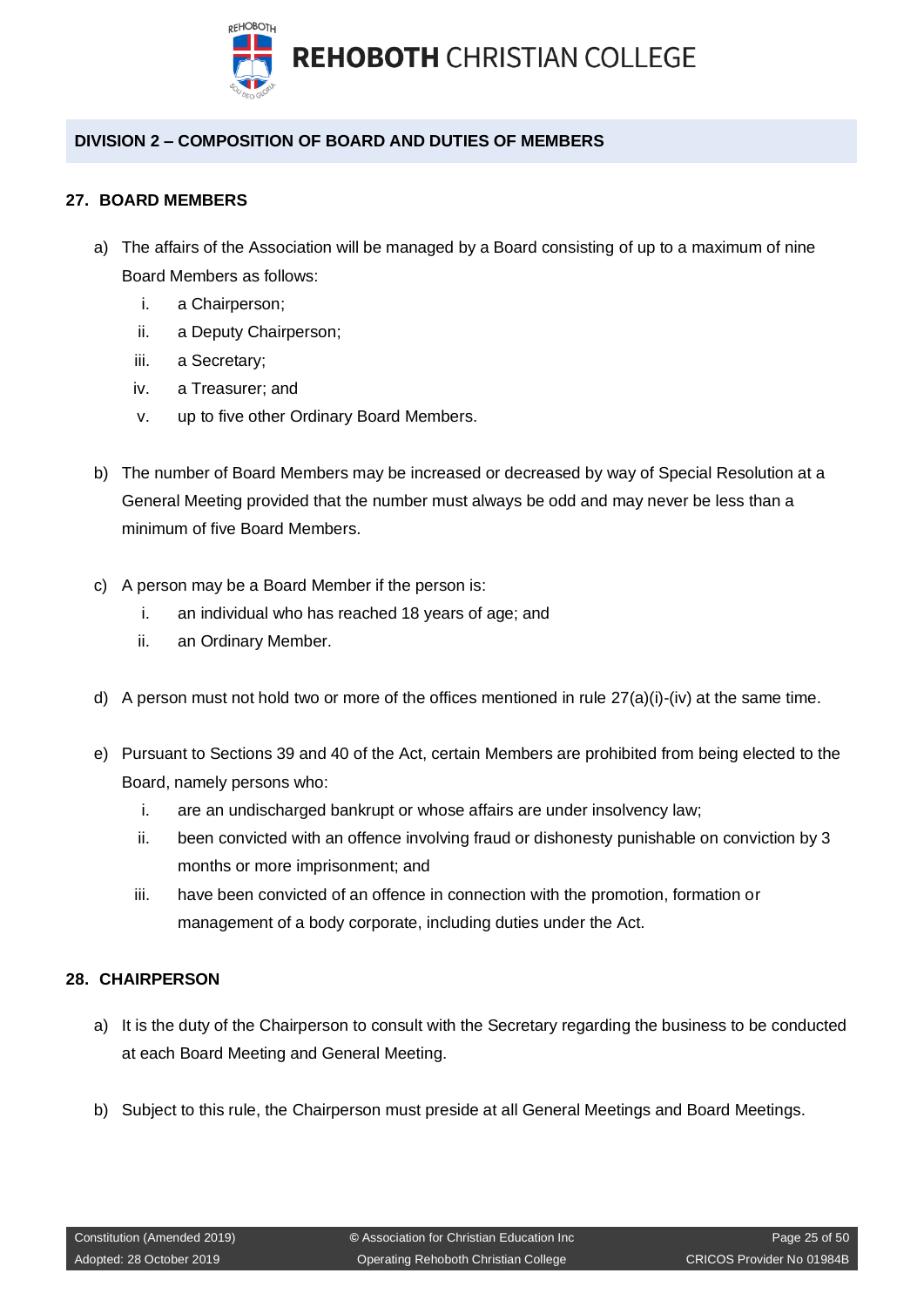

#### <span id="page-25-0"></span>**29. SECRETARY**

The Secretary must:

- a) ensure the correspondence of the Association is coordinated;
- b) ensure that full and correct minutes are kept of the proceedings of the Board and of the Association;
- c) consult with the Chairperson regarding the business to be conducted at each Board Meeting and General Meeting;
- d) prepare the notices required for meetings and for the business to be conducted at meetings;
- e) comply on behalf of the Association with the Act regarding:
	- i. the Register of Members of the Association, as referred to in rule 13;
	- ii. pursuant to Section 35(1) of the Act, keeping and maintaining the Constitution of the Association and, upon request of a Member of the Association, must make available for the inspection of the Member and the Member may make a copy of or take an extract from the Constitution but will have no right to remove the Constitution for that purpose; and
	- iii. maintaining a record pursuant to Section 58(2) of the Act of:
		- the names and residential or postal addresses of the persons who hold the offices of the Association provided for by this Constitution, including all offices held by the persons who constitute the Board and persons who are authorised to use the common seal of the Association under rule 66; and
		- **.** the names and residential or postal addresses of any persons who are appointed or act as trustees on behalf of the Association;
- f) upon the request of a Member of the Association, make available the Register of Members for the inspection of the Member in accordance with rule 13.
- g) unless otherwise resolved by the Board, have custody of all Books, documents, records and registers of the Association, including those referred to in rule 29(e) but other than those required by rule 30 to be kept and maintained by, or in the custody of, the Treasurer; and
- h) perform such other duties as are imposed by this Constitution on the Secretary.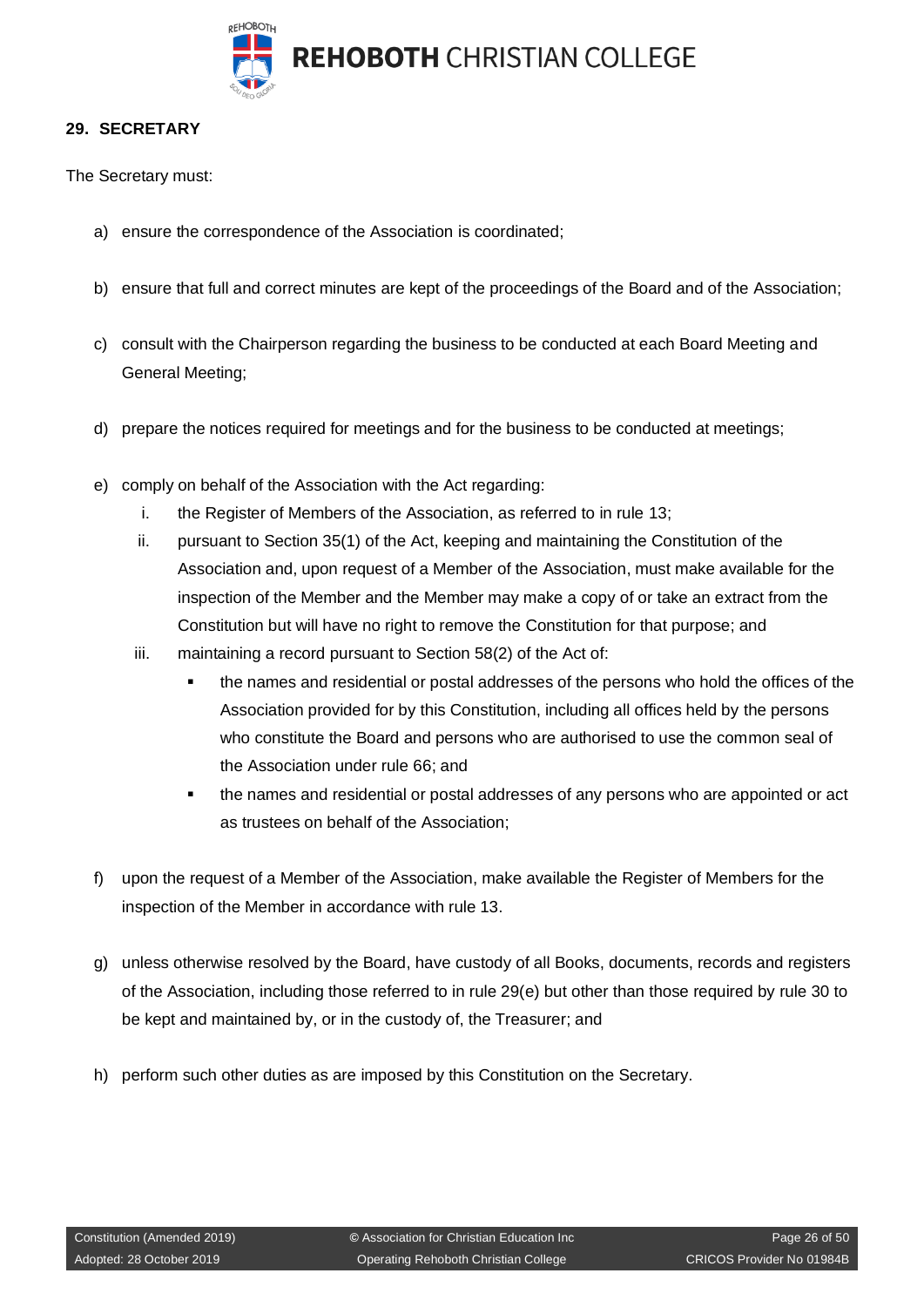

#### <span id="page-26-0"></span>**30. TREASURER**

The Treasurer must:

- a) be responsible for the receipt of all monies paid to or received by the Association and must ensure receipts are issued for those monies in the name of the Association;
- b) ensure all monies referred to in rule 30(a) are paid into such account or accounts of the Association as the Board may from time to time direct;
- c) ensure payments are made from the funds of the Association with the authority of the Board and in so doing ensure that all payments are authorised by himself or herself and at least one other authorised Board Member, or by any two signatories as authorised by the Board;
- d) comply on behalf of the Association with Part 5 of the Act with respect to the accounting records of the Association by:
	- i. keeping such accounting records as correctly record and explain the financial transactions and financial position of the Association;
	- ii. keeping its accounting records in such manner as will enable true and fair accounts of the Association to be prepared from time to time;
	- iii. keeping its accounting records in such manner as will enable true and fair accounts of the Association to be conveniently and properly audited; and
	- iv. subject to rule 30(e)-(g), submitting to Members at each Annual General Meeting of the Association accounts of the Association showing the financial position of the Association at the end of the immediately preceding financial year.
- e) if the Association is a Tier 1 association, coordinating the preparation of the Association's Financial Statements before their submission to the Association's Annual General Meeting in accordance with Section 70 of the Act;
- f) if the Association is a Tier 2 association or Tier 3 association, coordinating the preparation of the Association's Financial Report before its submission to the Association's Annual General Meeting in accordance with Sections 73 and 76 of the Act;
- g) provide any assistance required by an auditor or reviewer conducting an audit or review of the Association's Financial Statements or Financial Report under Part 5 of the Act;
- h) whenever directed to do so by the Chairperson, submit to the Board a report, balance sheet or financial statement in accordance with that direction;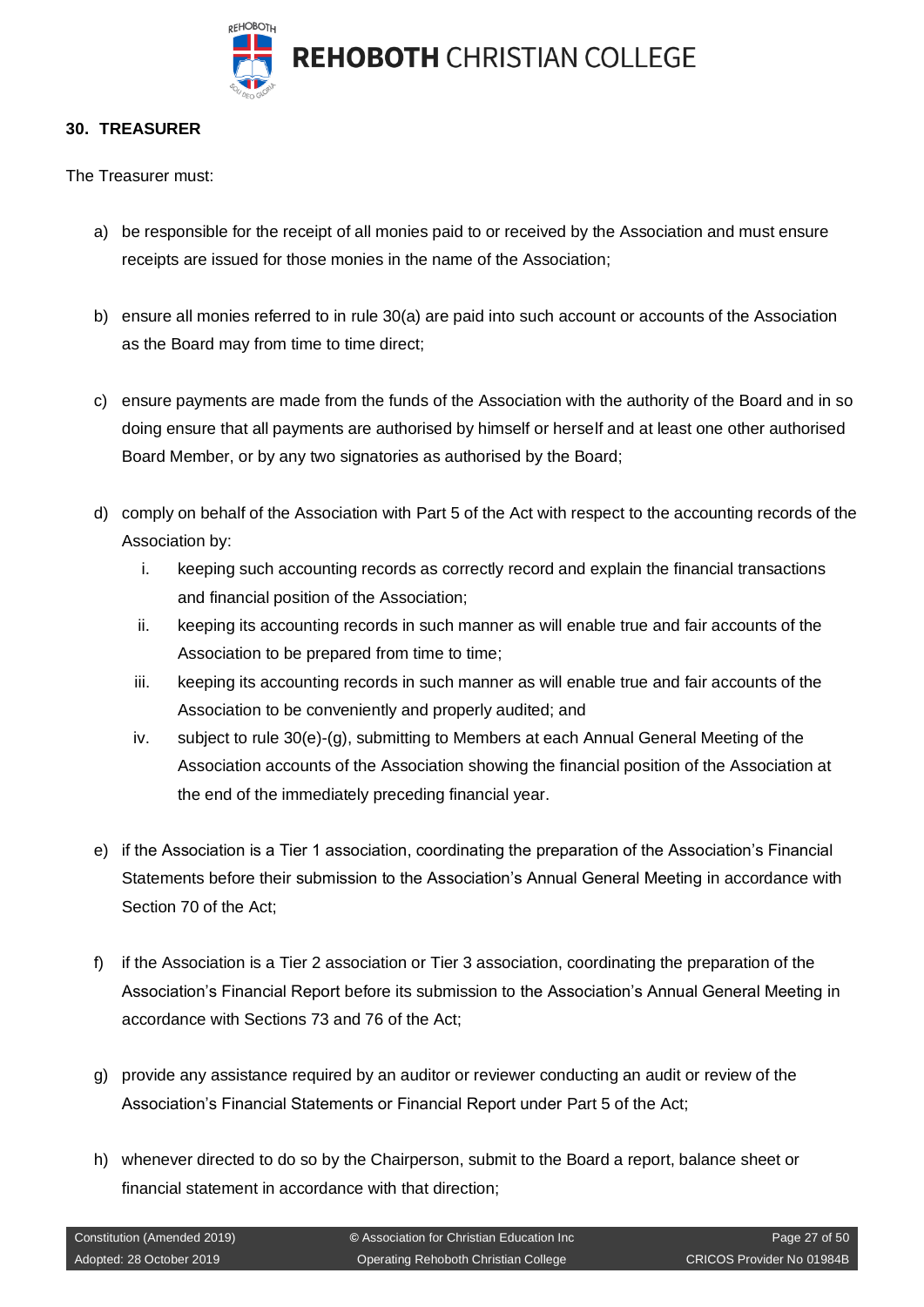

- i) unless otherwise resolved by the Board, ensure safe custody of all securities, Books, and documents of a financial nature and accounting records of the Association, including those referred to in rules 30(d) and 30(h);
- j) ensure that the Association complies with the relevant requirements of the Act;
- k) perform such other duties as are imposed by this Constitution on the Treasurer.

## <span id="page-27-0"></span>**DIVISION 3 – ELECTION OF BOARD MEMBERS AND TENURE OF OFFICE**

#### <span id="page-27-1"></span>**31. HOW MEMBERS BECOME BOARD MEMBERS**

- a) A Member becomes a Board Member if the Member:
	- i. is elected to the Board at a General Meeting; or
	- ii. is appointed to the Board by the Board to fill a casual vacancy under rule 38.
- b) The Executive Officer, Principals, Teachers and Staff Members are ineligible for nomination or election to the Board while they are employed by the Association.
- c) Prior to his or her election every Board Member elected to the Board shall subscribe to the following declaration and hand the same to the Secretary:

"I declare that I agree with the Three Doctrines of Unity or the Westminster Confession."

#### <span id="page-27-2"></span>**32. NOMINATION OF BOARD MEMBERS**

- a) Except for nominees under rule 32(b) a person is not eligible for election to membership of the Board unless two Members have nominated him or her for election by delivering notice in writing of that nomination signed by:
	- i. each of the nominators; and
	- ii. the nominee, to signify his or her willingness to stand for election,

to the Secretary not less than thirty days before the day on which the Annual General Meeting concerned is to be held.

- b) A person who is eligible for election or re-election as a Board Member under rule 31 may:
	- i. propose or second himself or herself for election or re-election under rule 32(a); and
	- ii. vote for himself or herself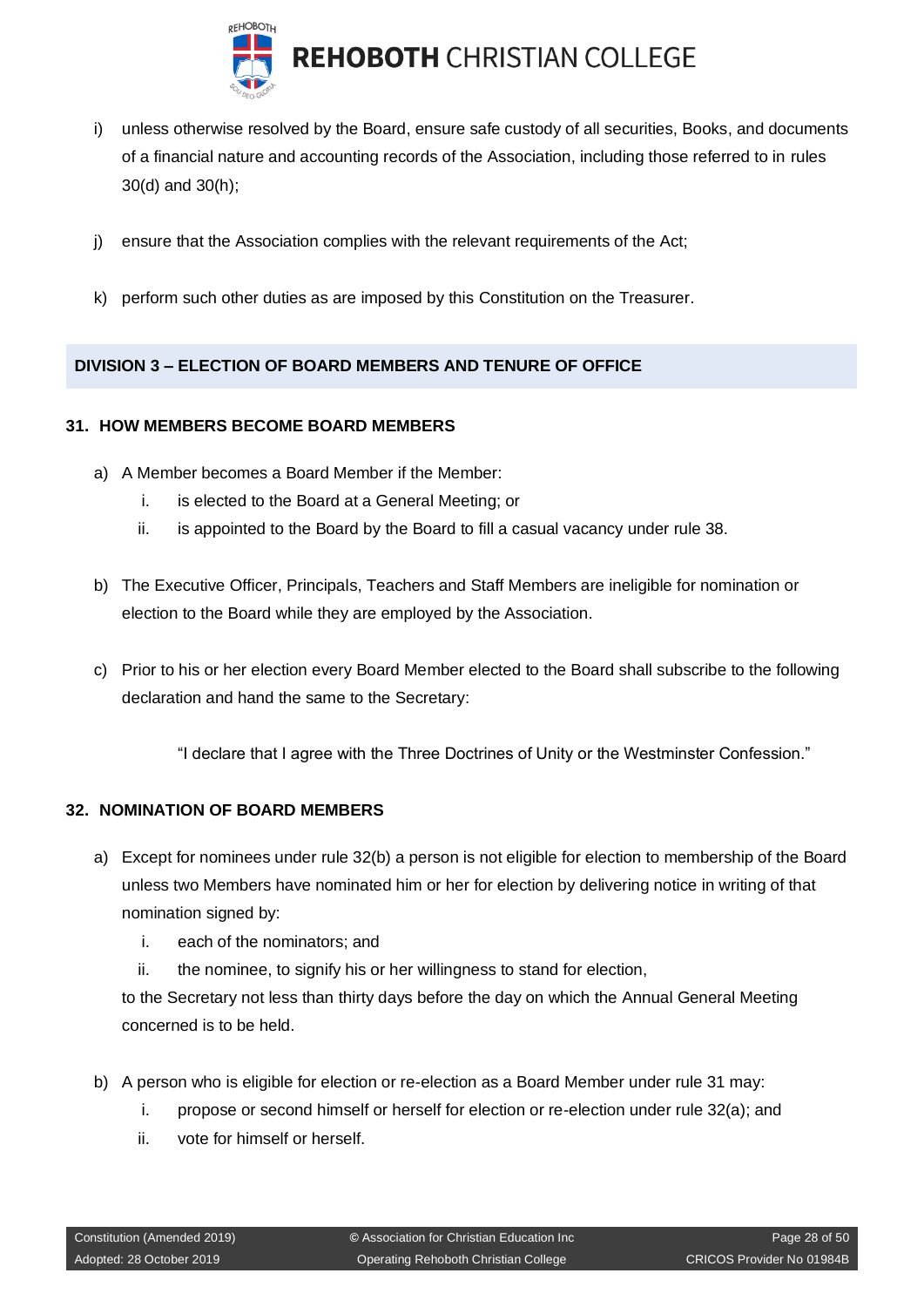

- c) At least forty-two days before an Annual General Meeting, the Secretary must send written notice to all the Members:
	- i. calling for nominations for election to the Board; and
	- ii. stating the date by which nominations must be received by the Secretary to comply with rule 32(a).
- d) A Member whose nomination does not comply with rule 32(a) is not eligible for election to the Board unless the Member is nominated under rule 33(b) or 34(b)(ii).

## <span id="page-28-0"></span>**33. ELECTION OF OFFICE HOLDERS**

- a) The Chairperson, Deputy Chairperson, Treasurer and Secretary shall be elected annually by the Board at its first meeting after the most recent Annual General Meeting to hold office for a year. Where an office falls vacant during a year, the Board Members shall elect one of their number to hold such office for the remaining balance of the term thereof.
- b) Each Board Member present at the meeting may vote for one Board Member who has accepted nomination for the position.
- c) A Board Member who has nominated for the position may vote for himself or herself.
- d) On the Board Member's election, the new Chairperson of the Association may take over as the Chairperson of the meeting.

## <span id="page-28-1"></span>**34. ELECTION OF ORDINARY BOARD MEMBERS**

- a) Election of Board Members at Annual General Meetings shall be conducted as follows:
	- i. the Board shall prepare the ballot paper listing all nominees in alphabetical order with the intention that the number of nominees should be double the number of vacancies to be filled;
	- ii. Members shall be entitled to vote for the number of vacancies in accordance with rule 57(a)(iii);
	- iii. ballot papers marked with more votes than the number of vacant positions shall be declared invalid;
	- iv. where the number of nominees is equal to double or exceeds double the number of vacancies, the nominees who shall be deemed to be elected as Board Members will be determined as follows:
		- after counting of the valid votes cast in favour of each nominee, the nominees will be ranked according to the number of votes received from highest to lowest;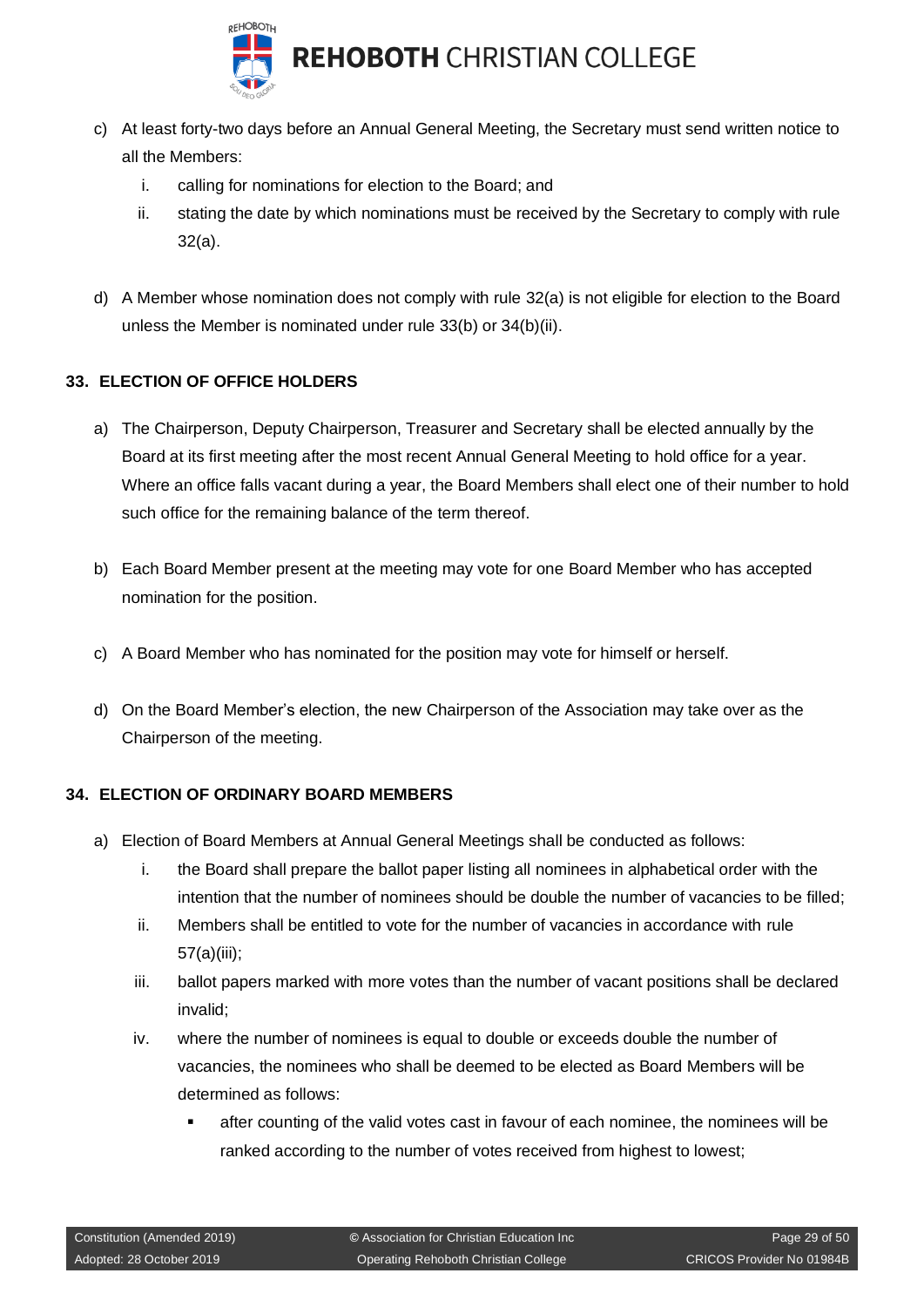

**REHOBOTH CHRISTIAN COLLEGE** 

- the nominees elected as Board Members will be the number of nominees equivalent to the number of vacancies starting with the highest ranked nominee;
- v. where the number of nominees is less than double the number of vacancies, the nominees who shall be deemed to be elected as Board Members will be determined in accordance with rule 34(a)(iv) with the additional requirement that to become a Board Member, the nominee must receive more than 50% of the valid votes cast.
- b) If a vacancy remains on the Board after an Annual General Meeting, or when a casual vacancy within the meaning of rule 38 occurs in the membership of the Board:
	- i. the Board may appoint a Member to fill that vacancy; and
	- ii. a Board Member appointed under this rule will:
		- hold office until the election referred to in rule 35(b); and
		- be eligible for election to membership of the Board at the next following Annual General Meeting.
- c) Board Members must be elected to membership of the Board at an Annual General Meeting or appointed under rule 38.

#### <span id="page-29-0"></span>**35. TERM OF OFFICE**

- a) Subject to rule 38, a Board Member's term will be from his or her election at an Annual General Meeting until the earlier of a term of three years or their retirement under rule 35(b), but he or she is eligible for re-election to membership of the Board.
- b) At each Annual General Meeting, one third of the total Board Members (to the nearest whole number) shall retire from office in order or seniority of election. If the number of Board Members has been increased under rule 27(b), the number of Board Members to retire at each Annual General Meeting shall be proportionately increased.

#### <span id="page-29-1"></span>**36. RESIGNATION AND REMOVAL FROM OFFICE**

- a) A Board Member may resign from the Board by written notice given to the Secretary or, if the resigning Member is the Secretary, given to the Chairperson.
- b) The resignation takes effect:
	- i. when the notice is received by the Secretary or Chairperson; or
	- ii. if a later time is stated in the notice, at the later time.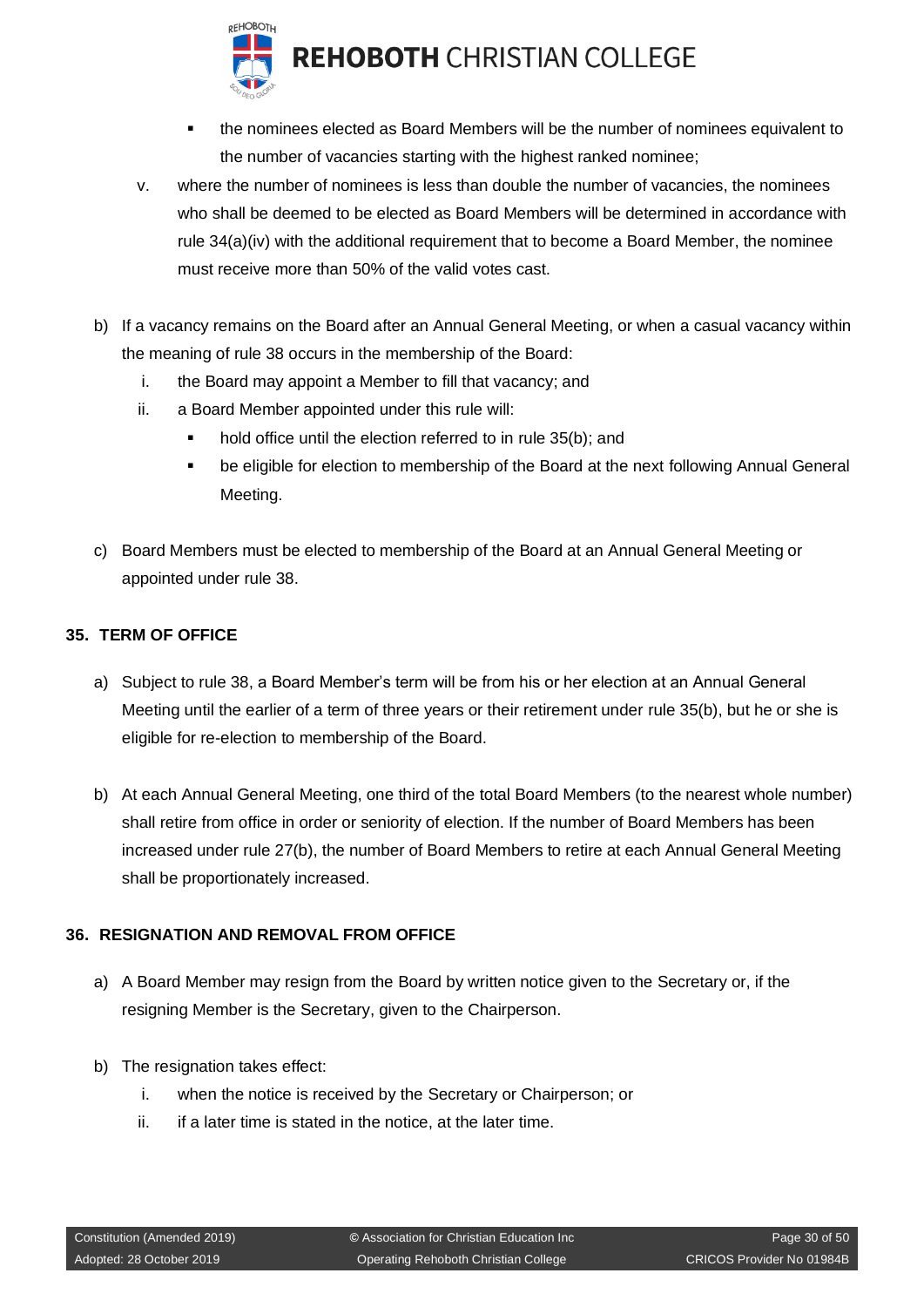

- c) At a General Meeting, the Association may by Special Resolution:
	- i. remove a Board Member from office; and
	- ii. elect a Member who is eligible under rule 27(c) to fill the vacant position.
- d) A Board Member who is the subject of a proposed Special Resolution under rule 36(c)(i) may make written representations (of a reasonable length) to the Secretary or Chairperson and may ask that the representations be provided to the Members.
- e) The Secretary or Chairperson may give a copy of the representations to each Member or, if they are not so given, the Board Member may require them to be read out at the General Meeting at which the Special Resolution is to be considered.

## <span id="page-30-0"></span>**37. WHEN MEMBERSHIP OF BOARD CEASES**

A person ceases to be a Board Member if the person:

- i. dies or otherwise ceases to be a Member; or
- ii. resigns from the Board or is removed from office under rule 36; or
- iii. becomes ineligible to accept an appointment or act as a Board Member under rule 27(e);
- iv. becomes permanently unable to act as a Board Member because of a mental or physical disability; or
- v. fails to attend three consecutive Board Meetings, of which the person has been given notice, without having notified the Board that the person will be unable to attend; or
- vi. fails to provide annually at or before the first Board Meeting following the Annual General Meeting (unless extended by resolution of the Board) the declaration in accordance with rule 31(c).

#### <span id="page-30-1"></span>**38. FILLING CASUAL VACANCIES**

- a) A casual vacancy occurs in the office of a Board Member and that office becomes vacant if the Board Member:
	- i. ceases to be a member under rule 37;
	- ii. ceases to meet the eligibility criteria under rules 27 and 31; or
	- iii. is the subject of a Special Resolution passed by a General Meeting of Members terminating his or her appointment as a Board Member.
- b) The Board may appoint a Member who is eligible under rule 27(c) to fill a position on the Board that:
	- i. has become vacant under rule 37; or
	- ii. was not filled by election at the most recent Annual General Meeting or under rule 36(c)(ii).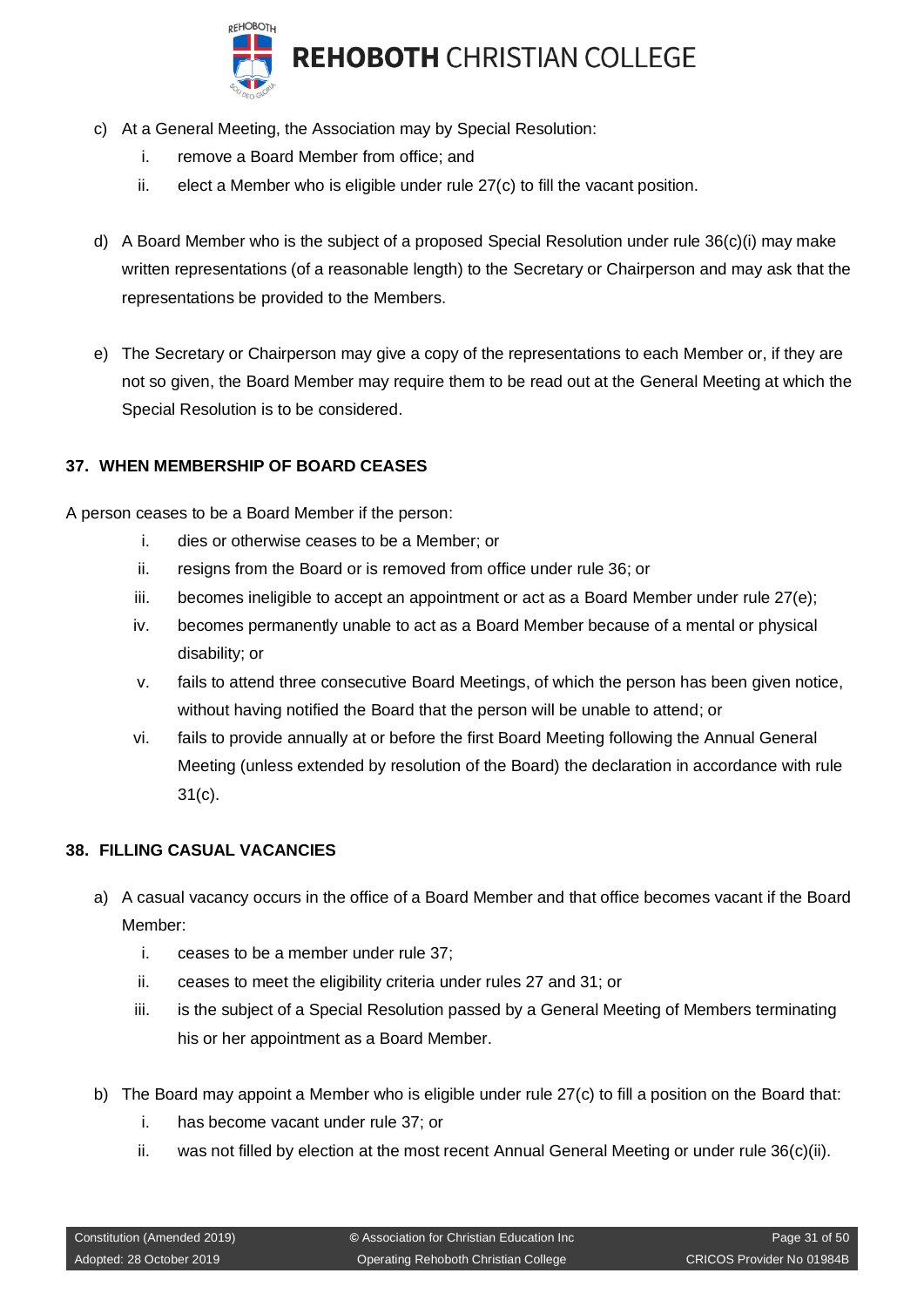

- c) If the position of Secretary becomes vacant, the Board must appoint a Board Member who is eligible under rule 27(d) to fill the position within fourteen days after the vacancy arises.
- d) The powers of the Board shall continue during vacancies provided always that not less than a quorum of Board Members under rule 45 remain qualified to act.
- e) If there are fewer Board Members than required for a quorum under rule 45, the Board may act only for the purpose of:
	- i. appointing Board Members under this rule; or
	- ii. convening a General Meeting.

## <span id="page-31-0"></span>**39. VALIDITY OF ACTS**

The acts of the Board or Subcommittee, or of a Board Member or member of a Subcommittee, are valid despite any defect that may afterwards be discovered in the election, appointment or qualification of a Board Member or member of a Subcommittee.

## <span id="page-31-1"></span>**40. PAYMENTS TO BOARD MEMBERS**

- a) In this rule:
	- i. **Board Member** includes a member of a Subcommittee;
	- ii. **Board Meeting** includes a meeting of a Subcommittee.
- b) A Board Member is entitled to be paid out of the funds of the Association for any out-of-pocket expenses for travel and accommodation properly incurred:
	- i. in attending a Board Meeting or
	- ii. in attending a General Meeting; or
	- iii. otherwise in connection with the Association's business.
- c) Subject to rule 40(b), all payments to Board Members out of the funds of the Association must be authorised by a resolution of the Association, pursuant to Division 2, Clause 1 of the Act.

#### <span id="page-31-2"></span>**DIVISION 4 – BOARD MEETINGS**

## <span id="page-31-3"></span>**41. BOARD MEETINGS**

The Board must meet together for the dispatch of business as is deemed expedient but not less than once every two months and the Chairperson, or at least half the Board Members upon notice to the Secretary, may at any time convene a meeting of the Board.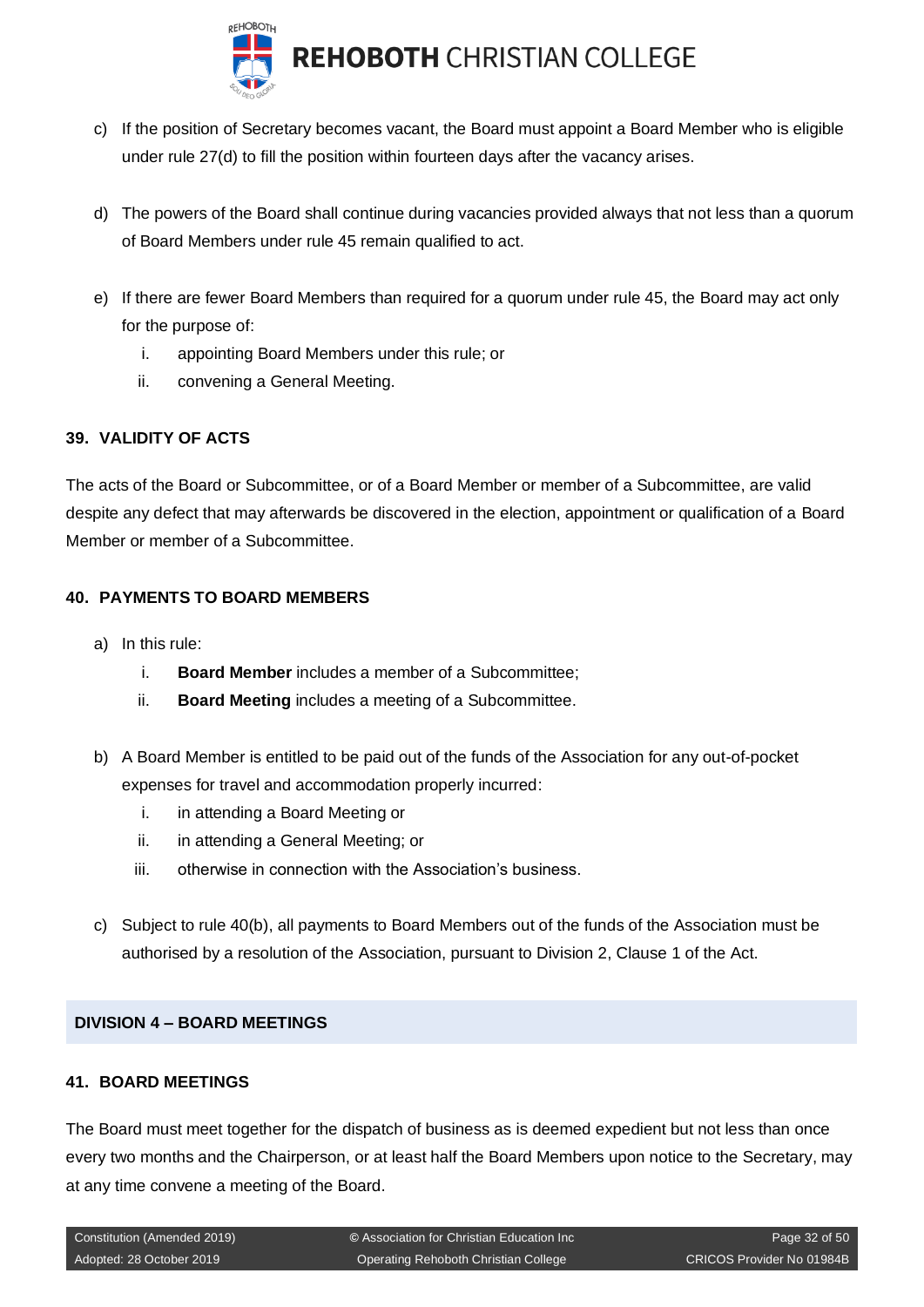

## <span id="page-32-0"></span>**42. NOTICE OF BOARD MEETINGS**

- a) Notice of each Board Meeting must be given to each Board Member at least forty-eight hours before the time of the meeting.
- b) The notice must state the date, time and place of the meeting and must describe the general nature of the business to be conducted at the meeting.
- c) Unless rule 42(d) applies, the only business that may be conducted at the meeting is the business described in the notice.
- d) Urgent business that has not been described in the notice may be conducted at the meeting if the Board Members at the meeting unanimously agree to treat that business as urgent.

## <span id="page-32-1"></span>**43. PROCEDURE AND ORDER OF BUSINESS**

- a) The Chairperson or, in the Chairperson's absence, the Deputy Chairperson must preside as Chairperson of each Board Meeting.
- b) In the event of the absence from a Board Meeting of both the Chairperson and the Deputy Chairperson, a Board Member elected by the other Board Members present at the Board Meeting must preside at the Board Meeting.
- c) Subject to this Constitution, the procedure and order of business to be followed at a Board Meeting must be determined by the Board Members present at the Board Meeting.
- d) Pursuant to Sections 42 and 43 of the Act, a Board Member having a direct or indirect pecuniary interest must:
	- i. as soon as he or she becomes aware of that interest, disclose the nature and extent of his or her interest to the Board; and
	- ii. not take part in any deliberations or decisions of the Board with respect to that matter or contract.
- e) Pursuant to Section 42(6) of the Act, the Secretary must cause every disclosure made under rule 43(d) by a Board Member to be recorded in the minutes of the meeting of the Board at which it is made.
- f) A Member or other person who is not a Board Member may attend a Board Meeting if invited to do so by the Board.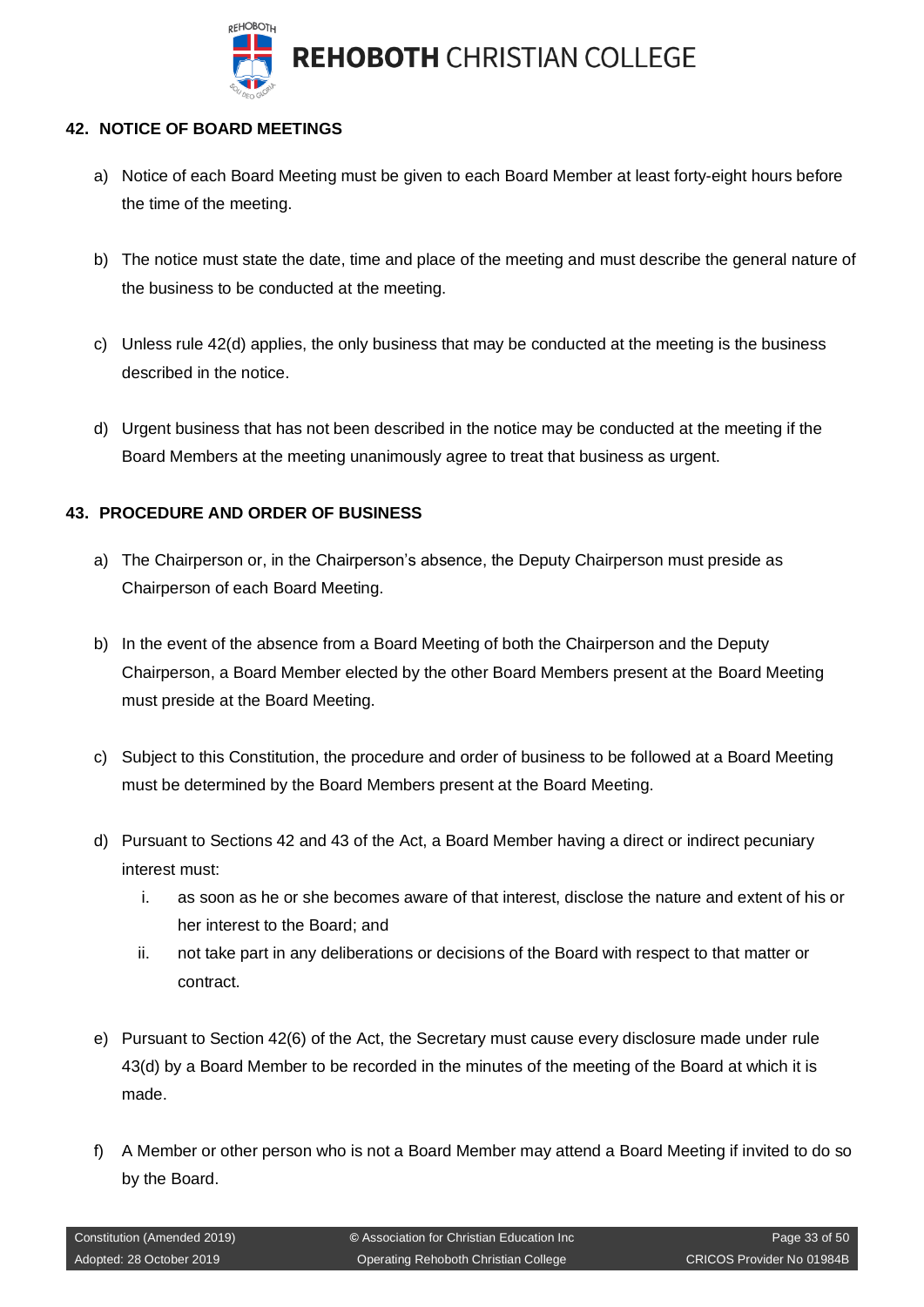

- g) A person invited under rule 43(f) to attend a Board Meeting:
	- i. has no right to any agenda, minutes or other document circulated at the meeting; and
	- ii. must not comment about any matter discussed at the meeting unless invited by the Board to do so; and
	- iii. cannot vote on any matter that is to be decided at the meeting.

## <span id="page-33-0"></span>**44. USE OF TECHNOLOGY TO BE PRESENT AT BOARD MEETINGS**

- a) The presence of a Board Member at a Board Meeting need not be by attendance in person but may be by that Board Member and each other Board Member at the meeting being simultaneously in contact by telephone or other means of instantaneous communication.
- b) A Member who participates in a Board Meeting as allowed under rule 44(a) is taken to be present at the meeting and, if the Member votes at the meeting, the Member is taken to have voted in person.

## <span id="page-33-1"></span>**45. QUORUM FOR BOARD MEETINGS**

- a) Subject to rule 38(d), no business is to be conducted at a Board Meeting unless a quorum is present.
- b) At a Board Meeting, a simple majority of the Board Members constitutes a quorum.
- c) If a quorum is not present within thirty minutes after the notified commencement time of a Board Meeting, the meeting lapses.

#### <span id="page-33-2"></span>**46. VOTING AT BOARD MEETINGS**

- a) Each Board Member present at a Board Meeting has a one deliberate vote. A question arising at a Board Meeting must be decided by a majority of votes cast.
- b) The person presiding at the Board Meeting will not have a casting vote in addition to his or her deliberate vote.
- c) A vote may take place by the Board Members present indicating their agreement or disagreement or by a show of hands, unless a Board Member requests that a secret ballot is needed to determine a particular question.
- d) If a secret ballot is needed, the Chairperson of the meeting must decide how the ballot is to be conducted.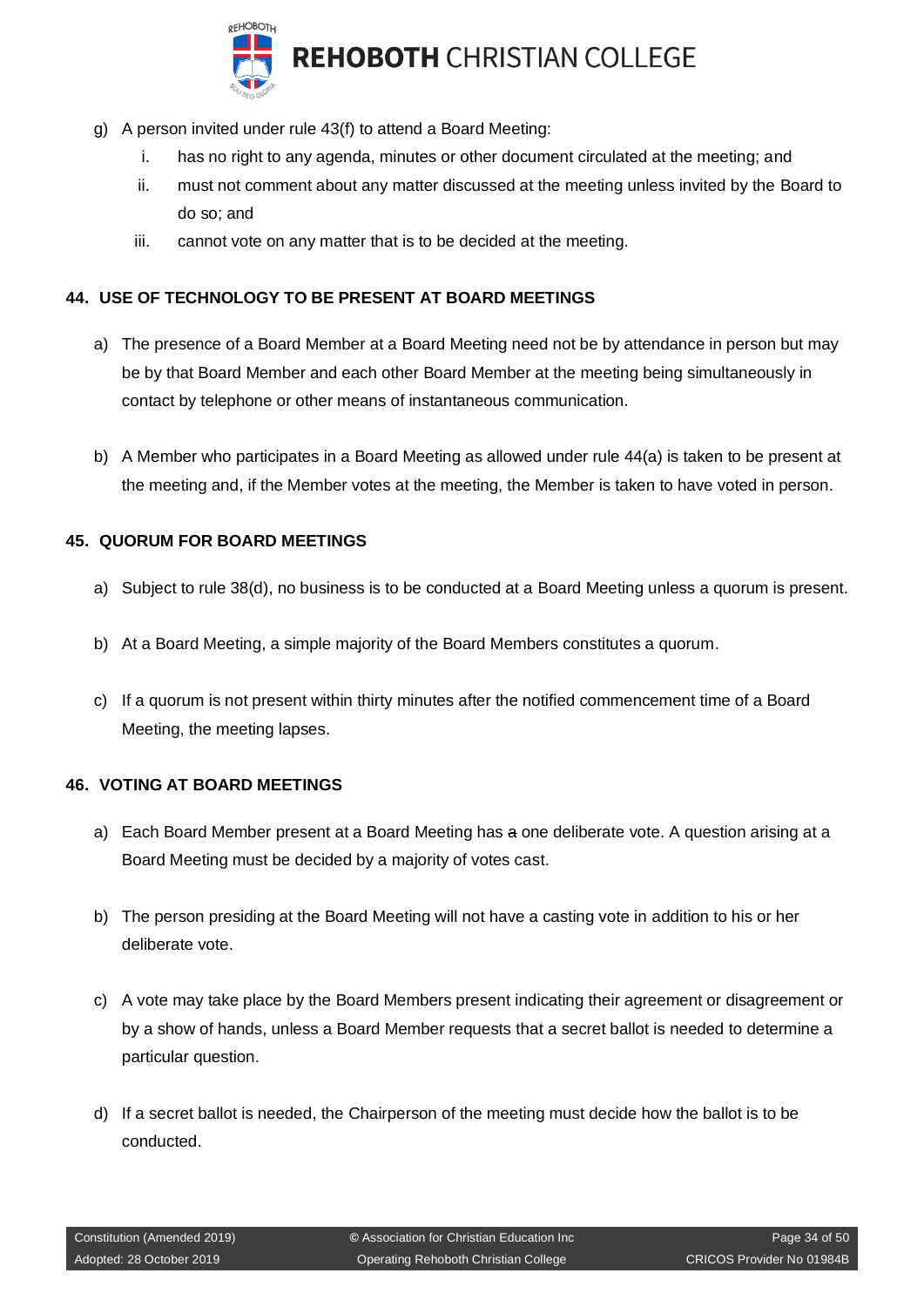

## <span id="page-34-0"></span>**47. MINUTES OF BOARD MEETINGS**

- a) The Secretary must ensure that minutes are taken and kept of each Board Meeting.
- b) The minutes must record the following:
	- i. the names of the Board Members present at the meeting;
	- ii. the name of any person attending the meeting under rule  $43(f)$ :
	- iii. the business considered at the meeting;
	- iv. any motion on which a vote is taken at the meeting and the result of the vote.
- c) The minutes of a Board Meeting must be entered in the Association's minute book within ninety days after the meeting is held.
- d) The Secretary must ensure that the minutes of a Board Meeting are reviewed and signed as correct by:
	- i. the Chairperson of the meeting; or
	- ii. the Chairperson of the next Board Meeting.
- e) When the minutes of a Board Meeting have been signed as correct they are, until the contrary is proved, evidence that:
	- i. the meeting to which the minutes relate was duly convened and held; and
	- ii. the matters recorded as having taken place at the meeting took place as recorded; and
	- iii. any appointment purportedly made at the meeting was validly made.

## <span id="page-34-1"></span>**DIVISION 5 – SUBCOMMITTEES AND SUBSIDIARY OFFICES**

## <span id="page-34-2"></span>**48. SUBCOMMITTEES AND SUBSIDIARY OFFICES**

- a) To help the Board in the conduct of the Association's business, the Board may, in writing, do either or both of the following:
	- i. appoint one or more Subcommittees;
	- ii. create one or more subsidiary offices and appoint people to those offices.
- b) A Subcommittee may consist of the number of people, whether or not Members, that the Board considers appropriate.
- c) A person may be appointed to a subsidiary office whether or not the person is a Member.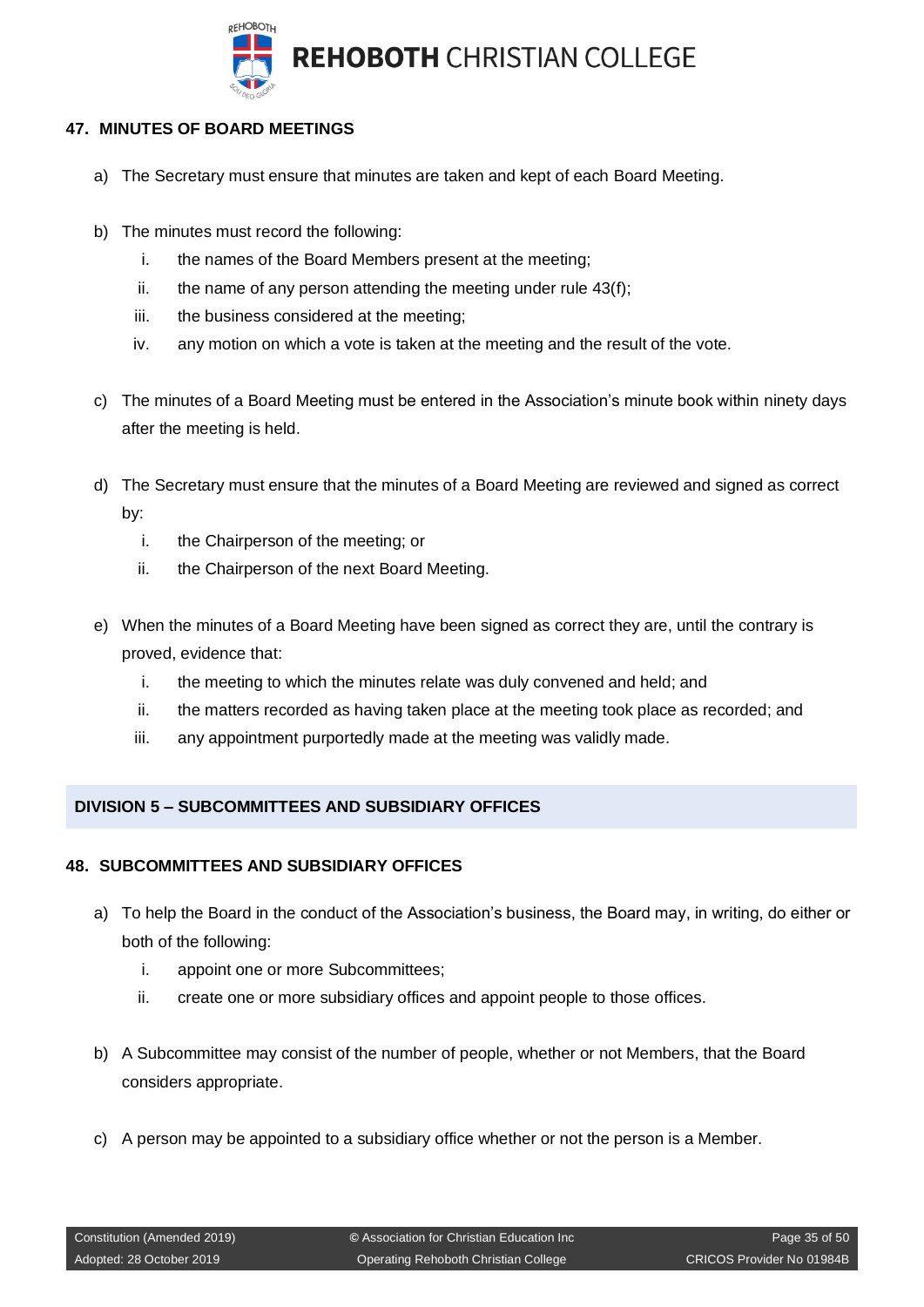

- d) Subject to any directions given by the Board:
	- i. a Subcommittee may meet and conduct business as it considers appropriate; and
	- ii. the holder of a subsidiary office may carry out the functions given to the holder as the holder considers appropriate.

## <span id="page-35-0"></span>**49. DELEGATION TO SUBCOMMITTEES AND HOLDERS OF SUBSIDIARY OFFICES**

- a) In this rule **non-delegable duty** means a duty imposed on the Board by the Act or another written law.
- b) The Board may delegate, in writing, to one or more Subcommittees or to employed officers of the Association, the exercise of such functions of the Board as are specified in the delegation other than:
	- i. the power of delegation; and
	- ii. a function which is a duty imposed on the Board by the Act or any other law.
- c) Any delegation under rule 49(b) may be subject to such conditions and limitations as to the exercise of that function or as to time and circumstances as are specified in the written delegation.
- d) The delegation may be made subject to any conditions, qualifications, limitations or exceptions that the Board specifies in the document by which the delegation is made.
- e) The delegation does not prevent the Board from exercising or performing at any time the power or duty delegated.
- f) Any act or thing done by a Subcommittee or by the holder of a subsidiary office under the delegation has the same force and effect as if it had been done by the Board.
- g) The Board may, in writing, revoke wholly or in part any delegation under rule 49(b).

#### <span id="page-35-1"></span>**50. EXECUTIVE OFFICER**

- a) The Executive Officer is responsible for oversight of the Principals, Teachers and Staff Members in the day to day management of the operation of the College.
- b) The Executive Officer is answerable to the Board for providing educational leadership in the College, the day to day running of the College and for other general responsibilities associated with running the College.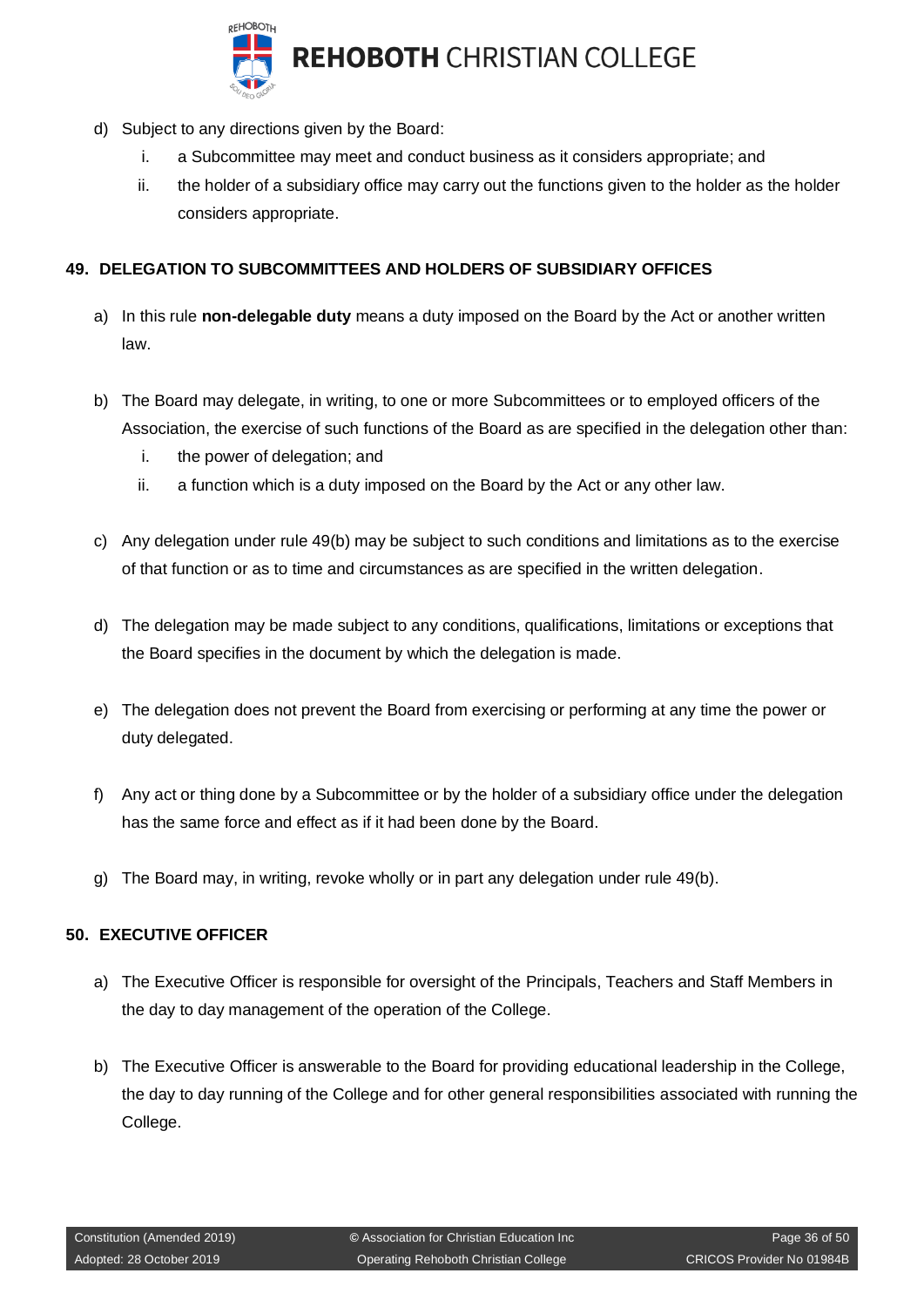

**REHOBOTH CHRISTIAN COLLEGE** 

- c) The Executive Officer must:
	- i. implement the educational plans and policies of the College;
	- ii. provide accurate and timely reports, information and advice relevant to the Board's functions;
	- iii. provide an up to date report on the financial position of the College according to a frequency determined by the Board, but not less than quarterly within the Financial Year;
	- iv. report on learning, care, training and participation outcomes;
	- v. supervise and promote the development of staff employed by the Association;
	- vi. be responsible for the financial, physical and human resource management of the Colleges; and
	- vii. contribute to the formulation of the agenda of Board Meetings.

## <span id="page-36-0"></span>**PART 6 – GENERAL MEETINGS OF THE ASSOCIATION**

#### <span id="page-36-1"></span>**51. ANNUAL GENERAL MEETING**

- a) The Board must convene an Annual General Meeting which shall be held in the month of March in each year or, where a meeting in the month of March is not feasible, within the time limits provided for the holding of such meetings by Section 50 of the Act; that is, in every calendar year within six months after the end of the Association's Financial Year.
- b) If it is proposed to hold the Annual General Meeting more than six months after the end of the Association's Financial Year, the Secretary must apply to the Commissioner for permission under the Act within four months after the end of the Financial Year.
- c) The ordinary business of the Annual General Meeting is as follows:
	- i. to confirm the minutes of the previous Annual General Meeting and October Special General Meeting convened under rule 52(b) and of any other Special General Meeting held since the previous Annual General Meeting if the minutes of that meeting have not yet been confirmed;
	- ii. to receive and consider:
		- the Board's annual report on the Association's activities during the preceding Financial Year; and
		- if the Association is a Tier 1 association, the Financial Statements of the Association for the preceding Financial Year presented under the Act; and
		- if the Association is a Tier 2 association or a Tier 3 association, the Financial Report of the Association for the preceding Financial Year presented under the Act;
		- if required to be presented for consideration under the Act, a copy of the report of the review or auditor's report on the Financial Statements or Financial Report;
	- iii. to elect the Board Members of the Association to replace outgoing Board Members;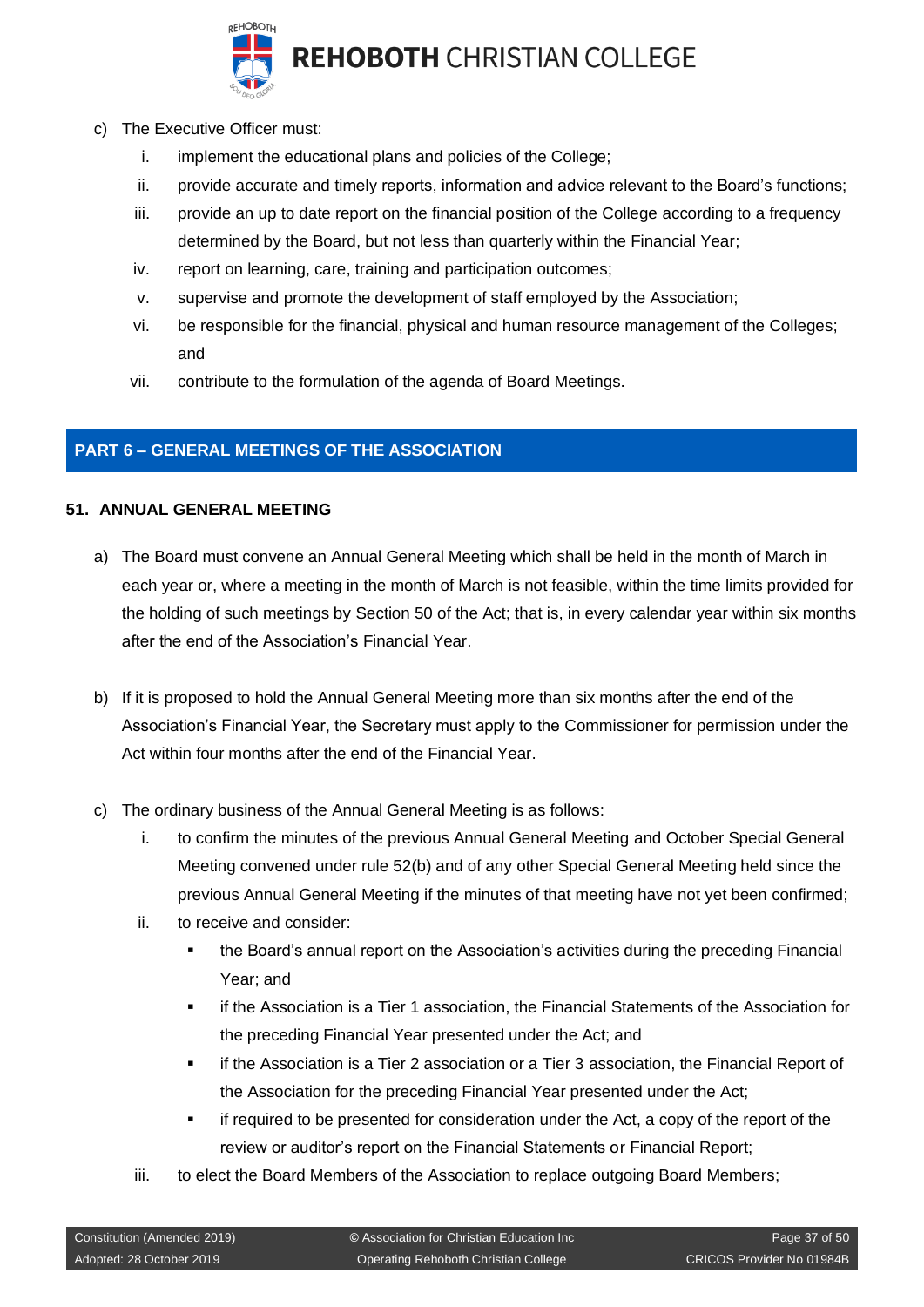

**REHOBOTH CHRISTIAN COLLEGE** 

- iv. to appoint or remove a reviewer or auditor of the Association in accordance with the Act;
- v. to confirm or vary the entrance fees, membership fees, and other amounts (if any) to be paid by Members; and
- vi. to determine the amount of the annual tuition fee based on the annual budget submitted at such meeting by the Board for approval by the Members.
- d) Any other business of which notice has been given in accordance with this Constitution may be conducted at the Annual General Meeting.

#### <span id="page-37-0"></span>**52. SPECIAL GENERAL MEETINGS**

- a) The Board may at any time convene a Special General Meeting.
- b) The Board must convene a Special General Meeting in the month of October each year to provide reports on the activities of the Association and the Colleges.
- c) The Board must, within twenty-eight days of receiving a request in writing to do so from not less than twenty percent of all Members, convene a Special General Meeting.
- d) The Members making a request referred to in rule 52(c) must:
	- i. make the request by written notice given to the Secretary; and
	- ii. state in the request the purpose for which the Special General Meeting concerned is required; and
	- iii. each sign that request.
- e) If a Special General Meeting is not convened within the relevant period referred to in rule 52(c), the Members who made the request concerned may themselves convene a Special General Meeting as if they were the Board.
- f) A Special General Meeting convened by Members under rule 52(e):
	- i. must be held within three months after the date the original request was made; and
	- ii. may only consider the business stated in the notice by which the request was made.
- g) When a Special General Meeting is convened under rule 52(e) the Association must pay the reasonable expenses of convening and holding the Special General Meeting.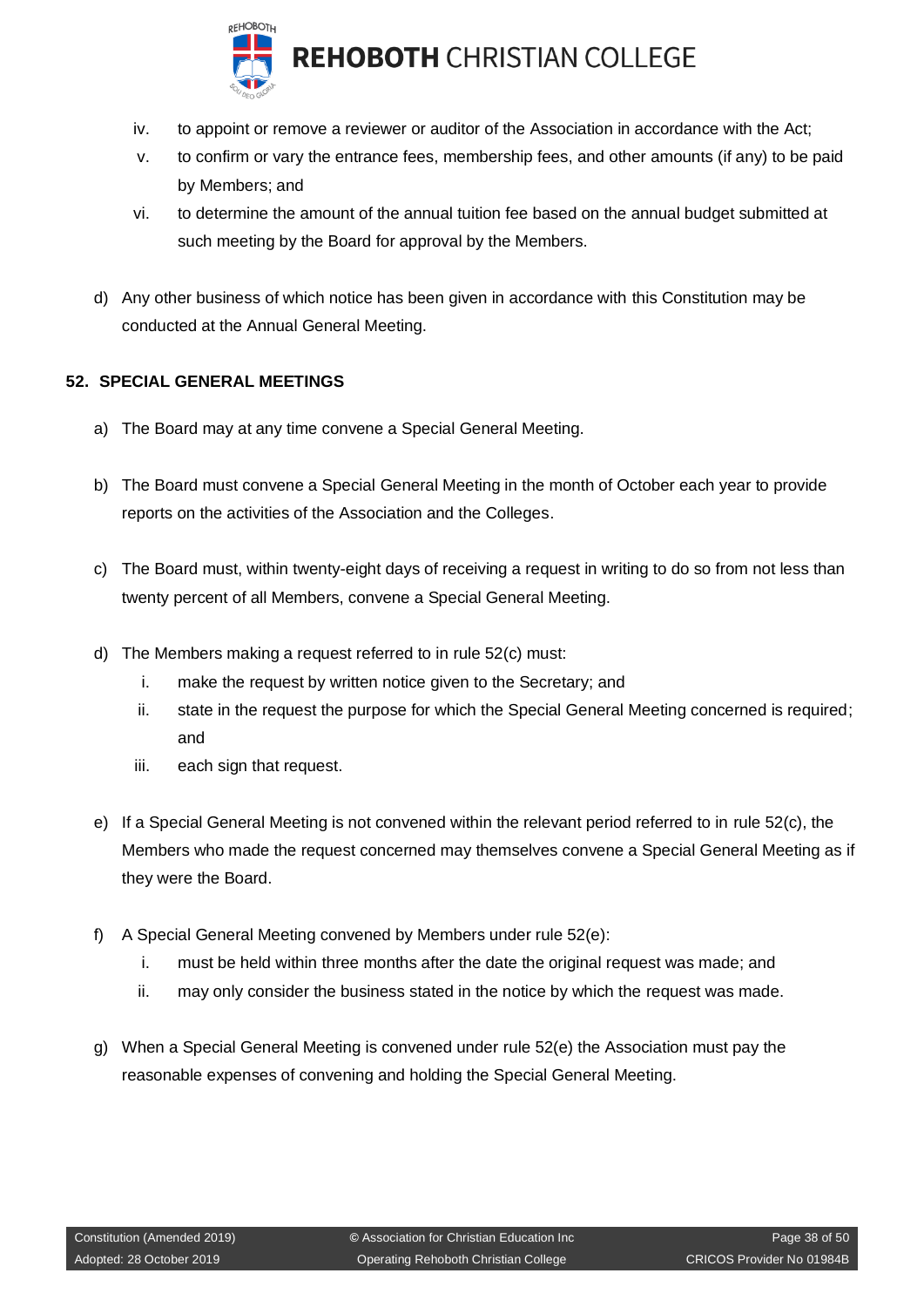

## <span id="page-38-0"></span>**53. NOTICE OF GENERAL MEETINGS**

- a) The Secretary or, in the case of a Special General Meeting convened under rule 52(e), the Members convening the meeting, must give to each Member:
	- i. at least twenty-one days' notice of a General Meeting if a Special Resolution is to be proposed at the meeting; or
	- ii. at least fourteen days' notice of a General Meeting in any other case.
- b) The notice must:
	- i. specify the date, time and place of the meeting; and
	- ii. indicate the general nature of each item of business to be considered at the meeting; and
	- iii. if the meeting is the Annual General Meeting, include the names of the Members who have nominated for election to the Board under rule 32; and
	- iv. if a Special Resolution is proposed:
		- set out the wording of the proposed resolution as required by the Act; and
		- state that the resolution is intended to be proposed as a Special Resolution.
- c) The notice must be given to each Member in accordance with the procedure set out in rule 66.

## <span id="page-38-1"></span>**54. PROXIES AND ABSENTEE VOTES**

Voting by proxy or absentee voting is not permitted.

#### <span id="page-38-2"></span>**55. PRESIDING MEMBER AND QUORUM FOR GENERAL MEETINGS**

- a) The Chairperson or, in the Chairperson's absence, the Deputy Chairperson must preside as Chairperson of each General Meeting.
- b) In the event of the absence from a General Meeting of:
	- i. both the Chairperson and the Deputy Chairperson, a Board Member elected by the other Members present at the General Meeting must preside at the General Meeting; or
	- ii. all Board Members, an Ordinary Member elected by the other Members present at the General Meeting must preside at the General Meeting.
- c) The quorum at a General Meeting will be one quarter of the total Members eligible to vote (being all Members except Affiliate Members, Honorary Members, and Junior Members under the age of 18) as recorded in the Register of Members at the date of the provision of notice pursuant to rule 53.
- d) No business is to be conducted at a General Meeting unless a quorum is present.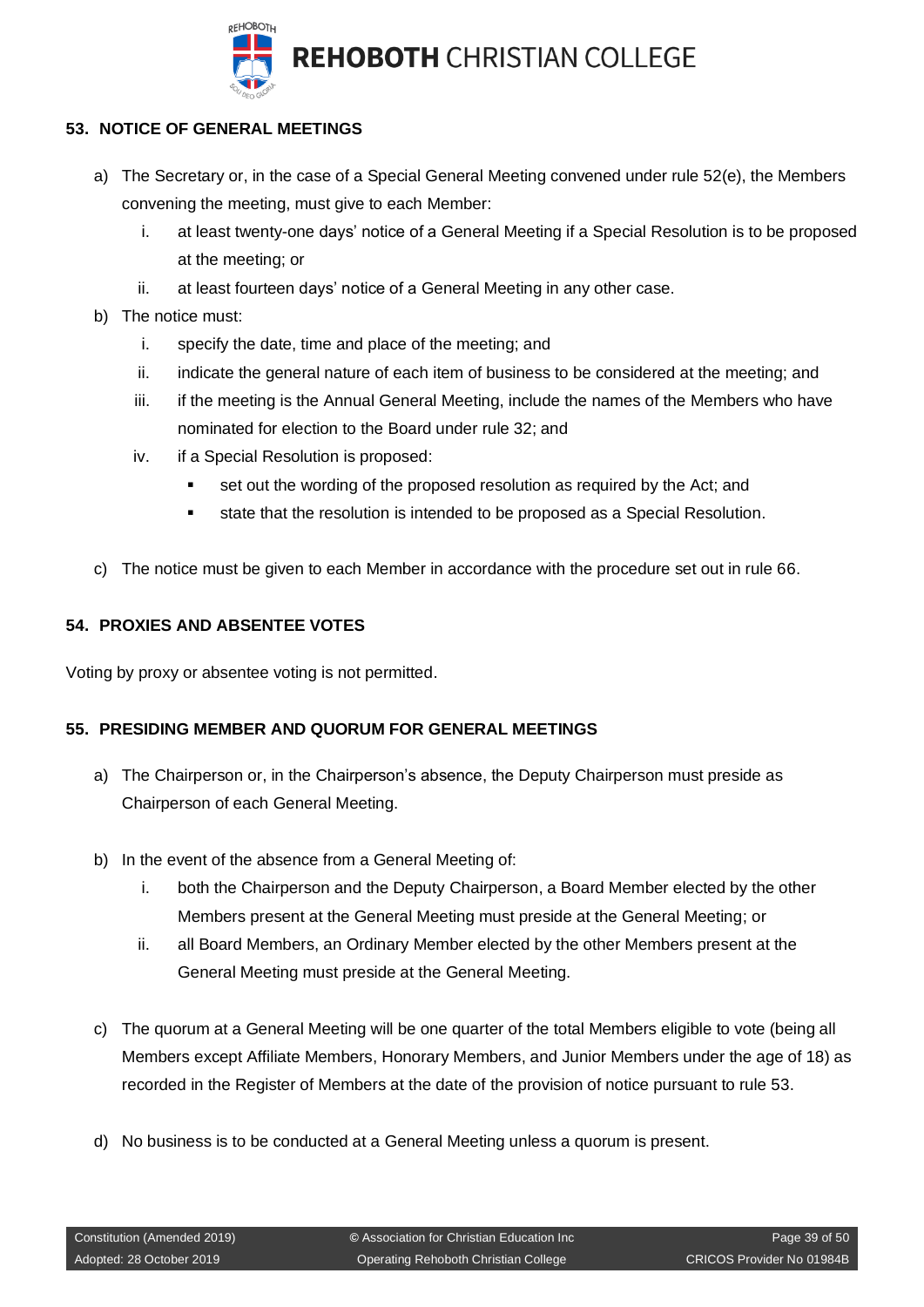

- e) If within thirty minutes after the time specified for the holding of a General Meeting in a notice given under rule 53:
	- i. as a result of a request or notice referred to in rule 52(c) or as a result of action taken under rule 52(e) a quorum is not present, the General Meeting lapses; or
	- ii. otherwise than as a result of a request, notice or action referred to in rule  $56(e)(i)$ , the General Meeting stands adjourned to the same time on the same day in the following week and to the same venue, unless the Chairperson specifies another place at the time of the adjournment or written notice of another place is given to the Members before the day to which the meeting is adjourned.
- f) If within fifteen minutes of the time appointed by rule 56(e)(ii) for the resumption of an adjourned General Meeting a quorum is not present, the Members who are present in person may nevertheless proceed with the business of that General Meeting as if a quorum were present.

## <span id="page-39-0"></span>**56. ADJOURNMENT OF GENERAL MEETING**

- a) The Chairperson may, with the consent of the majority of the Ordinary Members present at a General Meeting at which a quorum is present, and must, if so directed by such a General Meeting, adjourn that General Meeting from time to time and from place to place.
- b) Without limiting rule 56(a), a meeting may be adjourned:
	- i. if there is insufficient time to deal with the business at hand; or
	- ii. to give the Members more time to consider an item of business.
- c) There must not be transacted at an adjourned General Meeting any business other than the business left unfinished or on the agenda at the time when the General Meeting was adjourned.
- d) When a General Meeting is adjourned for a period of fourteen days or more, the Secretary must give notice under rule 53 of the adjourned General Meeting as if that General Meeting were a fresh General Meeting.

#### <span id="page-39-1"></span>**57. VOTING AT GENERAL MEETING**

- a) At a General Meeting:
	- i. an ordinary resolution put to the vote will be decided by a majority of votes cast on a show of hands, subject to rule 59; and
	- ii. a Special Resolution put to the vote will be decided in accordance with Section 51 of the Act, and, if a poll is demanded, in accordance with rule 59; and
	- iii. subject to this Constitution, each Ordinary Member (being a Single Person or Married Couple) present in person at a General Meeting is entitled to a deliberative vote.

| Constitution (Amended 2019) | C Association for Christian Education Inc | Page 40 of 50             |
|-----------------------------|-------------------------------------------|---------------------------|
| Adopted: 28 October 2019    | Operating Rehoboth Christian College      | CRICOS Provider No 01984B |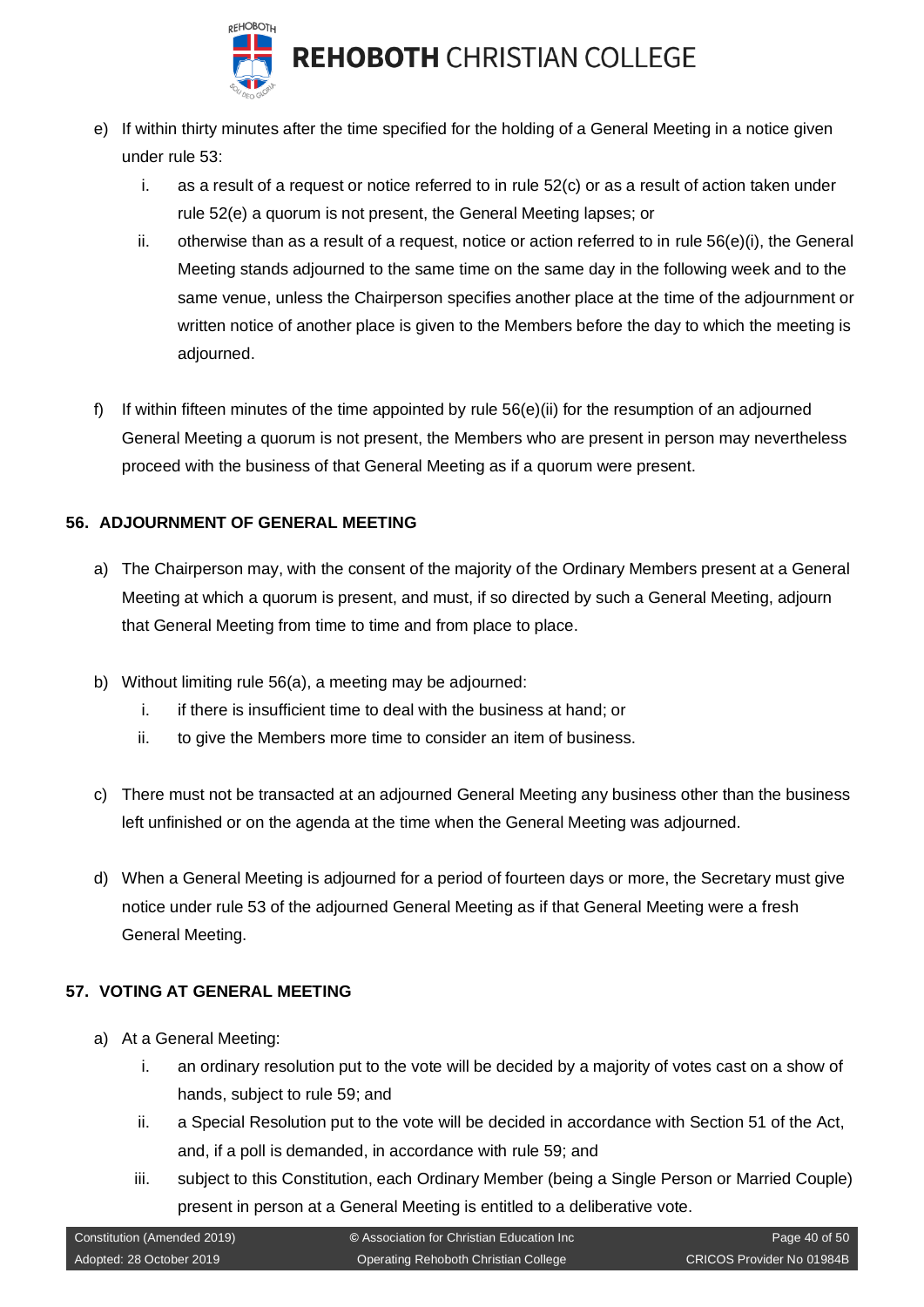

**REHOBOTH CHRISTIAN COLLEGE** 

- b) A declaration by the Chairperson of a General Meeting that a resolution has been passed as an ordinary resolution at the meeting will be evidence of that fact unless, during the General Meeting at which the resolution is submitted, a poll is demanded in accordance with rule 59.
- c) Except in the case of a Special Resolution, a motion is carried if a majority of the Ordinary Members present at a General Meeting vote in favour of the motion.
- d) If the question is whether or not to confirm the minutes of a previous General Meeting, only Ordinary Members who were present at that meeting may vote.
- e) For a person to be eligible to vote at a General Meeting as an Ordinary Member, the Ordinary Member:
	- i. must have been an Ordinary Member at the time notice of the meeting was given under rule 53; and
	- ii. must have paid any fee or other money payable to the Association by the Member.

## <span id="page-40-0"></span>**58. WHEN SPECIAL RESOLUTIONS ARE REQUIRED**

- a) A Special Resolution is required if it is proposed at an Annual General Meeting or a Special General Meeting:
	- i. to affiliate the Association with another body; or
	- ii. to approve the terms of an amalgamation with one or more other incorporated associations; or
	- iii. to request the Commissioner to apply to the State Administrative Tribunal for the appointment of a statutory manager; or
	- iv. to alter this Constitution, including changing the name of the Association; or
	- v. to be wound up voluntarily or by the Supreme Court; or
	- vi. to cancel its incorporation; or
	- vii. in any other situation where a Special Resolution is required under the Act.
- b) Rule 58(a) does not limit the matters in relation to which a Special Resolution may be proposed.
- c) A Special Resolution may be moved either at an Annual General Meeting or at a Special General Meeting; however, the Secretary must give to all Members not less than twenty-one days' notice of the meeting at which a Special Resolution is to be proposed. In addition to those matters specified in rule 53, the notice must also include the resolution to be proposed and the intention to propose the resolution as a Special Resolution.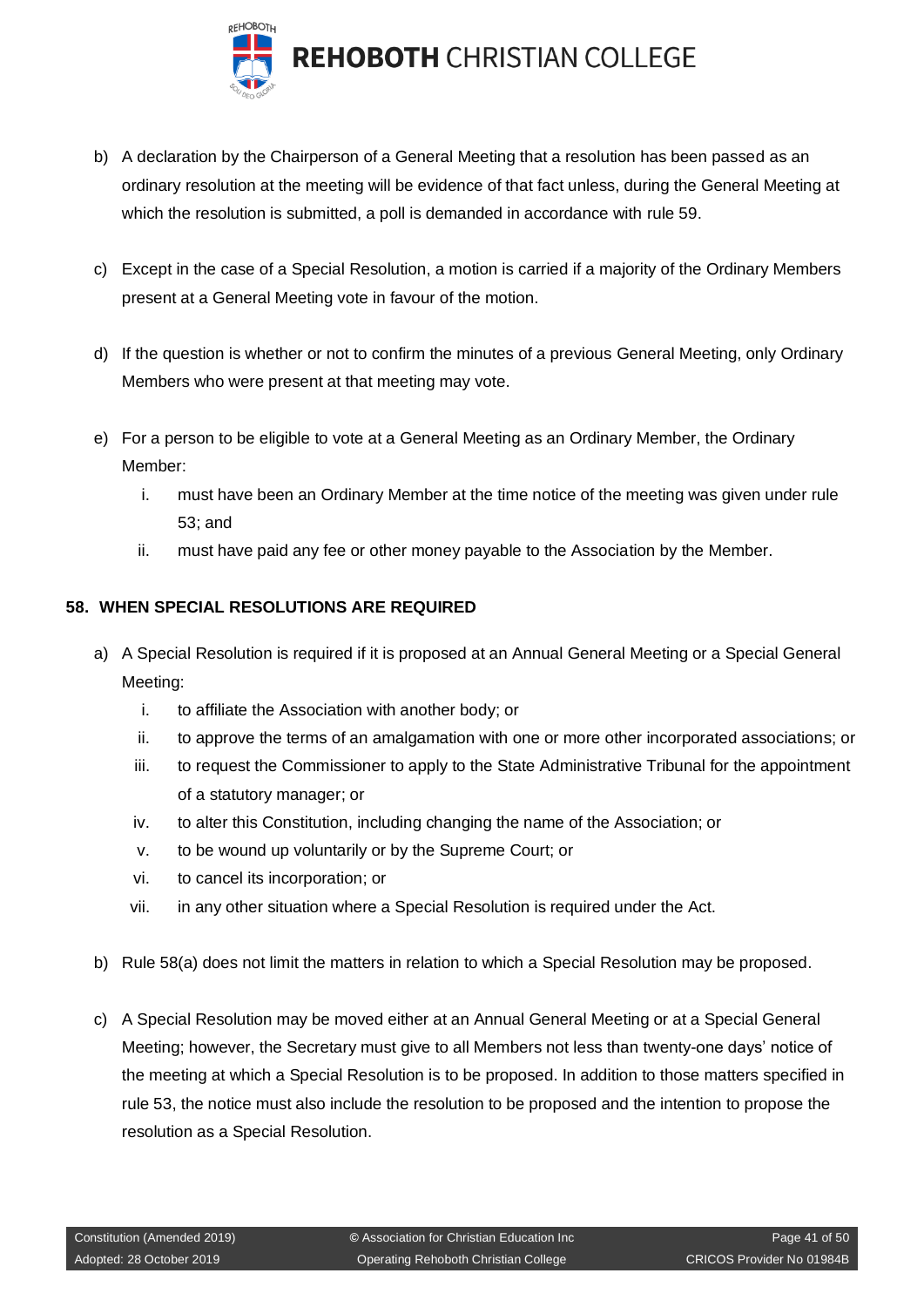

## <span id="page-41-0"></span>**59. DETERMINING WHETHER A RESOLUTION IS CARRIED**

- a) At a General Meeting, a Poll may be demanded by the Chairperson or by three or more Ordinary Members present in person and, if so demanded, must be taken in such manner as the Chairperson directs. Where voting is conducted by way of a Poll, the Chairperson shall appoint three scrutineers from the Ordinary Members present at the General Meeting.
- b) If a Poll is demanded and taken under rule 59(a) in respect of an Ordinary Resolution, a declaration by the Chairperson of the result of the Poll (which shall be decided by a simple majority) as being:
	- i. carried; or
	- ii. carried unanimously; or
	- iii. carried by a particular majority; or
	- iv. lost

is evidence of the matter so declared. The Secretary shall keep all ballot papers for a minimum period of twelve months.

- c) If the resolution is a Special Resolution, the declaration under rule 59(b) must identify the resolution as a Special Resolution.
- d) If a Poll is demanded on a question of an adjournment, the Poll must be taken immediately.
- e) If a Poll is demanded on any other question, the Poll must be taken before the close of the meeting at a time determined by the Chairperson.
- f) A declaration under rule 59(b) or 59(c) must be entered in the minutes of the meeting, and the entry is, without proof of the voting in relation to the resolution, evidence of how the resolution was determined.

#### <span id="page-41-1"></span>**60. MINUTES OF GENERAL MEETINGS**

- a) The Secretary must cause proper minutes of all proceedings of all General Meetings to be taken and then to be entered within ninety days after the holding of each General Meeting in a minute book kept for that purpose.
- b) The minutes must record the business considered at the meeting, any resolution on which a vote is taken and the result of the vote.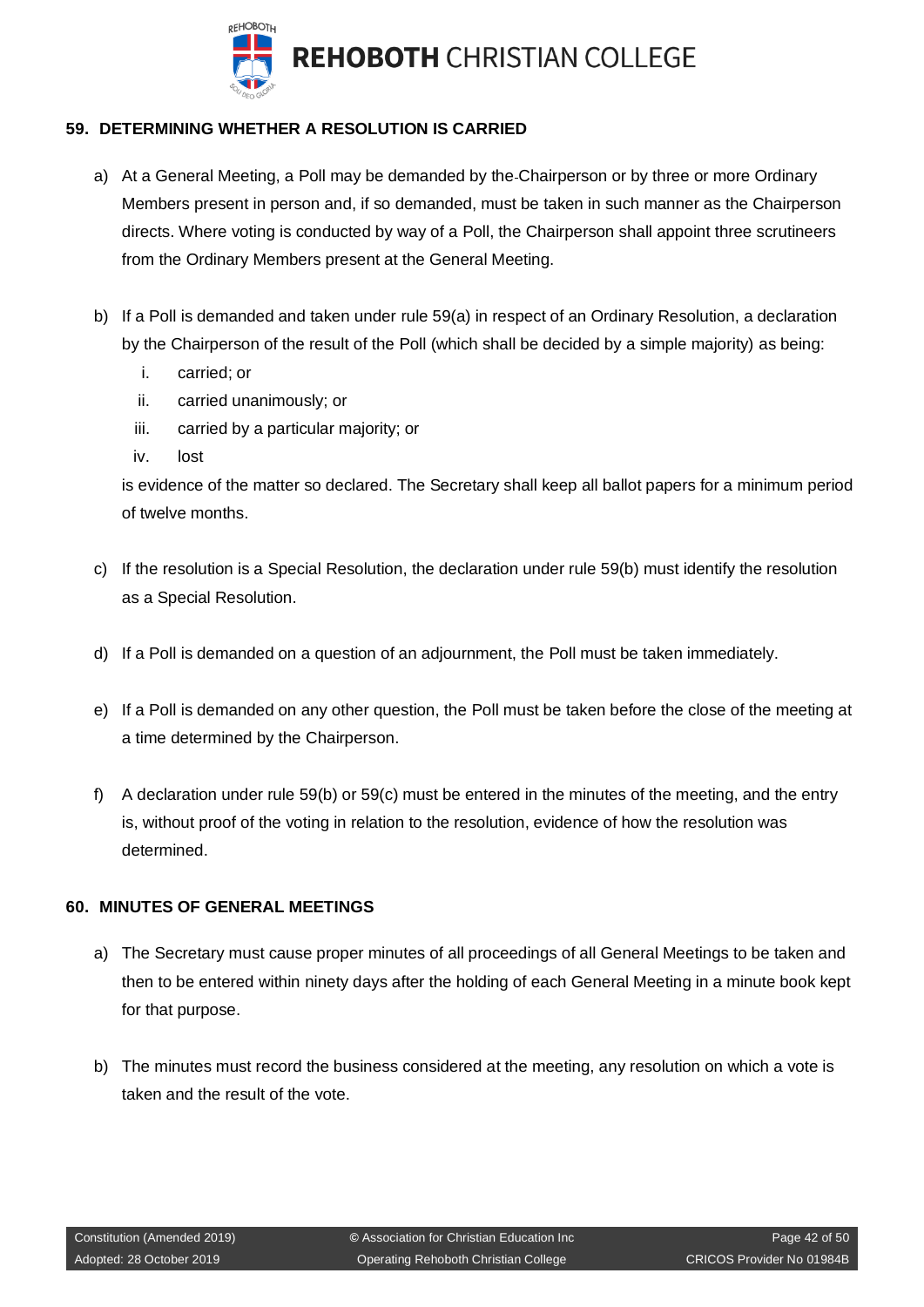

- c) In addition, the minutes of each Annual General Meeting must record:
	- i. the names of the Ordinary Members attending the meeting; and
	- ii. the name of the Financial Statements or Financial Report presented at the meeting, as referred to in rule 51(c)(ii); and
	- iii. the name of any report of the review or auditor's report on the Financial Statements or Financial Report presented at the meeting, as referred to in rule 51(c)(ii).
- d) The Chairperson must ensure that the minutes of a General Meeting are reviewed and signed as correct by:
	- i. the Chairperson of the meeting; or
	- ii. the Chairperson of the next General Meeting.
- e) When the minutes have been entered and signed as correct under this rule, they are, until the contrary is proved, evidence that:
	- i. the General Meeting to which they relate was duly convened and held;
	- ii. all proceedings recorded as having taken place at the meeting did in fact take place at the meeting; and
	- iii. all appointments or elections purported to have been made at the meeting have been validly made.

## <span id="page-42-0"></span>**PART 7 – FINANCIAL MATTERS**

#### <span id="page-42-1"></span>**61. SOURCE OF FUNDS**

The funds of the Association may be derived from entrance fees, membership fees, donations, fundraising activities, grants, interest and any other sources approved by the Board.

#### <span id="page-42-2"></span>**62. CONTROL OF FUNDS**

- a) The Association must open accounts in the name of the Association with financial institutions from which all expenditure of the Association is made and into which all funds received by the Association are deposited.
- b) Subject to any restrictions imposed at a General Meeting, the Board may approve expenditure on behalf of the Association.
- c) The Board may authorise the Treasurer or the Executive Officer to expend funds on behalf of the Association up to a specified limit without requiring approval from the Board for each item on which the funds are expended.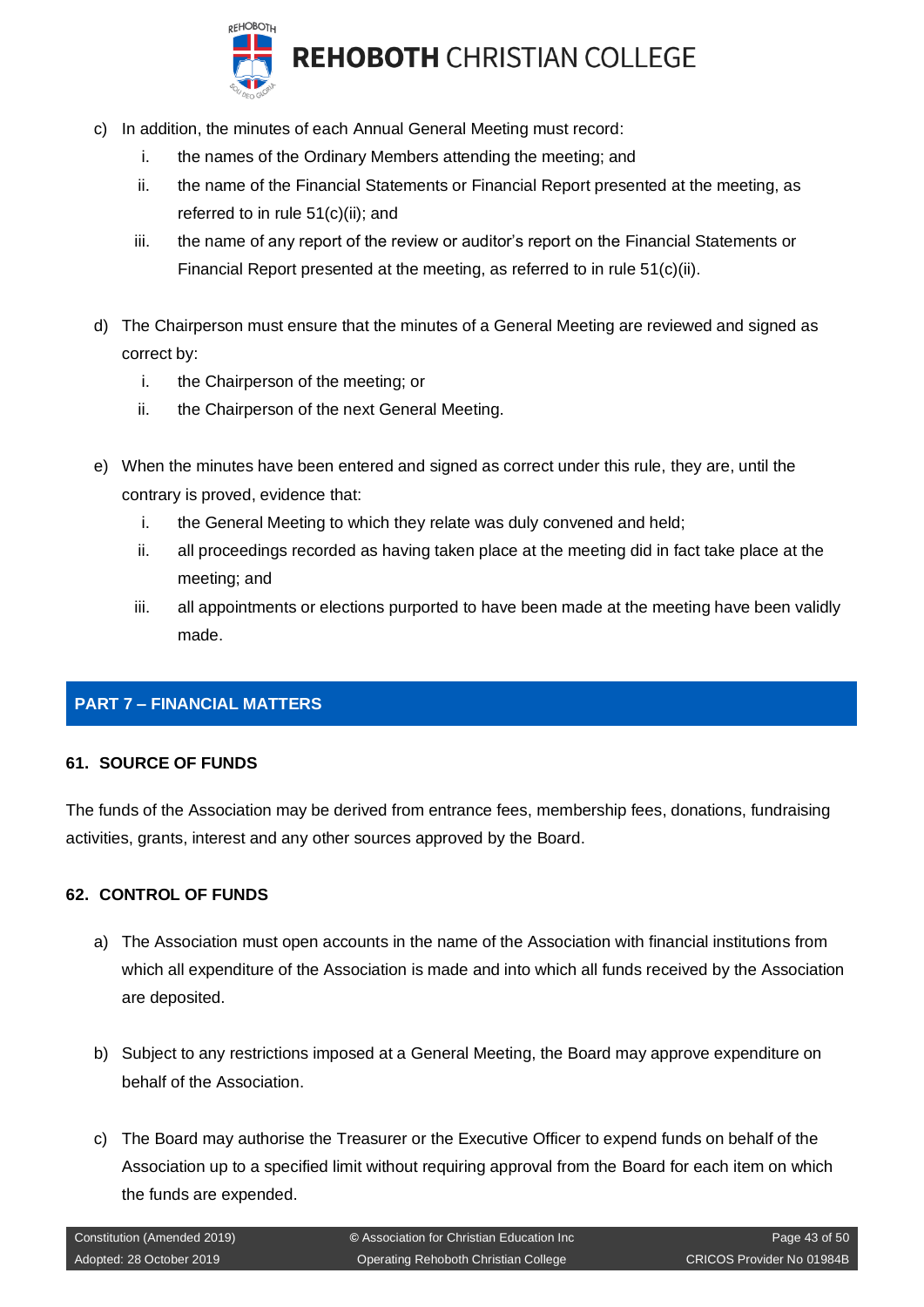

## <span id="page-43-0"></span>**63. FINANCIAL STATEMENTS AND FINANCIAL REPORTS**

- a) For each Financial Year, the Board must ensure that the requirements imposed on the Association under Part 5 of the Act relating to the Financial Statements or Financial Report of the Association are met.
- b) Without limiting rule 63(a), those requirements include:
	- i. if the Association is a Tier 1 association, the preparation of the Financial Statements; and
	- ii. if the Association is a Tier 2 association or Tier 3 association, the preparation of the Financial Report; and
	- iii. if required, the review or auditing of the Financial Statements or Financial Report, as applicable; and
	- iv. the presentation to the Annual General Meeting of the Financial Statements or Financial Report, as applicable; and
	- v. if required, the presentation to the Annual General Meeting of the copy of the report of the review or auditor's report, as applicable, on the Financial Statements or Financial Report.
- c) At least once in each Financial Year, the accounts of the Association shall be examined by the auditor who shall also report on the correctness of the Financial Statements or Financial Report and accompanying accounts and schedules to be submitted to the Annual General Meeting and who shall also report as to the yearly accounts which shall be submitted to the Board.
- d) The auditor may not be a Member of the Association.

## <span id="page-43-1"></span>**PART 8 – GENERAL MATTERS**

## <span id="page-43-2"></span>**64. BY-LAWS**

- a) The Association may, by resolution at a General Meeting, make, amend or revoke By-Laws.
- b) By-Laws may:
	- i. provide for the rights and obligations that apply to any classes of associate membership approved under rule 8(b); and
	- ii. impose restrictions on the Board's powers, including the power to dispose of the Association's assets; and
	- iii. impose requirements relating to the financial reporting and financial accountability of the Association and the auditing of the Association's accounts; and
	- iv. provide for any other matter the Association considers necessary or convenient to be dealt with in the By-Laws.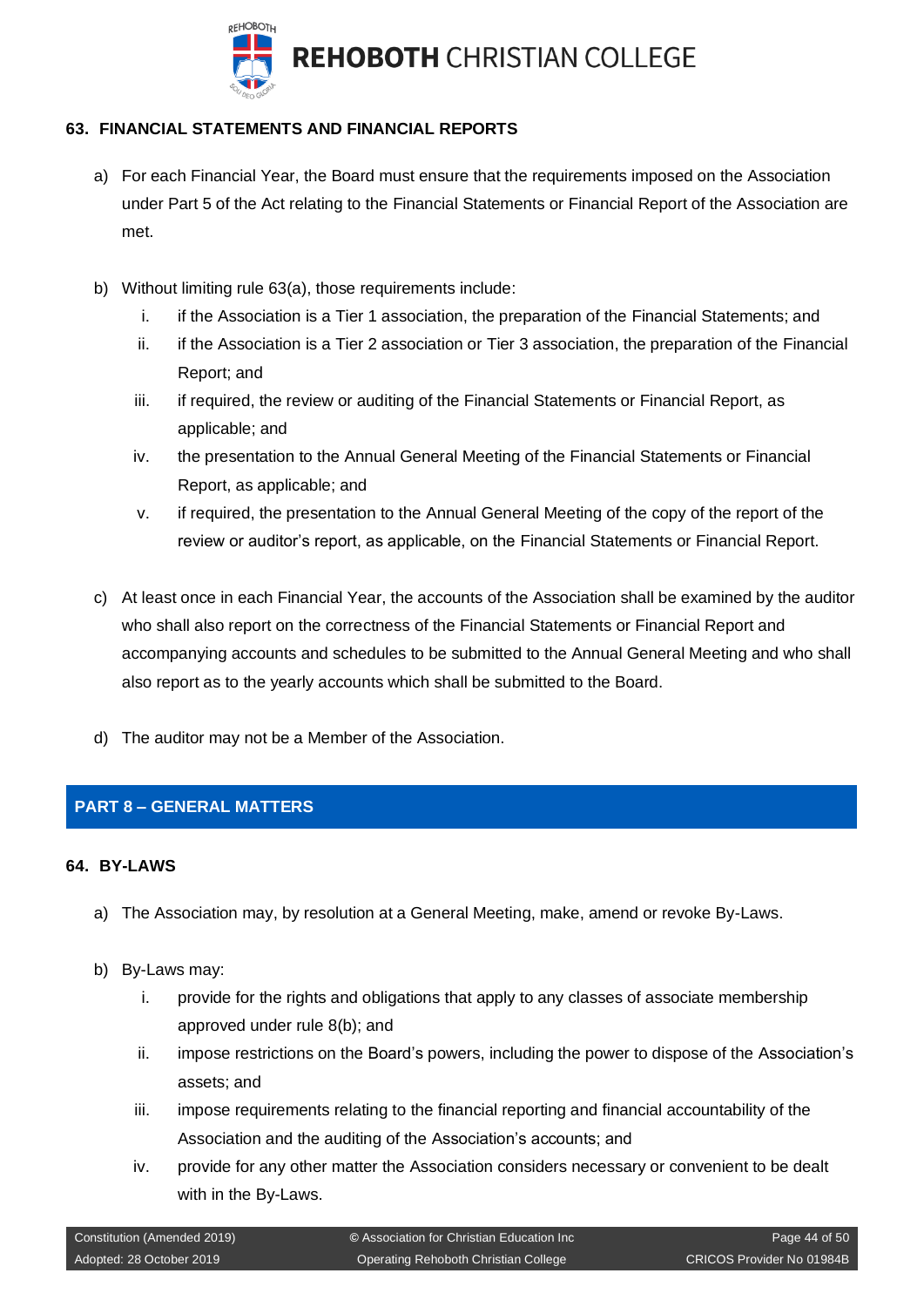

- c) A By-Law is of no effect to the extent that it is inconsistent with the Act, its regulations or this Constitution.
- d) Without limiting rule 64(c), a By-Law made for the purposes of rule 64(b)(iii) may only impose requirements on the Association that are additional to, and do not restrict, a requirement imposed on the Association under the Act.
- e) At the request of a Member, the Association must make a copy of the By-Laws available for inspection by the Member.

## <span id="page-44-0"></span>**65. EXECUTING DOCUMENTS AND COMMON SEAL**

- a) The Association may execute a document without using a common seal if the document is signed by a person or persons authorised by the Board.
- b) The Association must have a common seal on which its corporate name appears in legible characters.
- c) The common seal of the Association must not be used without the express authority of the Board and every use of the of the common seal must be recorded in the minute book in accordance with rule 29(b).
- d) The affixing of the common seal of the Association must be witnessed by any two of the Chairperson, Deputy Chairperson, the Secretary and the Treasurer.
- e) The common seal of the Association must be kept in the custody of the Secretary or of such other person as the Board from time to time decides.

#### <span id="page-44-1"></span>**66. GIVING NOTICES TO MEMBERS**

- a) In this rule **recorded** means recorded in the Register of Members.
- b) A notice or other document that is to be given to a Member under rule 66 is taken not to have been given to the Member unless it is in writing and:
	- i. delivered by hand to the recorded address of the Member; or
	- ii. sent by prepaid post to the recorded postal address of the Member; or
	- iii. sent by facsimile or electronic transmission to an appropriate recorded number or recorded electronic address of the Member.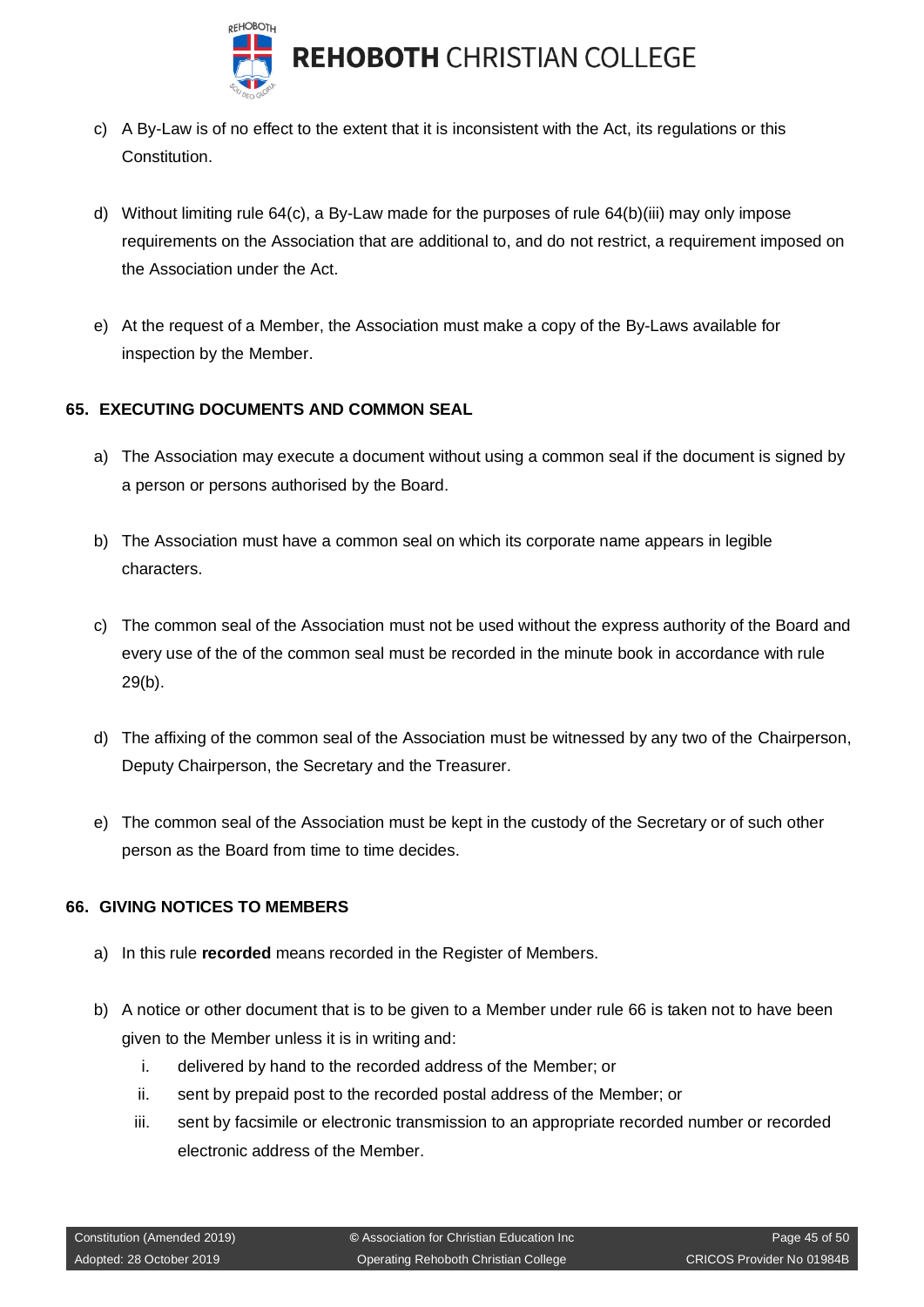

c) When a notice is sent by post under rule 66(b)(ii), sending of the notice will be deemed to be properly affected if the notice is sufficiently addressed and posted to the Member concerned by ordinary prepaid mail.

## <span id="page-45-0"></span>**67. CUSTODY OF BOOKS AND SECURITIES**

- a) Subject to rule 67(b), the Books and any securities of the Association must be kept in the Secretary's custody or under the Secretary's control.
- b) The Financial Records and, as applicable, the Financial Statements or Financial Report of the Association must be kept in the Treasurer's custody or under the Treasurer's control.
- c) Rules 67(a) and 67(b) have effect except as otherwise decided by the Board.
- d) The Books of the Association must be retained for at least seven years.

## <span id="page-45-1"></span>**68. RECORD OF OFFICE HOLDERS**

The record of Board Members and other persons authorised to act on behalf of the Association that is required to be maintained under Section 58(2) of the Act must be kept in the Secretary's custody or under the Secretary's control.

#### <span id="page-45-2"></span>**69. INSPECTION OF RECORDS AND DOCUMENTS**

- a) A Member may at any reasonable time inspect without charge the books, documents, records and securities of the Association.
- b) The Member must contact the Secretary to make the necessary arrangements for the inspection.
- c) Without limiting rule 69(a), if the Member wants to inspect a document that records the minutes of a Board Meeting, the right to inspect that document is subject to any decision the Board has made about minutes of Board Meetings generally, or the minutes of a specific Board Meeting, being available for inspection by Members.
- d) The Member may make a copy of or take an extract from a record or document but does not have a right to remove the record or document for that purpose.
- e) The Member must not use or disclose information in a record or document referred to in rule 69(a) except for a purpose: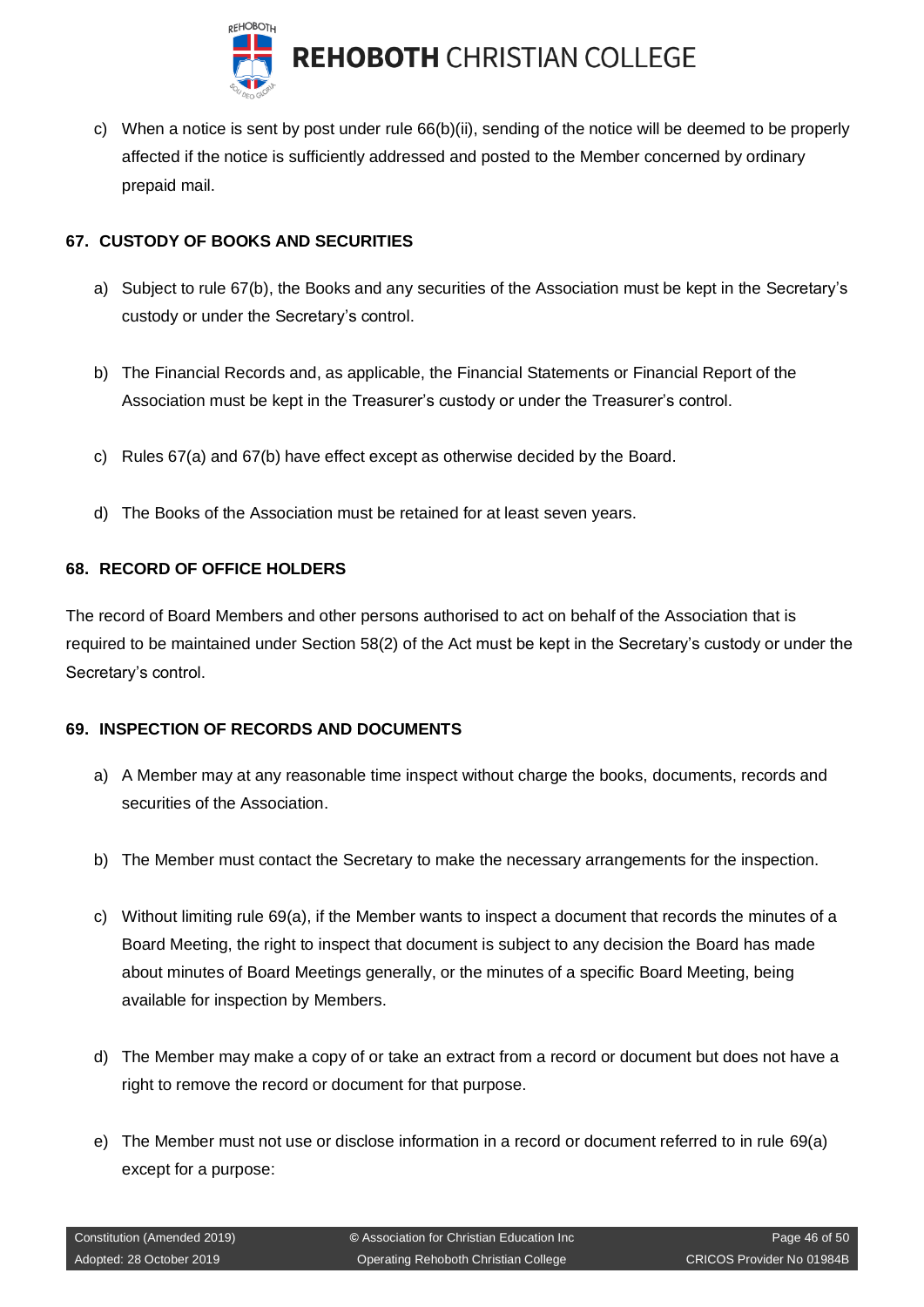

- i. that is directly connected with the affairs of the Association; or
- ii. that is related to complying with a requirement of the Act.

## <span id="page-46-0"></span>**70. PUBLICATION BY BOARD MEMBERS OF STATEMENTS ABOUT ASSOCIATION BUSINESS**

A Board Member must not publish, or cause to be published, any statement about the business conducted by the Association at a General Meeting or Board Meeting unless:

- i. the Board Member has been authorised to do so at a Board Meeting; and
- ii. the authority given to the Board Member has been recorded in the minutes of the Board Meeting at which it was given.

## <span id="page-46-1"></span>**71. DISTRIBUTION OF SURPLUS PROPERTY ON CANCELLATION OF INCORPORATION OR WINDING UP**

- a) In this rule **surplus property**, in relation to the Association, means property remaining after satisfaction of:
	- i. the debts and liabilities of the Association; and
	- ii. the costs, charges and expenses of winding up or cancelling the incorporation of the Association,

but does not include books relating to the management of the Association.

- b) If upon the winding up or dissolution of the Association there remains after satisfaction of all its debts and liabilities any property whatsoever, the same must not be paid to or distributed among the Members, or former Members. The surplus property must be given or transferred to another association incorporated under the Act which has similar Objects, and which is not carried out for the purposes of profit or gain to its individual Members, and which association shall be determined by Special Resolution of the Members.
- c) Subject to rule 71(b), the distribution of surplus property must be in accordance with Section 24 of the Act.

## <span id="page-46-2"></span>**72. ENTRENCHED RULES**

Objects (b)(i), (b)(ii) and (b)(iii), and rules 31(c) and 26(f) are entrenched and may not be amended.

#### <span id="page-46-3"></span>**73. ALTERATION OF RULES**

Except in relation to the entrenched rules provided for in rule 72, the Association may alter or rescind this Constitution, or make rules additional to this Constitution, only by Special Resolution and in accordance with the procedure set out in Part 3 Division 2 of the Act.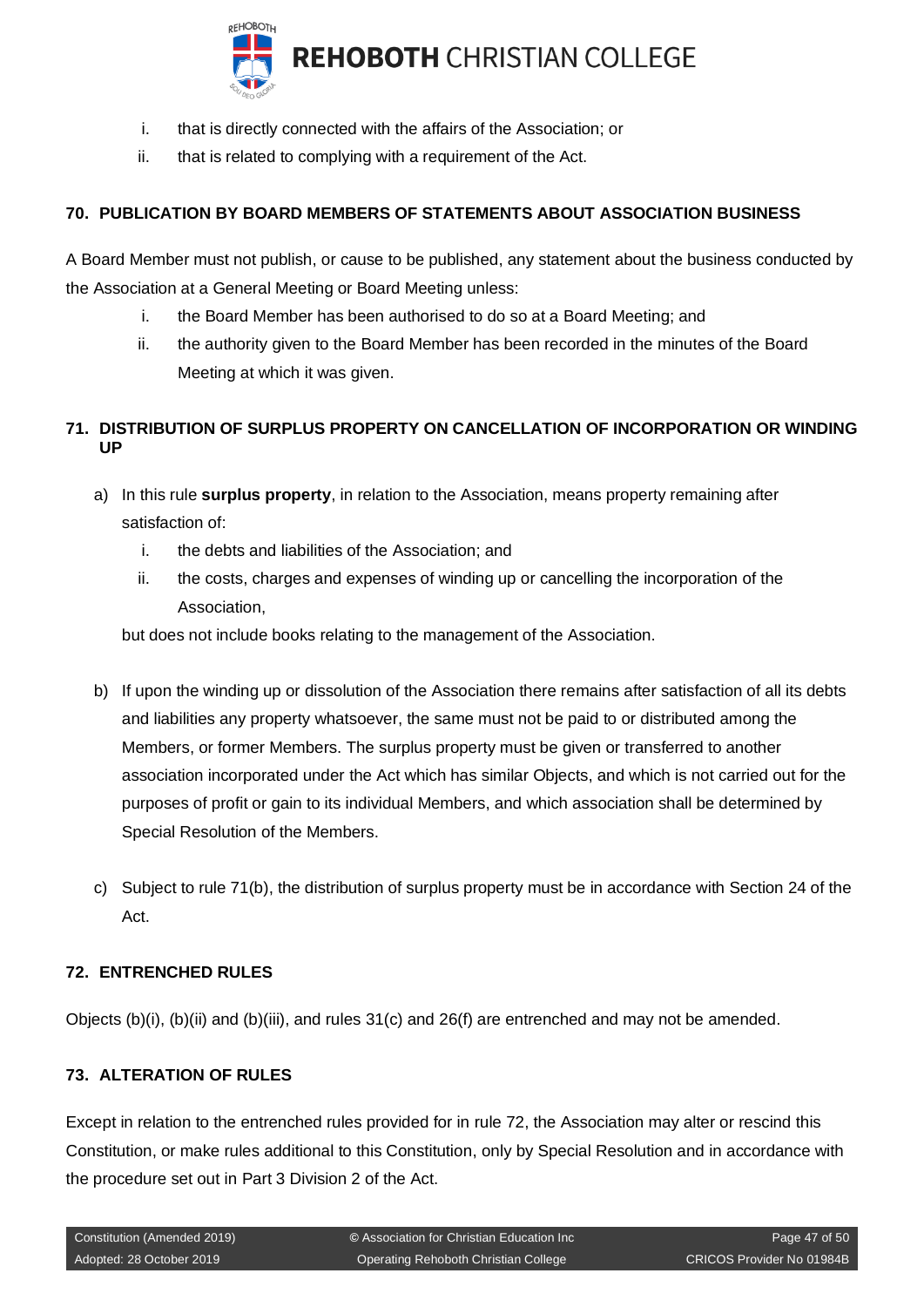

## <span id="page-47-0"></span>**74. CONSTITUTION IS BINDING**

- a) This Constitution binds every Member and the Association to the same extent as if every Member and the Association had signed and sealed this Constitution and agreed to be bound by all their provisions.
- b) The Association will provide a copy of this Constitution to Members at the time their membership commences and at any other time upon request at no charge.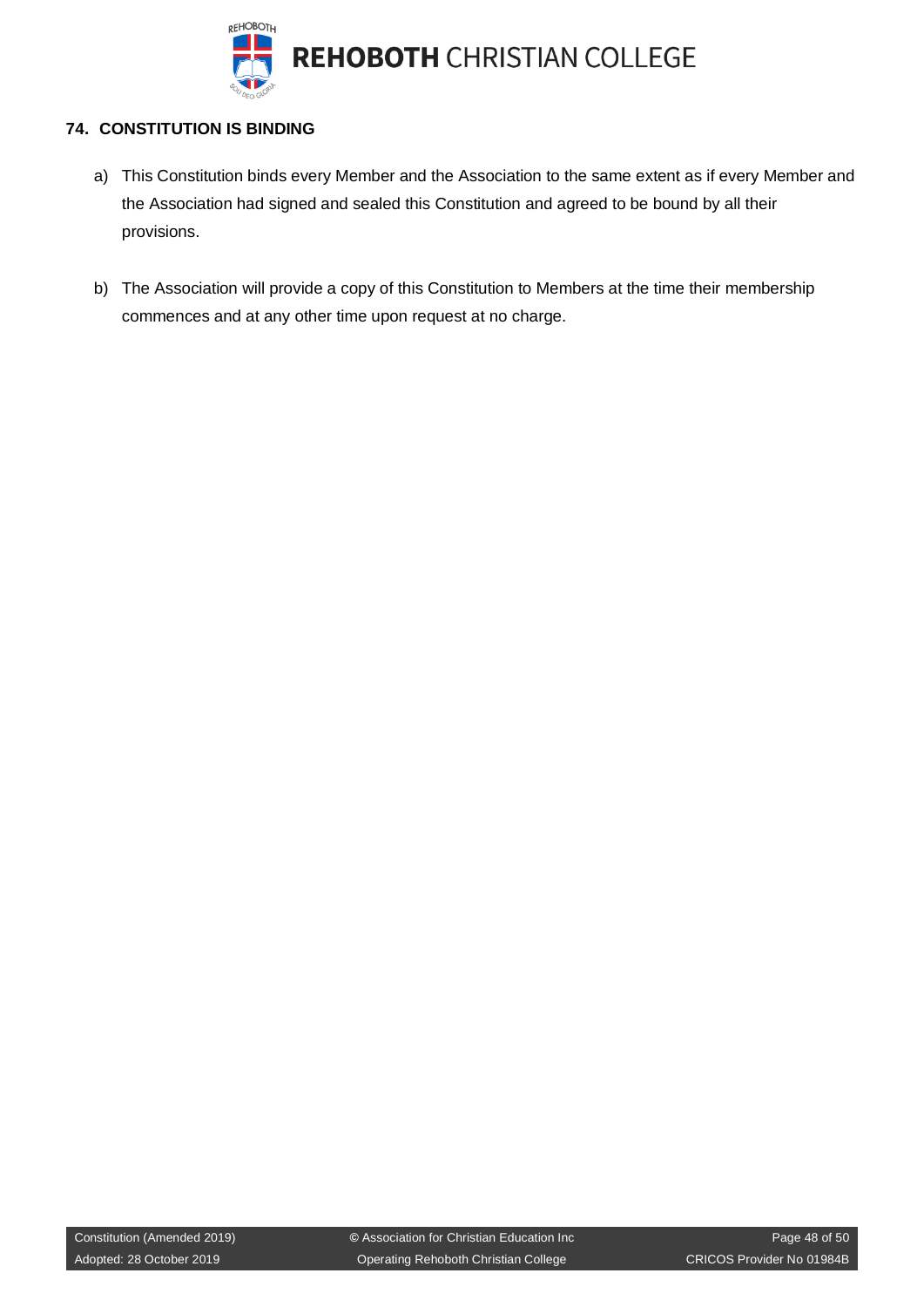

## <span id="page-48-0"></span>**APPENDIX A – MEMBERSHIP APPLICATION**

Applications for Association membership must be submitted in a format similar to that set out below, which may be amended by the Board from time to time. This application is to be included in the Parent/Guardian Application Form which forms part of the Enrolment Application Pack.

| 1. PARENT INFORMATION      |                                               |
|----------------------------|-----------------------------------------------|
| Applicant 1 surname        | Applicant1 first/given names                  |
|                            |                                               |
| Applicant 2 surname        | Applicant 2 first/given names                 |
|                            |                                               |
| Address                    | Home phone number                             |
|                            |                                               |
|                            | Mobile phone number                           |
|                            |                                               |
|                            |                                               |
| Email address              |                                               |
|                            |                                               |
|                            |                                               |
| Church currently attending | How many years have you attended this church? |
|                            |                                               |

#### **2. ASSOCIATION MEMBERSHIP**

The Association for Christian Education Inc. operates Rehoboth Christian College. Parents seeking to enrol their children in the College are required to become Members of the Association as a condition of enrolment. Membership is also open to anyone who:

- is 18 years old or above;
- is interested in furthering the Objects of the Association;
- declares his or her (or their) agreement with the Objects of the Association; and
- declares that they have a Lifelong Commitment.